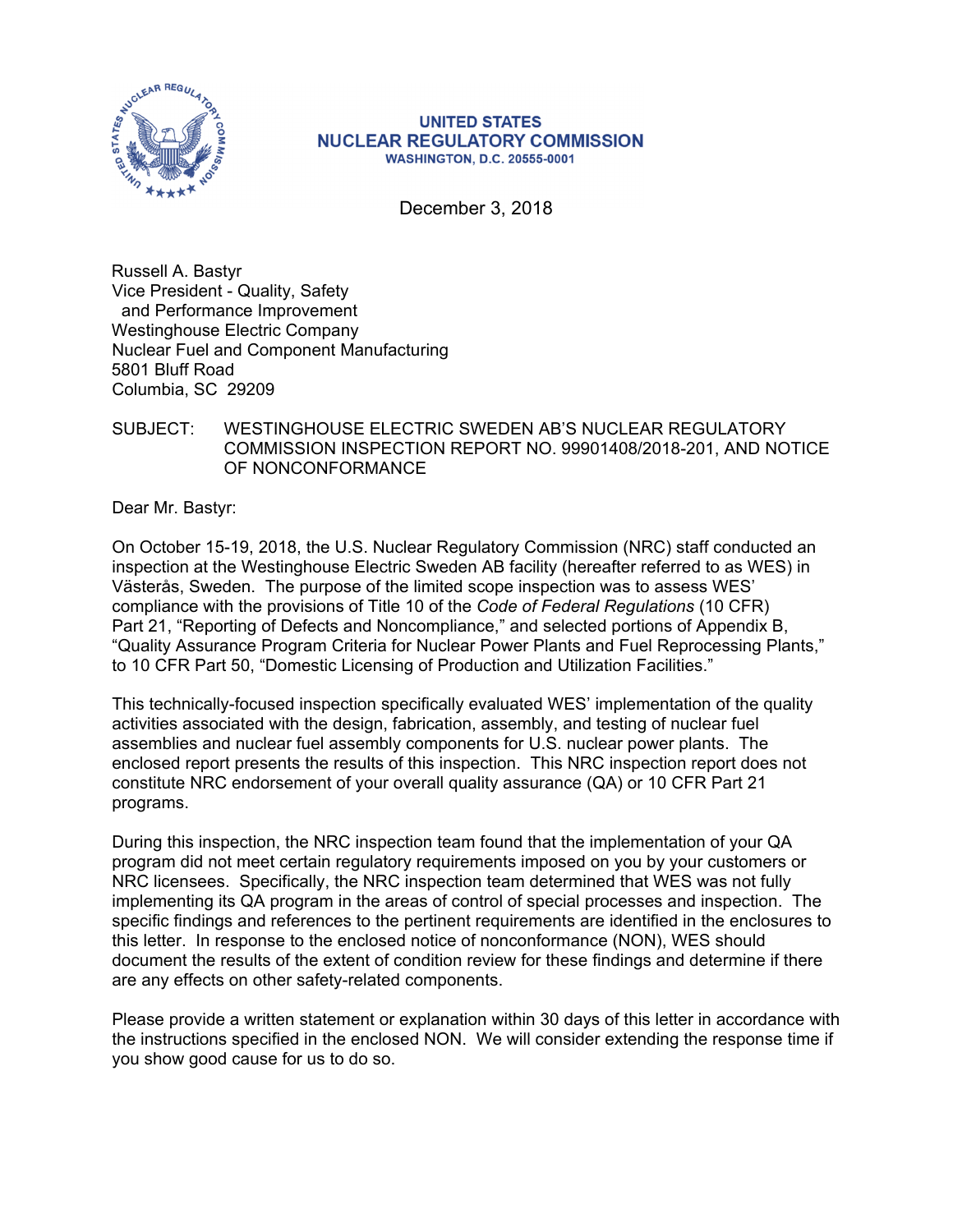In accordance with 10 CFR 2.390, "Public Inspections, Exemptions, Requests for Withholding," of the NRC's "Rules of Practice," the NRC will make available electronically for public inspection a copy of this letter, its enclosure, and your response through the NRC's Public Document Room or from the NRC's Agencywide Documents Access and Management System, which is accessible at http://www.nrc.gov/reading-rm/adams.html. To the extent possible, your response (if applicable), should not include any personal privacy, proprietary, or Safeguards Information so that it can be made available to the public without redaction. If personal privacy or proprietary information is necessary to provide an acceptable response, please provide a bracketed copy of your response that identifies the information that should be protected and a redacted copy of your response that deletes such information. If you request that such material be withheld from public disclosure, you must specifically identify the portions of your response that you seek to have withheld and provide in detail the bases for your claim (e.g., explain why the disclosure of information would create an unwarranted invasion of personal privacy or provide the information required by 10 CFR 2.390(b) to support a request for withholding confidential commercial or financial information). If Safeguards Information is necessary to provide an acceptable response, please provide the level of protection described in 10 CFR 73.21, "Protection of Safeguards Information: Performance Requirements."

Sincerely,

Kerri A. Kavanagh, Chief **/RA/**  Quality Assurance Vendor Inspection Branches 1 and 2 Division of Construction Inspection and Operational Programs Office of New Reactors

Docket No.: 99901408

EPID No. I-2018-201-0046

Enclosures:

- 1. Notice of Nonconformance
- 2. Inspection Report No. 99901408/2018-201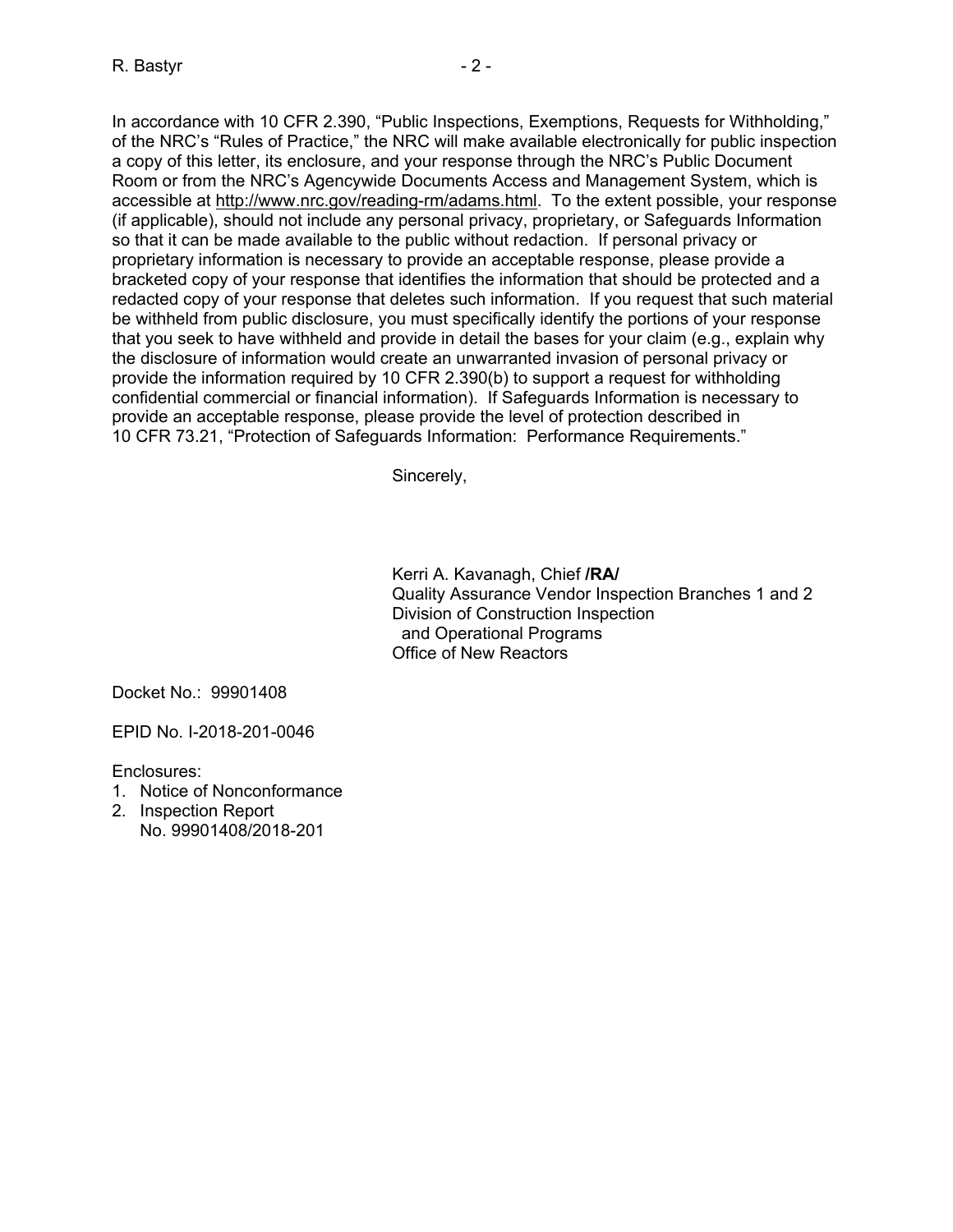#### SUBJECT: WESTINGHOUSE ELECTRIC SWEDEN AB'S NUCLEAR REGULATORY COMMISSION INSPECTION REPORT NO. 99901408/2018-201, AND NOTICE OF NONCONFORMANCE Dated: December 3, 2018

DISTRIBUTION: Public RLukes DGalvin MMitchell ASakadales NRO\_DCIP Distribution ConE Resource hellbecj@westinghouse.com bastyrra@westinghouse.com stefanmj@westinghouse.com wesselrp@westinghouse.com

| <b>ADAMS Accession No.: ML18324A427</b><br>*via e-mail<br><b>NRO-002</b> |                       |                  |                   |  |  |  |
|--------------------------------------------------------------------------|-----------------------|------------------|-------------------|--|--|--|
| <b>OFFICE</b>                                                            | NRO/DCIP              | NRO/DCIP         | NRO/DEI           |  |  |  |
| <b>NAME</b>                                                              | <b>YDiaz-Castillo</b> | <b>NSavwoir</b>  | <b>JHoncharik</b> |  |  |  |
|                                                                          |                       |                  | (KKavanagh for)   |  |  |  |
| <b>DATE</b>                                                              | 11/27/18              | 11/27/18         | 11/27/18          |  |  |  |
| <b>OFFICE</b>                                                            | NRR/DSS               | NRO/DCIP         | NRO/DCIP          |  |  |  |
| <b>NAME</b>                                                              | BParks*               | JBurke/GGalletti | KKavanagh         |  |  |  |
| <b>DATE</b>                                                              | 11/27/18              | 11/27/18         | 12/03/18          |  |  |  |
| <b>OFFICIAL RECORD COPY</b>                                              |                       |                  |                   |  |  |  |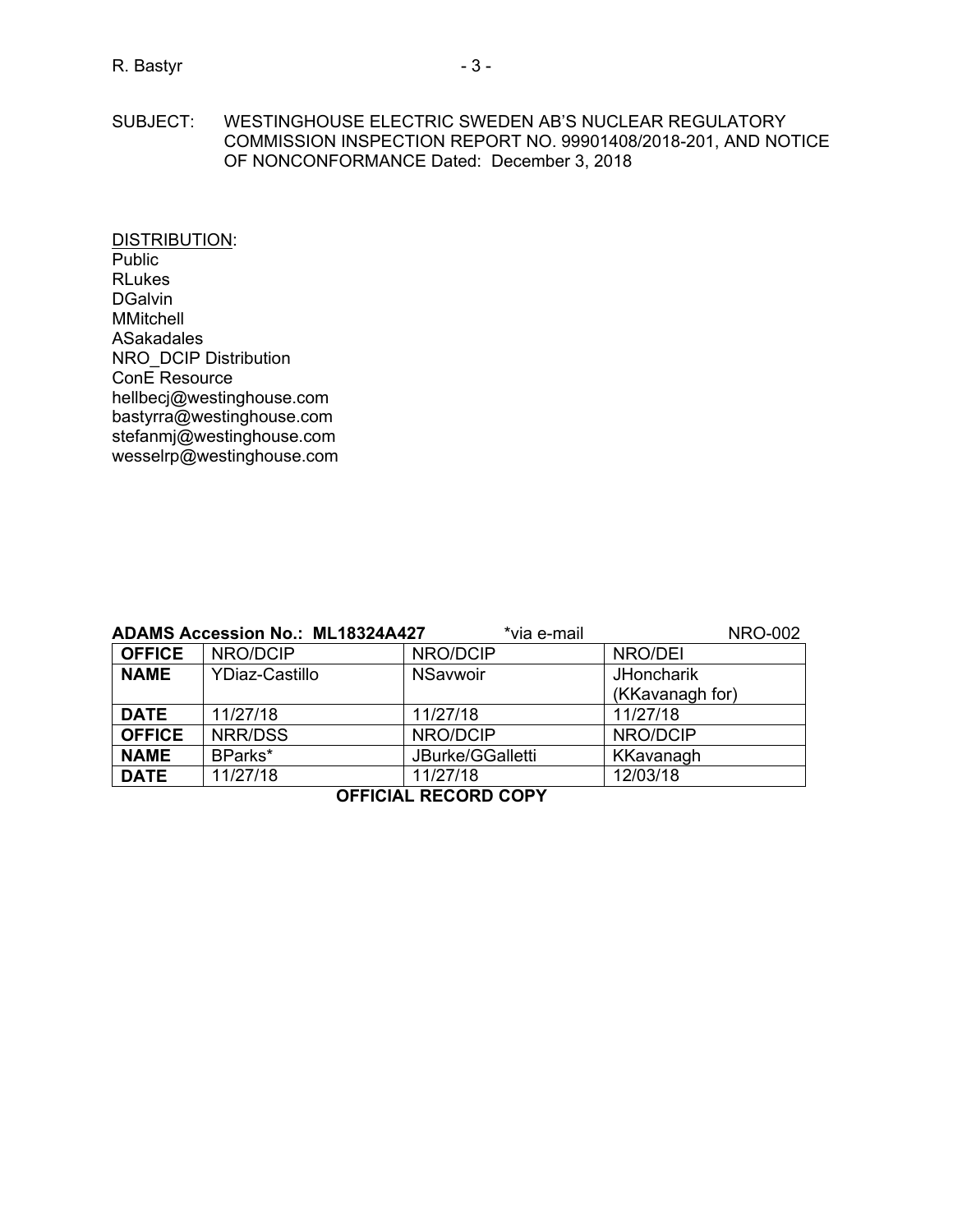## **NOTICE OF NONCONFORMANCE**

Westinghouse Electric Sweden AB Docket No. 99901408<br>Bränslegatan 1 Docket No. 2018-201 SE-721 63 Västerås, Sweden

Report No. 2018-201

Based on the results of a U.S. Nuclear Regulatory Commission (NRC) inspection conducted at the Westinghouse Electric Sweden AB (hereafter referred to as WES) facility in Västerås, Sweden, from October 15-19, 2018, WES did not conduct certain activities in accordance with NRC requirements that were contractually imposed upon WES by its customers or NRC licensees:

A. Criterion IX, "Control of Special Processes," of Appendix B, "Quality Assurance Program Criteria for Nuclear Power Plants and Fuel Reprocessing Plants," to Title 10 of the *Code of Federal Regulations* (10 CFR) Part 50, "Domestic Licensing of Production and Utilization Facilities," states that "Measures shall be established to assure that special processes, including welding, heat treating, and nondestructive testing, are controlled and accomplished by qualified personnel using qualified procedures in accordance with applicable codes, standards, specifications, criteria, and other special requirements."

Section 6.0 of WES' procedure BFE 13-110, "Handling of Filler Metal," Revision 1, dated June 14, 2014, states that "Dirt and unintentional coating on MIG/MAG, as well as TIG rod can result in porosity and other quality issues." In addition, Section 7.1 of BFE 13-110 states that "Only electrode material and filler material that is being used on an in-process welding work is stored at the welding station. It is important that only the current electrode and filler material for the current WPS be stored at the workstation." Furthermore, Section 7.5 of BFE 13-110 states that "Storage of rods shall be done without contact with water and moisture. The rod surfaces shall be protected from oil, grease, rust or other particles that attract moisture."

Paragraph 4.5 of WES' procedure QMS-A, "Quality Management System," Revision 7, dated August 23, 2013, states that "Procedures are established to specify the methods and extent of identification and traceability of items to ensure that only correct and acceptable items are installed or used in items and services." In addition, paragraph 4.5.2 of QMS-A states that "Identification of items is maintained, as necessary, to provide confidence that the correct items are used." Furthermore, paragraph 4.5.3 of QMS-A states that "Items including consumable materials and items identified as having limited calendar, shelf, or operating lives or cycles are traceable and controlled. The loss of identification on traceable items is documented and the items dispositioned in accordance with established procedures."

Contrary to the above, as of October 19, 2018, WES failed to assure that special processes were controlled and accomplished using qualified procedures in accordance with specifications and acceptance criteria. Specifically, the NRC inspection team observed filler metal rods in numerous work stations in the workshop hanging from various welding fixtures scattered throughout the workshop, and also found filler metal rods hanging from an air supply pipe in the liquid penetrant inspection booth where there was washing/hosing of penetrant with water, as well as spraying of developer and penetrant. The NRC inspection team also noted that filler metal rods in the work stations were not marked with the heat or lot number. Because filler metal rods kept in an unlocked rack in the workshop had filler metal boxes of multiple heats, no objective evidence existed to determine the heat or lot number for the filler metal rods stored in each of the different workstations. When asked for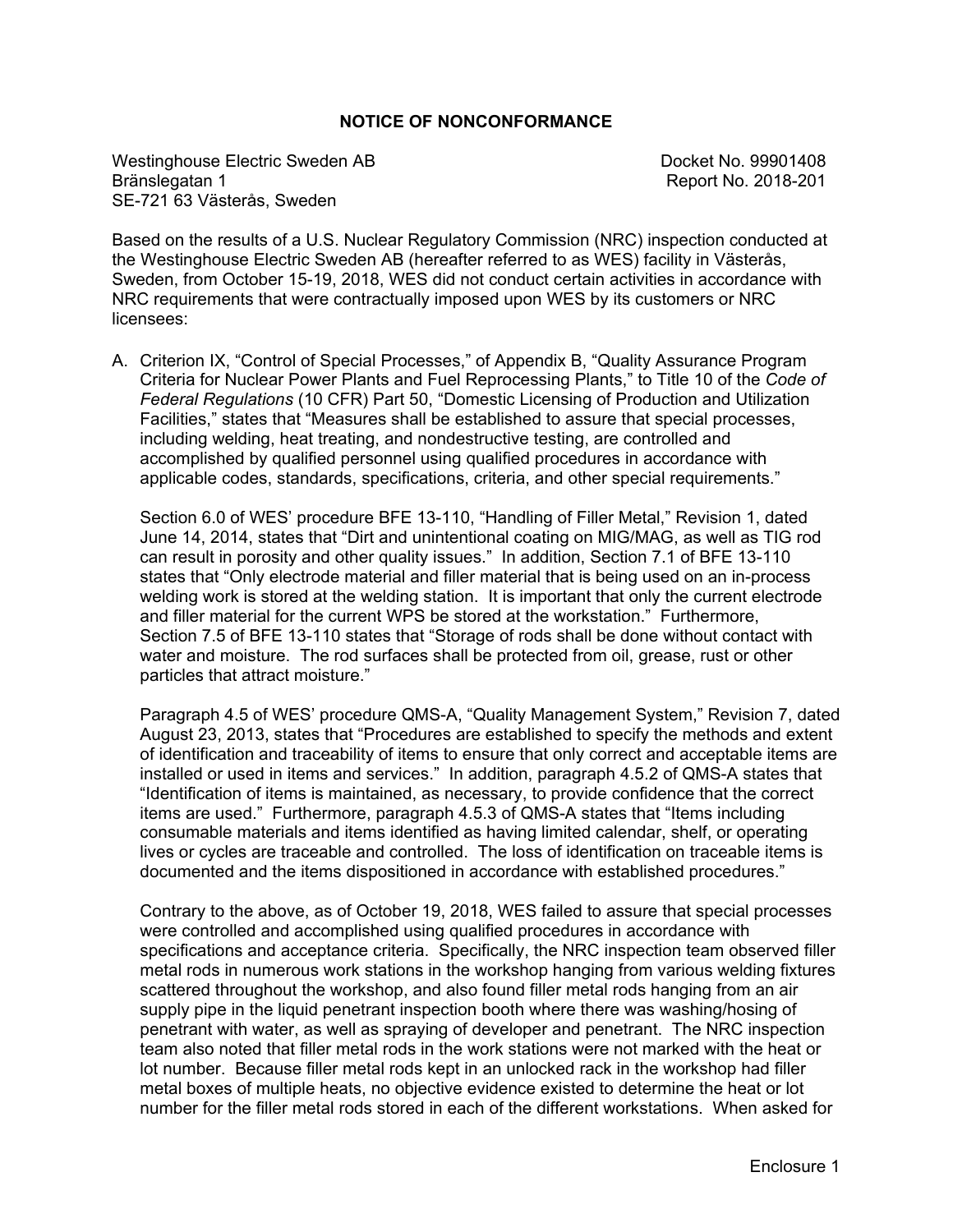the requirements for handling the filler metal rods, the welder and/or his supervisor were not aware of the specific requirements or about the existence of WES' procedure BFE 13-110. These filler metal rods were used to weld the control rod blades for the Brunswick Steam Electric Plant, Units 1 and 2 (hereafter referred to as Brunswick). Proper control of filler metal rods is necessary to assure that each heat of material is documented in the associated traveler/routing as well as to avoid contamination and the introduction of detrimental material to the final product which could cause degradation (i.e., cracking) that could potentially result in the component not performing its intended safety function.

This issue has been identified as Nonconformance 99901408/2018-201-01.

B. Criterion X "Inspection," of Appendix B to 10 CFR Part 50 states, in part, that "A program for inspection of activities affecting quality shall be established and executed by or for the organization performing the activity to verify conformance with the documented instructions, procedures, and drawings for accomplishing the activity. Such inspection shall be performed by individuals other than those who performed the activity being inspected. Examinations, measurements, or tests of material or products processed shall be performed for each work operation where necessary to assure quality. If inspection of processed material or products is impossible or disadvantageous, indirect control by monitoring processing methods, equipment, and personnel shall be provided."

WES' drawing No. 336028, "Absorber Cross," Revision 0, dated November 3, 2011, specifies a root gap acceptance criteria of 0.5 mm to 2.0 mm for welding the absorber cross to the velocity limiter. Section 5.2 of WES' Quality Management System, Revision 7, dated August 27, 2013, states that "Inspection and testing are performed on both purchased and manufactured items, as applicable, to verify compliance with acceptance criteria. For safety-related items and services, inspections or tests will be performed by qualified personnel who are independent of those performing the work."

Contrary to the above, as of October 19, 2018, WES failed to execute an inspection of an activity affecting quality to verify conformance with the drawing and failed to ensure that the inspection was performed by an individual other than the one who performed the activity being inspected. Specifically, WES did not inspect the fit-up of weld No. 101407 for welding the absorber cross to the velocity limiter of the control rod blades for Brunswick to verify that the dimension of the root gap was within the drawing specifications using an appropriate measuring device or gauge. Instead, the welder relied on visual estimation, based on experience only, to determine if the root gap met the required dimensions. Only after the NRC inspection team requested that the root gap be verified by an appropriate measuring device or gauge, the welder proceeded to use a calibrated 2 mm gauge to determine if the root gap was within the qualified range of 0.5 mm to 2 mm. Using the 2 mm gauge, the welder easily inserted the gauge in the root gap, which meant that the root gap exceeded the maximum qualified range of 2 mm. In addition, this dimension was not verified by the Quality Control inspector to ensure that the drawing specifications were met prior to welding. Confirming that root gaps meet the required dimensions from the drawing specifications is necessary to ensure that the welder and/or the weld procedure are properly qualified. Since weld procedures are qualified using production duplicates, dimensional deviations from those qualified can affect the overall quality, dimensions, and safety function of the control rod blade.

This issue has been identified as Nonconformance 99901408/2018-201-02.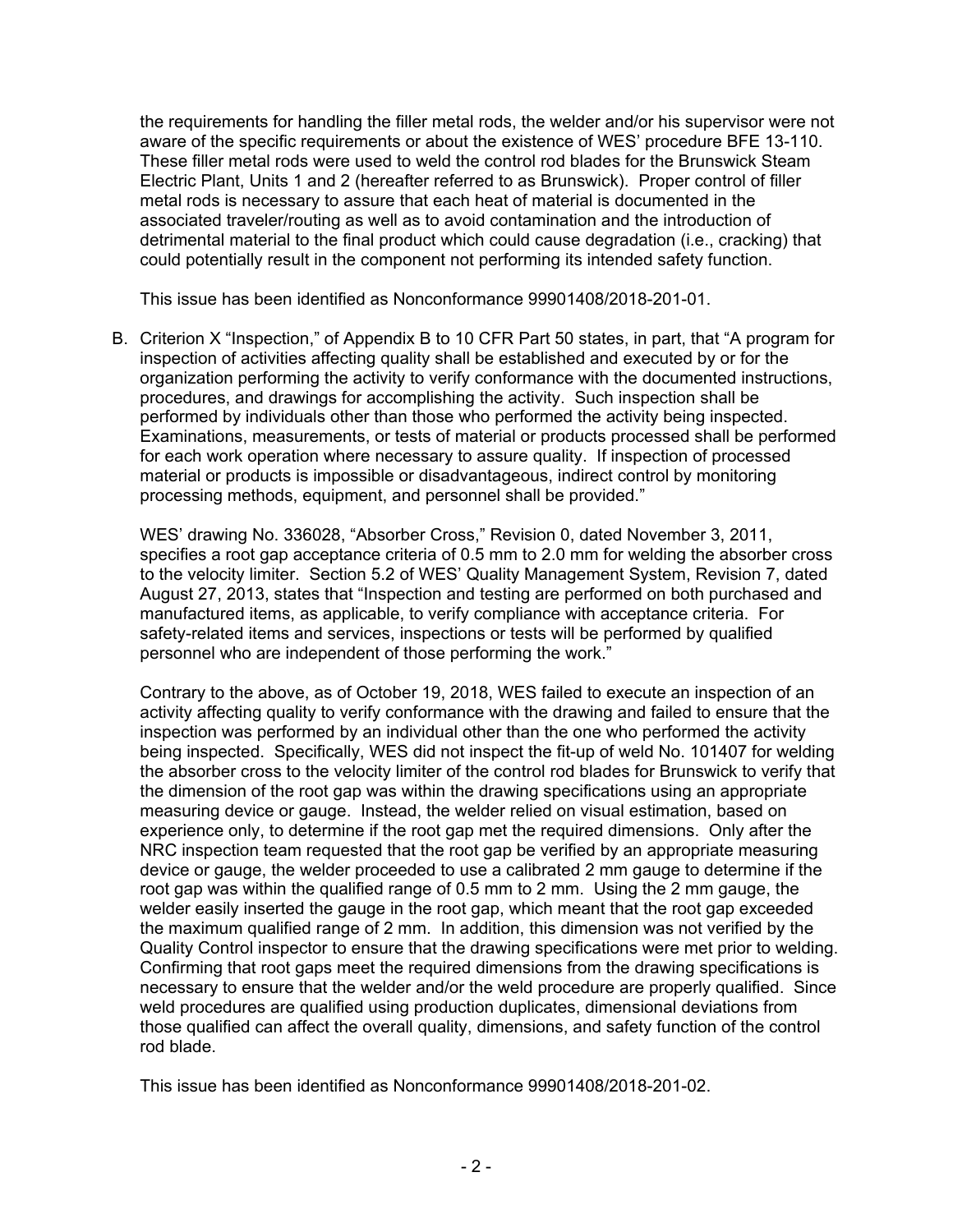Please provide a written statement or explanation to the U.S. Nuclear Regulatory Commission, ATTN: Document Control Desk, Washington, DC 20555-0001, with a copy to the Chief, Quality Assurance Vendor Inspection Branches 1 and 2, Division of Construction Inspection and Operational Programs, Office of New Reactors, within 30 days of the date of the letter transmitting this Notice of Nonconformance. This reply should be clearly marked as a "Reply to a Notice of Nonconformance" and should include for each noncompliance: (1) the reason for the noncompliance or, if contested, the basis for disputing the noncompliance; (2) the corrective steps that have been taken and the results achieved; (3) the corrective steps that will be taken to avoid further noncompliance; and (4) the date when the corrective action will be completed. Where good cause is shown, the NRC will consider extending the response time.

Because your response will be made available electronically for public inspection in the NRC's Public Document Room or from the NRC's Agencywide Documents Access and Management System, which is accessible from the NRC Web site at http://www.nrc.gov/readingrm/adams.html, to the extent possible, it should not include any personal privacy, proprietary, or Safeguards Information so that the NRC can make it available to the public without redaction. If personal privacy or proprietary information is necessary to provide an acceptable response, then please provide a bracketed copy of your response that identifies the information that should be protected and a redacted copy of your response that deletes such information. If you request that such material be withheld, you must specifically identify the portions of your response that you seek to have withheld and provide in detail the bases for your claim of withholding (e.g., explain why the disclosure of information would create an unwarranted invasion of personal privacy or provide the information required by 10 CFR 2.390(b) to support a request for withholding confidential commercial or financial information). If Safeguards Information is necessary to provide an acceptable response, please provide the level of protection described in 10 CFR 73.21, "Protection of Safeguards Information: Performance Requirements."

Dated this the 3rd day of December 2018.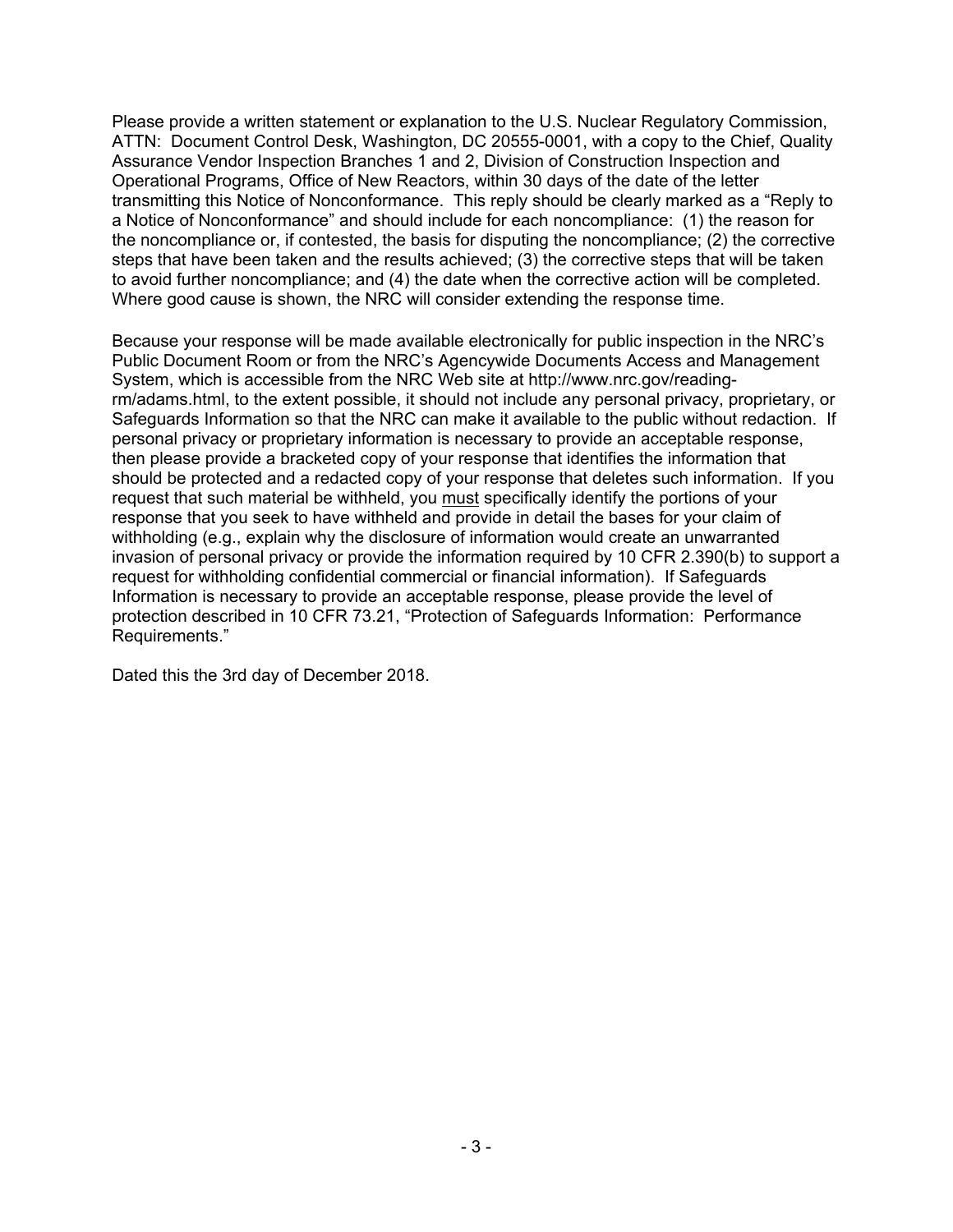#### **U.S. NUCLEAR REGULATORY COMMISSION OFFICE OF NEW REACTORS DIVISION OF CONSTRUCTION INSPECTION AND OPERATIONAL PROGRAMS VENDOR INSPECTION REPORT**

| Docket No.:                       | 99901408                                                                                                                                                                                                            |                                                                                                                                                                                   |                    |  |  |
|-----------------------------------|---------------------------------------------------------------------------------------------------------------------------------------------------------------------------------------------------------------------|-----------------------------------------------------------------------------------------------------------------------------------------------------------------------------------|--------------------|--|--|
| Report No.:                       | 99901408/2018-201                                                                                                                                                                                                   |                                                                                                                                                                                   |                    |  |  |
| Vendor:                           | Westinghouse Electric Sweden AB<br>Bränslegatan 1<br>SE-721 63 Västerås, Sweden                                                                                                                                     |                                                                                                                                                                                   |                    |  |  |
| <b>Vendor Contact:</b>            | Carl Hellberg<br>Email: hellbecj@westinghouse.com<br>Phone: +46 21 347064                                                                                                                                           |                                                                                                                                                                                   |                    |  |  |
| <b>Nuclear Industry Activity:</b> | Westinghouse Electric Sweden AB manufactures nuclear fuel<br>assemblies and nuclear fuel assembly components for new and<br>operating reactors, including pressurized water reactors and<br>boiling water reactors. |                                                                                                                                                                                   |                    |  |  |
| <b>Inspection Dates:</b>          | October 15-19, 2018                                                                                                                                                                                                 |                                                                                                                                                                                   |                    |  |  |
| Inspectors:                       | Yamir Diaz-Castillo<br>Nicholas Savwoir<br>John Honcharik<br>Benjamin T. Parks<br><b>Laurent Foucher</b><br>Jean-Dominique Loiseau<br><b>Caroline Dunn</b>                                                          | NRO/DCIP/QVIB-1<br>NRO/DCIP/QVIB-1<br>NRO/DEI/MCB<br>NRR/DSS/SNPB<br>Observer from the French<br><b>Nuclear Safety Authority (ASN)</b><br><b>Observer from ASN</b><br>Interpreter | <b>Team Leader</b> |  |  |
| Approved by:                      | Kerri A. Kavanagh, Chief<br>Quality Assurance Vendor Inspection Branch-1 & 2<br>Division of Construction Inspection<br>and Operational Programs<br><b>Office of New Reactors</b>                                    |                                                                                                                                                                                   |                    |  |  |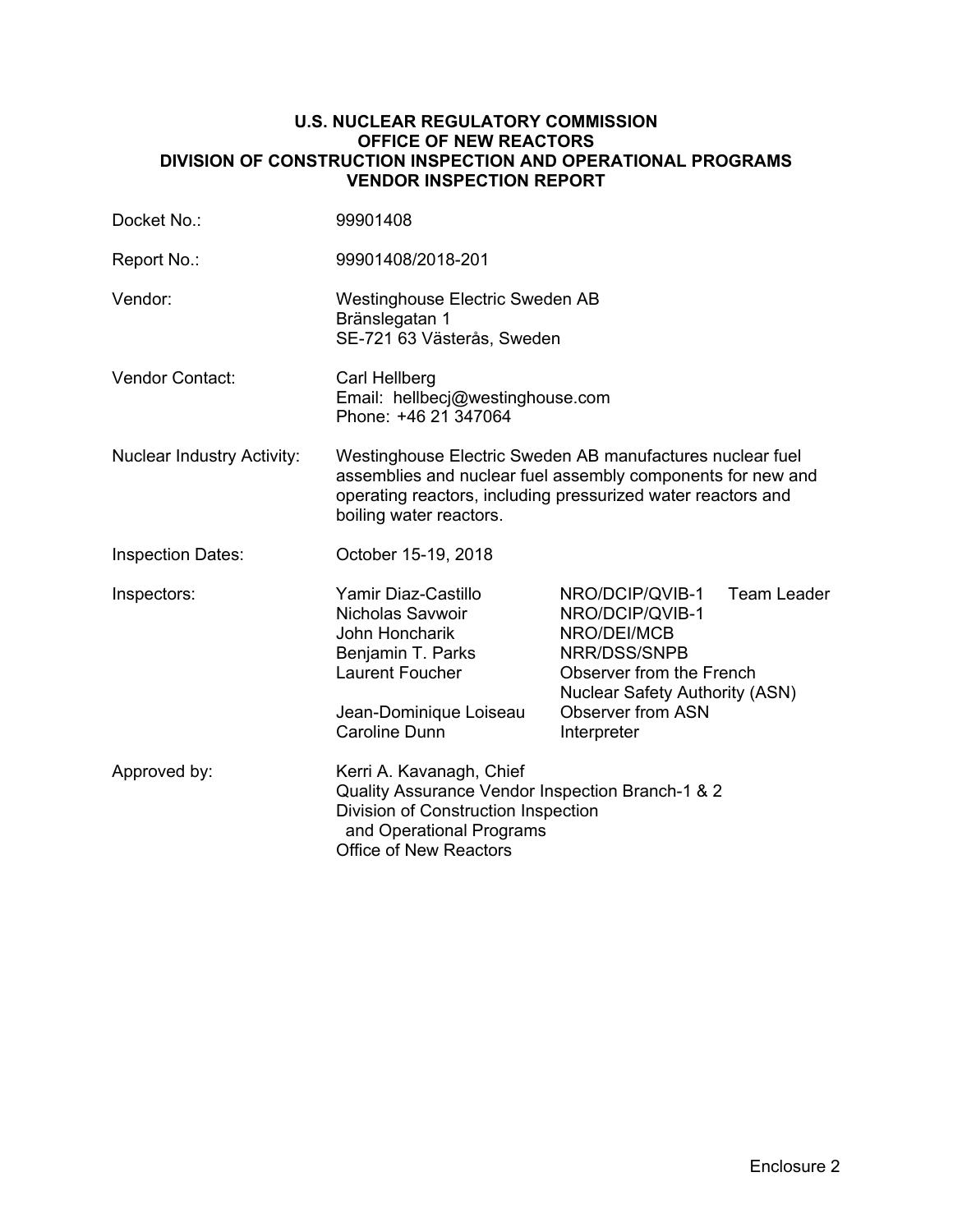# **EXECUTIVE SUMMARY**

#### Westinghouse Electric Sweden AB 99901408/2018-201

The U.S. Nuclear Regulatory Commission (NRC) staff conducted a vendor inspection at the Westinghouse Electric Sweden AB (hereafter referred to as WES) facility in Västerås, Sweden, to verify that it had implemented an adequate quality assurance (QA) program that complies with the requirements of Appendix B, "Quality Assurance Criteria for Nuclear Power Plants and Fuel Reprocessing Plants," to Title 10 of the *Code of Federal Regulations* (10 CFR) Part 50, "Domestic Licensing of Production and Utilization Facilities." In addition, the NRC inspection also verified that WES implemented a program under 10 CFR Part 21, "Reporting of Defects and Noncompliance." This was the second NRC inspection of WES at the Västerås facility.

This technically-focused inspection specifically evaluated WES' implementation of quality activities associated with the design, fabrication, assembly, and testing of nuclear fuel assemblies and nuclear fuel assembly components for U.S. nuclear power plants. WES is currently under contract with Duke Energy Progress, LLC, for the supply of control rod blades to the Brunswick Steam Electric Plant, Units 1 and 2 (hereafter referred to as Brunswick). Specific activities associated with the fabrication of the control rod blades for Brunswick observed by the NRC inspection team included:

- helium leak test of a control rod blade assembly
- calibration of the measuring and testing equipment (M&TE) used for the helium leak test
- mechanized Gas Tungsten Arc Welding (GTAW) for a control rod blade edge weld
- robotic cold metal transfer Gas Metal Arc Welding (GMAW) using laser guidance on an absorber cross
- fit-up for a weld for welding the absorber cross to the velocity limiter of a control rod blade
- manual GTAW (seal welding of montage cross) on the absorber cross
- manual GTAW for a plug hole weld on a control rod blade
- dimensional and liquid penetrant (PT) inspection of an absorber cross
- post weld heat treatment of an absorber cross

In addition to observing these activities, the NRC inspection team verified that M&TE was properly identified, marked, calibrated, and used within its calibrated range.

These regulations served as the bases for the NRC inspection:

- Appendix B to 10 CFR Part 50
- 10 CFR Part 21

During the course of this inspection, the NRC inspection team implemented Inspection Procedure (IP) 36100, "Inspection of 10 CFR Part 21 and Programs for Reporting Defects and Noncompliance," dated February 13, 2012; IP 43002, "Routine Inspections of Nuclear Vendors," dated January 27, 2017; and IP 43004, "Inspection of Commercial-Grade Dedication Programs," dated January 27, 2017.

Prior to the NRC inspection, WES notified the NRC that while preparing for the inspection it had identified several issues with the implementation of its QA program in the areas of Procurement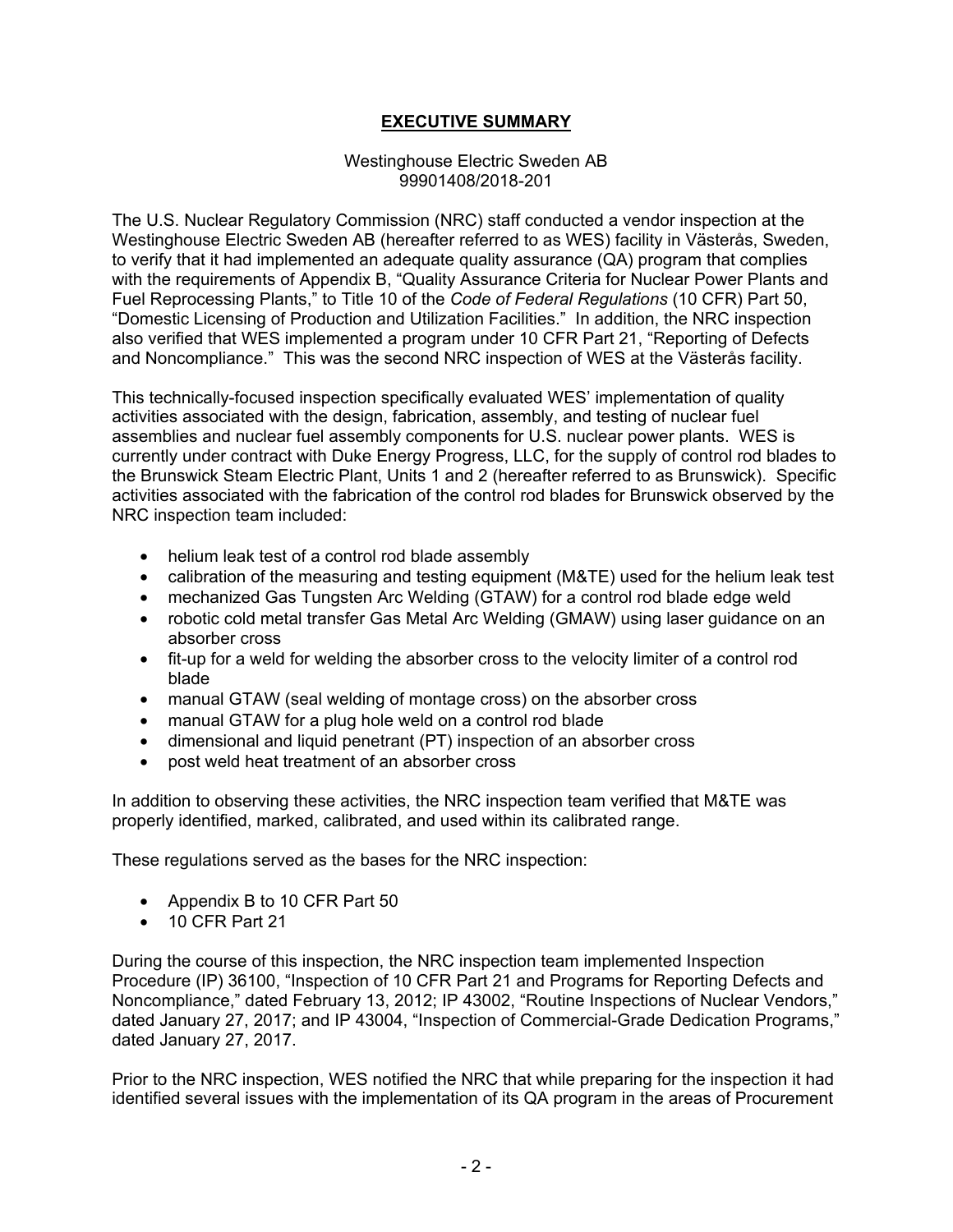Document Control, Control of Purchased Equipment, Materials, and Services, and Commercial Grade Dedication. As a result, WES initiated Issue Report No. 2018-14374, dated August 21, 2018, to document the issue and take corrective actions. These actions included, for example, issuing two stop work orders for procurement and shipment, notifying affected United States' customers, performing a product assessment, initiating a root cause analysis (ongoing at the time of the exit meeting), and completing an evaluation under 10 CFR Part 21. Both the product assessment and the 10 CFR Part 21 evaluation concluded that the issues were programmatic in nature and had no adverse physical or functional impact on the components that had been delivered. As such, the sample of documents reviewed by the NRC inspection team in the areas identified above was limited in nature and focused on those documents not affected or undergoing review by the ongoing activities taken by WES in response to the corrective actions.

With the exception of the nonconformances described below, the NRC inspection team concluded that WES' QA policies and procedures comply with the applicable requirements of Appendix B to 10 CFR Part 50 and 10 CFR Part 21, and that WES' personnel are implementing these policies and procedures effectively. The results of this inspection are summarized below.

# Manufacturing Control

The NRC inspection team issued Nonconformance 99901408/2018-201-01 in association with WES' failure to implement the regulatory requirements of Criterion IX, "Control of Special Processes," of Appendix B to 10 CFR Part 50. Nonconformance 99901408/2018-201-01 cites WES for failing to assure that special processes were controlled and accomplished using qualified procedures in accordance with specifications and acceptance criteria. Specifically, the NRC inspection team observed filler metal rods in numerous work stations in the workshop hanging from various welding fixtures scattered throughout the workshop, and also found filler metal rods hanging from an air supply pipe in the liquid penetrant inspection booth where there was washing/hosing of penetrant with water, as well as spraying of developer and penetrant. These filler metal rods were bent at one end, and simply hung on any convenient place, but not in the original package or handling case. The NRC inspection team also noted that filler metal rods in the work stations were not marked with the heat or lot number. In addition, because filler metal rods kept in an unlocked rack in the workshop had filler metal boxes of multiple heats, no objective evidence existed to determine the heat or lot number for the filler metal rods stored in each of the different workstations. When asked for the requirements for handling the filler metal rods, the welder and/or his supervisor were not aware of the specific requirements or about the existence of WES' procedure BFE 13-110, "Handling of Filler Metal," Revision 1, dated June 14, 2014.

# Inspection

The NRC inspection team issued Nonconformance 99901408/2018-201-02 in association with WES' failure to implement the regulatory requirements of Criterion X, "Inspection," of Appendix B to 10 CFR Part 50. Nonconformance 99901408/2018-201-02 cites WES for failing to execute an inspection of an activity affecting quality to verify conformance with the drawing and failing to ensure that the inspection was performed by an individual other than the one who performed the activity being inspected. Specifically, WES did not inspect the fit-up of weld No. 101407 for welding the absorber cross to the velocity limiter of the control rod blades for Brunswick to verify that the dimension of the root gap was within the drawing specifications using an appropriate measuring device or gauge. Instead, the welder relied on visual estimation based on experience only to determine if the root gap met the required dimensions. In addition,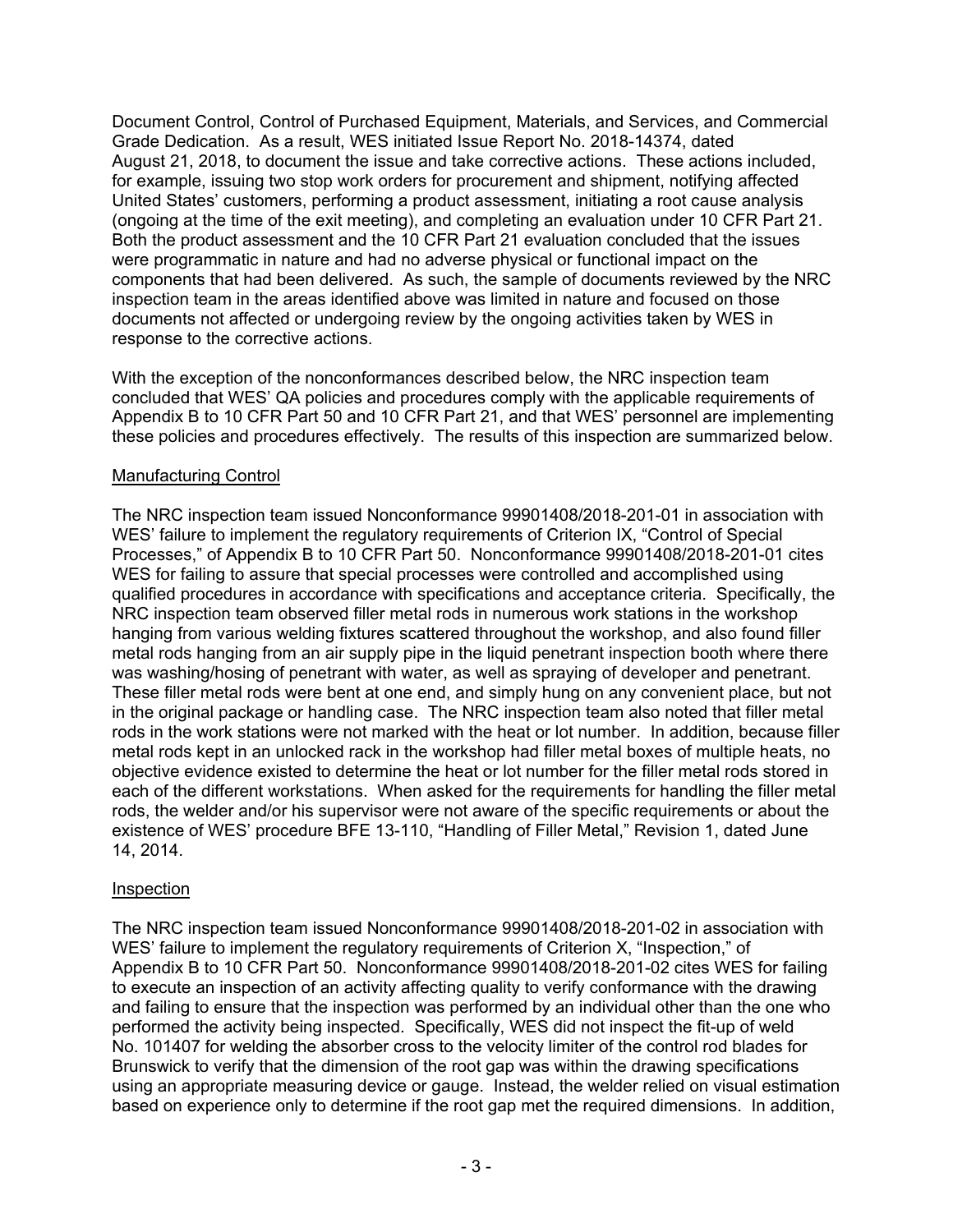this dimension was not verified by the Quality Control inspector to ensure that the drawing specifications were met prior to welding.

## Other Inspection Areas

The NRC inspection team determined that WES is implementing its programs for 10 CFR Part 21, training and qualification, design control, commercial-grade dedication, procurement document control, control of equipment, materials, and services, test control, control of M&TE, nonconforming material, parts, or components, corrective action, and internal audits in accordance with the applicable regulatory requirements of Appendix B to 10 CFR Part 50. Based on the limited sample of documents reviewed and activities observed, the NRC inspection team also determined that WES is implementing its policies and procedures associated with these programs. No findings of significance were identified in these areas.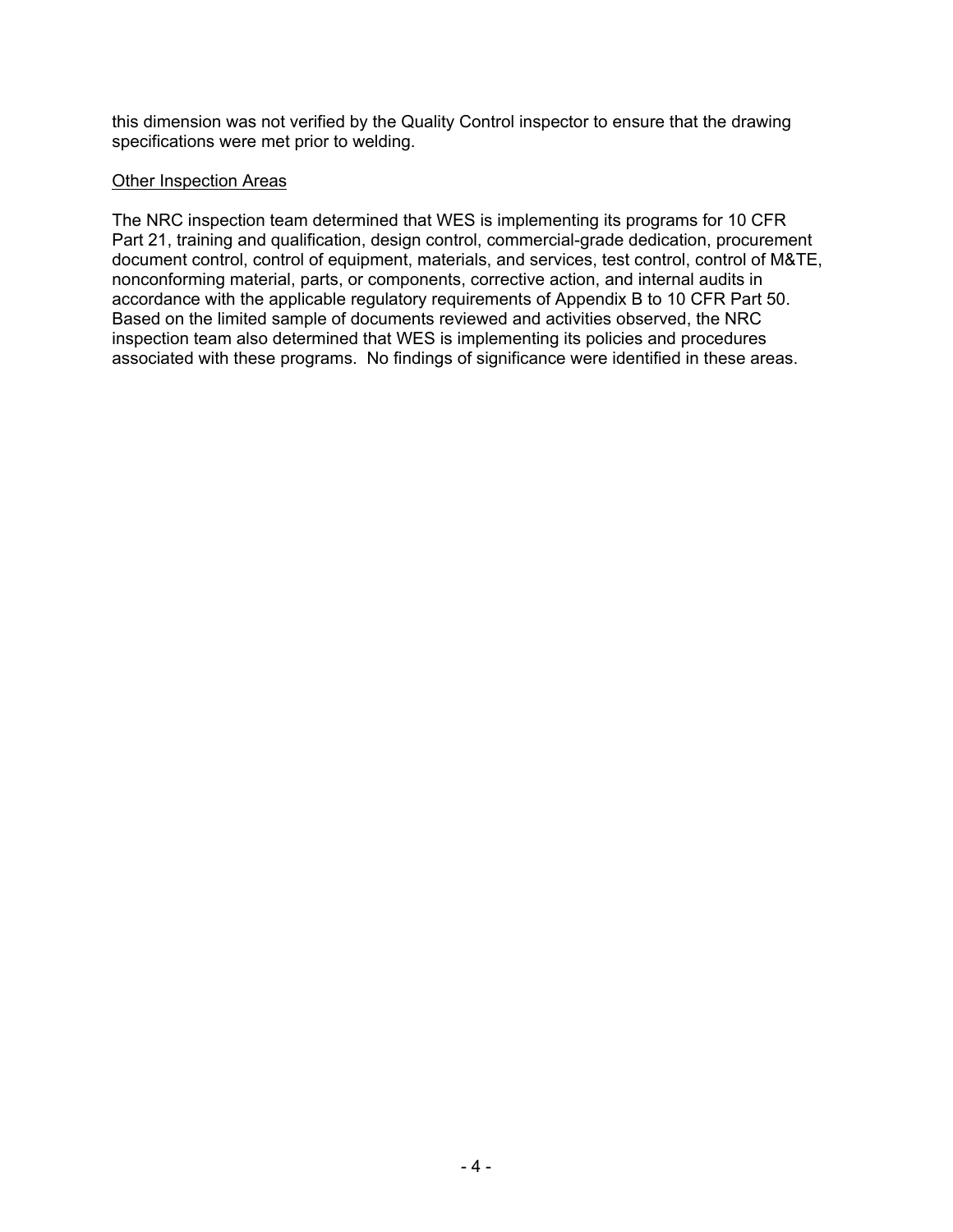# **REPORT DETAILS**

#### 1. Manufacturing Control

#### a. Inspection Scope

The NRC inspection team reviewed Westinghouse Electric Sweden AB's (hereafter referred to as WES) policies and implementing procedures that govern the control of special processes to verify compliance with the regulatory requirements of Criterion IX, "Control of Special Processes," of Appendix B, "Quality Assurance Criteria for Nuclear Power Plants and Fuel Reprocessing Plants," to 10 CFR Part 50, "Domestic Licensing of Production and Utilization Facilities," and with the applicable requirements of ISO-15613, "Specification and Qualification of Welding Procedures for Metallic Materials - Qualification Based on Pre-Production Welding Tests," dated 2004.

WES is currently under contract with Duke Energy Progress, LLC, for the supply of control rod blades to the Brunswick Steam Electric Plant, Units 1 and 2 (hereafter referred to as Brunswick). Specific activities associated with the fabrication of the control rod blades for Brunswick observed by the NRC inspection team included:

- mechanized Gas Tungsten Arc Welding (GTAW) for a control rod blade edge weld
- robotic cold metal transfer Gas Metal Arc Welding (GMAW) using laser guidance on an absorber cross
- fit-up for a weld for welding the absorber cross to the velocity limiter of a control rod blade
- manual GTAW (seal welding of montage cross) on the absorber cross
- manual GTAW for a plug hole weld on a control rod blade
- dimensional and liquid penetrant (PT) inspection of an absorber cross
- post weld heat treatment of an absorber cross

The NRC inspection team verified that the weld procedure specifications (WPSs) used in the welding activities above were qualified in accordance with the requirements of ISO-15613, and the applicable procedure qualification records (PQRs). The NRC inspection team also verified that the PQRs met the requirements of ISO-15613. For a sample of completed welding activities, the NRC inspection team verified the routing/shop travelers, WPSs, supporting PQRs, Data Reports, and the calibration certificates of the welding equipment met the applicable requirements.

The NRC inspection team verified that the applicable welding data such as weld material and heat/lot number, WPS, inspection procedures used, and that the final inspection results were recorded in accordance with the applicable WES procedures and instructions. The welding procedure was recorded on the associated routing/shop traveler for each weld joint along with the applicable NDE results.

For the heat treatment of an absorber cross, the NRC inspection team verified that the heat treatment procedure was qualified for post weld heat treating of 316L stainless steel for dimensional stability. The procedure included the time and temperature values for post weld heat treatment consistent with the grade of the material being heat treated and the thermocouple locations. The NRC inspection team verified that the chart recorder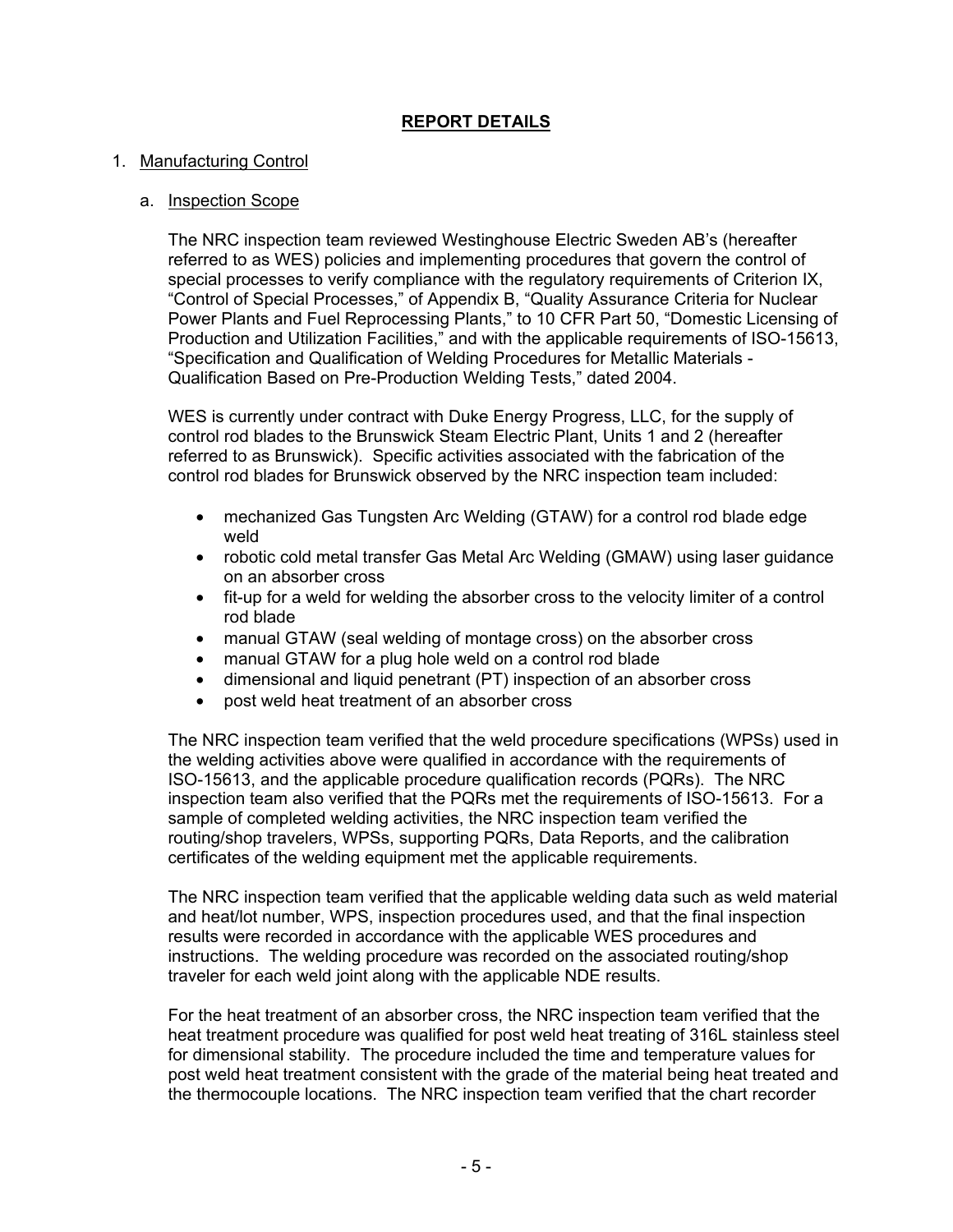and the thermocouples used were properly calibrated and that the process implemented the appropriate material traceability controls and identified the heat treatment start time and end time.

For the dimensional and PT inspection of an absorber cross, the NRC inspection team reviewed the applicable WES procedures and verified they were consistent with the applicable requirements of ISO 3452, "Non-Destructive Testing-Penetrant Testing."

The NRC inspection team also discussed the manufacturing control program with WES' management and technical staff. The attachment to this inspection report lists the documents reviewed by the NRC inspection team.

#### b. Observation and Findings

During a walkthrough of the fabrication area, the NRC inspection team observed filler metal rods used for the control rod blades for Brunswick in numerous work stations in the workshop hanging from various welding fixtures scattered throughout the workshop, and also found filler metal rods hanging from an air supply pipe in the liquid penetrant inspection booth where there was washing/hosing of penetrant with water, as well as spraying of developer and penetrant. These filler metal rods were bent at one end, and simply hung on any convenient place, but not in the original package or handling case.

The NRC inspection team also noted that filler metal rods in the work stations were not marked with the heat or lot number. In addition, because filler metal rods kept in an unlocked rack in the workshop had filler metal boxes of multiple heats, no objective evidence existed to determine the heat or lot number for the filler metal rods stored in each of the different workstations. When asked for the requirements for handling the filler metal, the welder and/or his supervisor were not aware of the specific requirements or about the existence of WES' procedure BFE 13-110, "Handling of Filler Metal," Revision 1, dated June 14, 2014. BFE 13-110 states, in part, that "Dirt and unintentional coating on MIG/MAG, as well as TIG rod can result in porosity and other quality issues." In addition, Section 7.1 of BFE 13-110 states that "Only electrode material and filler material that is being used on an in-process welding work is stored at the welding station. It is important that only the current electrode and filler material for the current WPS be stored at the workstation." Furthermore, Section 7.5 of BFE 13-110 states that "Storage of rods shall be done without contact with water and moisture. The rod surfaces shall be protected from oil, grease, rust or other particles that attract moisture." Proper control of filler metal rods is necessary to assure that each heat of material is documented in the associated traveler/routing as well as to avoid contamination and the introduction of detrimental material to the final product which could cause degradation (i.e., cracking) that could potentially result in the component not performing its intended safety function.

The NRC inspection team identified these issues as an example of Nonconformance 99901408/2018-201-01 for WES' failure to assure that special processes were controlled and accomplished using qualified procedures in accordance with specifications and acceptance criteria. WES initiated Issue Report (IR) No. 2018-17755, "Control of Weld Filler Material at Control Rod Work Shop," dated October 17, 2018, to address this issue.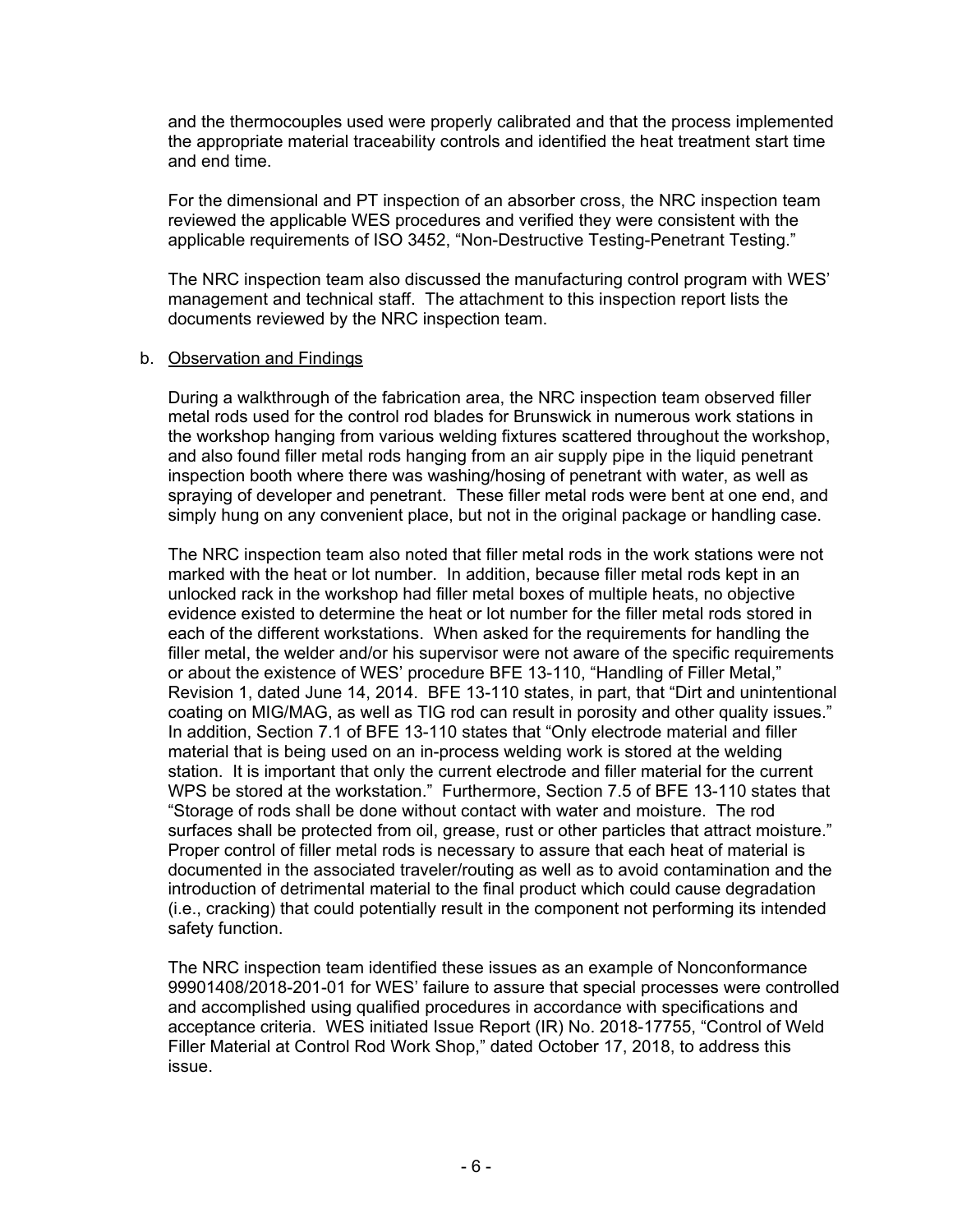While preparing to weld absorber cross No. 101407 to the velocity limiter for a control rod blade for Brunswick, the NRC inspection team noted that the welder did not verify that the dimension of the root gap was within the drawing specifications using an appropriate measuring device or gauge. Instead, the welder relied on visual estimation, based on experience only, to determine if the required dimensions were met. Calibrated gauges were available in the workshop but were not used since the welder stated he never measures the root gap. Only after the NRC inspection team requested that the root gap be verified by an appropriate measuring device or gauge, the welder proceeded to use a calibrated 2 mm gauge to determine if the root gap was within the qualified range of 0.5 mm to 2 mm. Using the 2 mm gauge, the welder easily inserted the gauge in the root gap, which meant that the root gap exceeded the maximum qualified range of 2 mm. The gauge, a go/no-go gauge, is specifically used to determine whether the gap is acceptable or not, and does not provide an actual measurement. In addition, this dimension was not verified by the Quality Control inspector to ensure that the drawing dimension was met prior to welding. Confirming that root gaps meet the required dimensions from the drawing specifications is necessary to ensure that the welder and/or the weld procedure are properly qualified. Since weld procedures are qualified using production duplicates, dimensional deviations from those qualified can affect the overall quality, dimensions, and safety function of the control rod blade.

The NRC inspection team identified this issue as an example of Nonconformance 99901408/2018-201-02 for WES' failure to execute an inspection of an activity affecting quality to verify conformance with the drawing and for their failure to ensure that the inspection was performed by an individual other than the one who performed the activity being inspected. WES initiated IR No. 2018-17670, "Insufficient Verification of Component Set-up when Welding Velocity Limiter to Absorber Cross," dated October 16, 2018, to address this issue.

During the review of the Level II and Level III non-destructive examination (NDE) personnel training and qualification records, the NRC inspection team noted that WES uses the NDT Training Center AB, part of the Sweden Accreditation Service, to train, examine, and certify NDE personnel according to ISO 9712:2012, "Non-destructive Testing - Qualification and Certification of NDT Personnel." Upon further review of the purchase orders (PO) issued to WES, the NRC inspection team discovered that PO No. 4500758009, "BWR Control Blade - Brunswick," dated October 9, 2018, from Westinghouse Electric Company (WEC) to WES, under contract No. WE 02003382, "Westinghouse Electric to Duke Energy," dated March 13, 2001, as amended September 17, 2018, states, in part, that "ASME NQA-1-1994 Edition Part 1 (basic and supplemental) applies." Section 2.1, "Applicable Documents," of Supplement 2S-2, "Supplementary Requirements for the Qualification of Nondestructive Examination Personnel," of the American Society of Mechanical Engineers (ASME) standard NQA-1-1994, "Quality Assurance Requirements for Nuclear Facility Applications," states that "The American Society of Nondestructive Testing Recommended Practice No. SNT-TC-1a, 1980 Edition, and its applicable supplements shall apply as requirements to NDE personnel covered by this Supplement."

NDE personnel at the WES facility performing safety-related activities are qualified in accordance with ISO 9712:2012 in lieu of SNT-TC-1a, 1980 Edition, as required by the PO. Although the NRC inspection team identified some differences in the training and qualification requirements between ISO 9712:2012 and SNT-TC-1a, 1980 Edition; the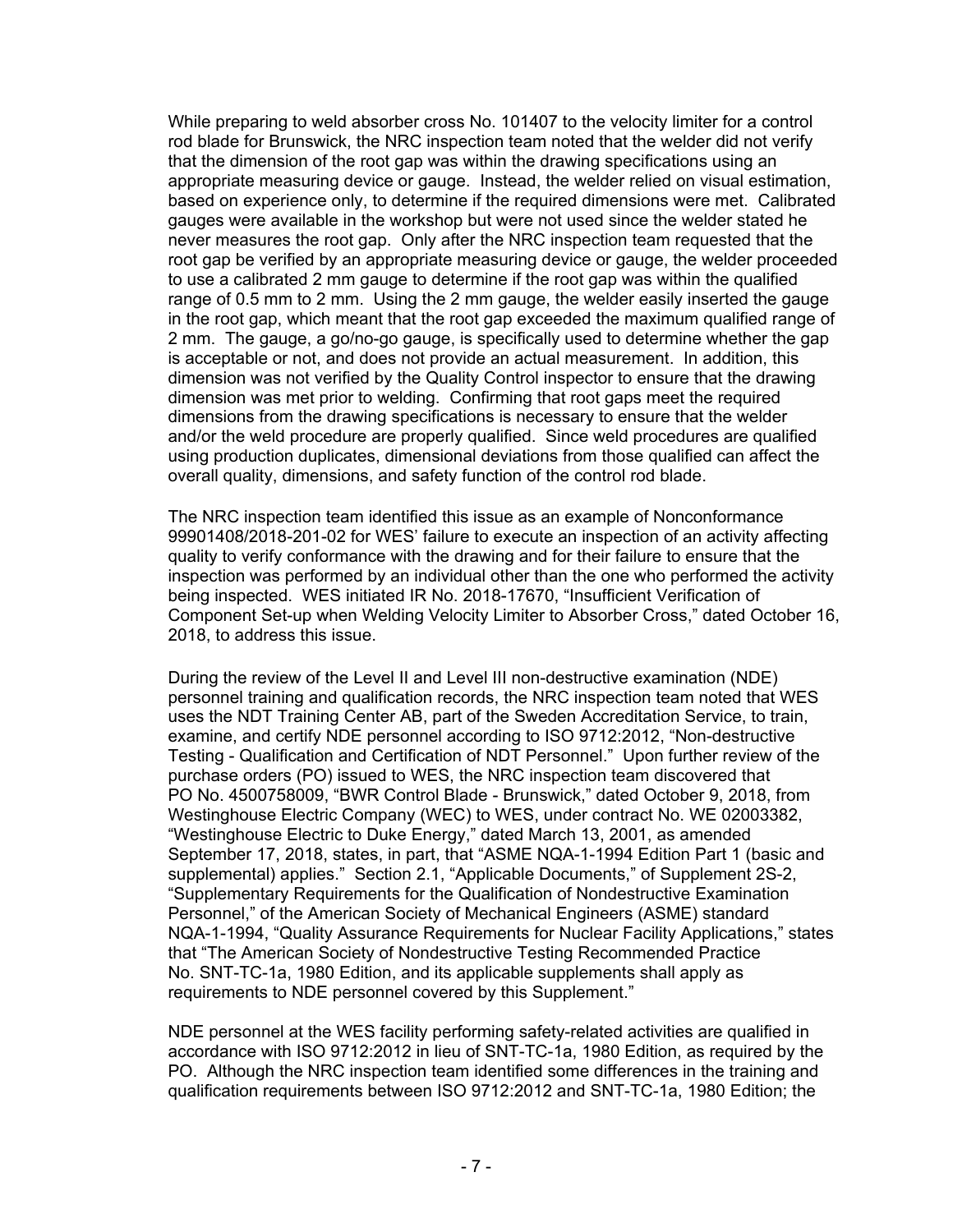NRC inspection team did not find any issues with the quality and workmanship of the NDE reviewed. As such, the NRC inspection team determined that this issue was not more than minor. WES initiated IR No. 2018-17814, "SNT-TC-1A Qualification of NDT Inspectors (Brunswick PO)," dated October 18, 2018, to address this issue.

#### c. Conclusion

The NRC inspection team issued Nonconformance 99901408/2018-201-01 in association with WES' failure to implement the regulatory requirements of Criterion IX of Appendix B to 10 CFR Part 50. Nonconformance 99901408/2018-201-01 cites WES for failing to assure that special processes were controlled and accomplished using qualified procedures in accordance with specifications and acceptance criteria.

The NRC inspection team also issued Nonconformance 99901408/2018-201-02 in association with WES' failure to implement the regulatory requirements of Criterion X, "Inspection," of Appendix B to 10 CFR Part 50. Nonconformance 99901408/2018-201- 02 cites WES for failing to execute an inspection of an activity affecting quality to verify conformance with the drawing and failing to ensure that the inspection was performed by an individual other than the one who performed the activity being inspected.

# 2. 10 CFR Part 21 Program

#### a. Inspection Scope

The NRC inspection team reviewed WES' policies and implementing procedures that govern the 10 CFR Part 21, "Reporting of Defects and Noncompliance," program to verify compliance with the regulatory requirements. In addition, the NRC inspection team evaluated the 10 CFR Part 21 postings and a sample of WES' POs for compliance with the requirements of 10 CFR 21.21, "Notification of Failure to Comply or Existence of a Defect and its Evaluation," and 10 CFR 21.31, "Procurement Documents." The NRC inspection team also verified that WES' nonconformance and corrective action procedures and processes provide a link to the 10 CFR Part 21 program.

Furthermore, for a sample of 10 CFR Part 21 evaluations performed by WES, the NRC inspection team verified that WES had effectively implemented the requirements for evaluating deviations and failures to comply. The NRC inspection team verified that the notifications were performed in accordance with the requirements of 10 CFR 21.21, as applicable.

Prior to the NRC inspection, WES notified the NRC that while preparing for the inspection it had issued two stop work due to several issues identified with the implementation of its quality assurance (QA) program in the areas of Procurement Document Control, Control of Purchased Equipment, Materials, and Services, and Commercial Grade Dedication. As a result, WES initiated IR No. 2018-14374, dated August 21, 2018, to document the issue and take corrective actions which included a 10 CFR Part 21 evaluation. The NRC inspection team reviewed the evaluation and confirmed that the issues were programmatic in nature and had no adverse physical or functional impact on the components that had been delivered.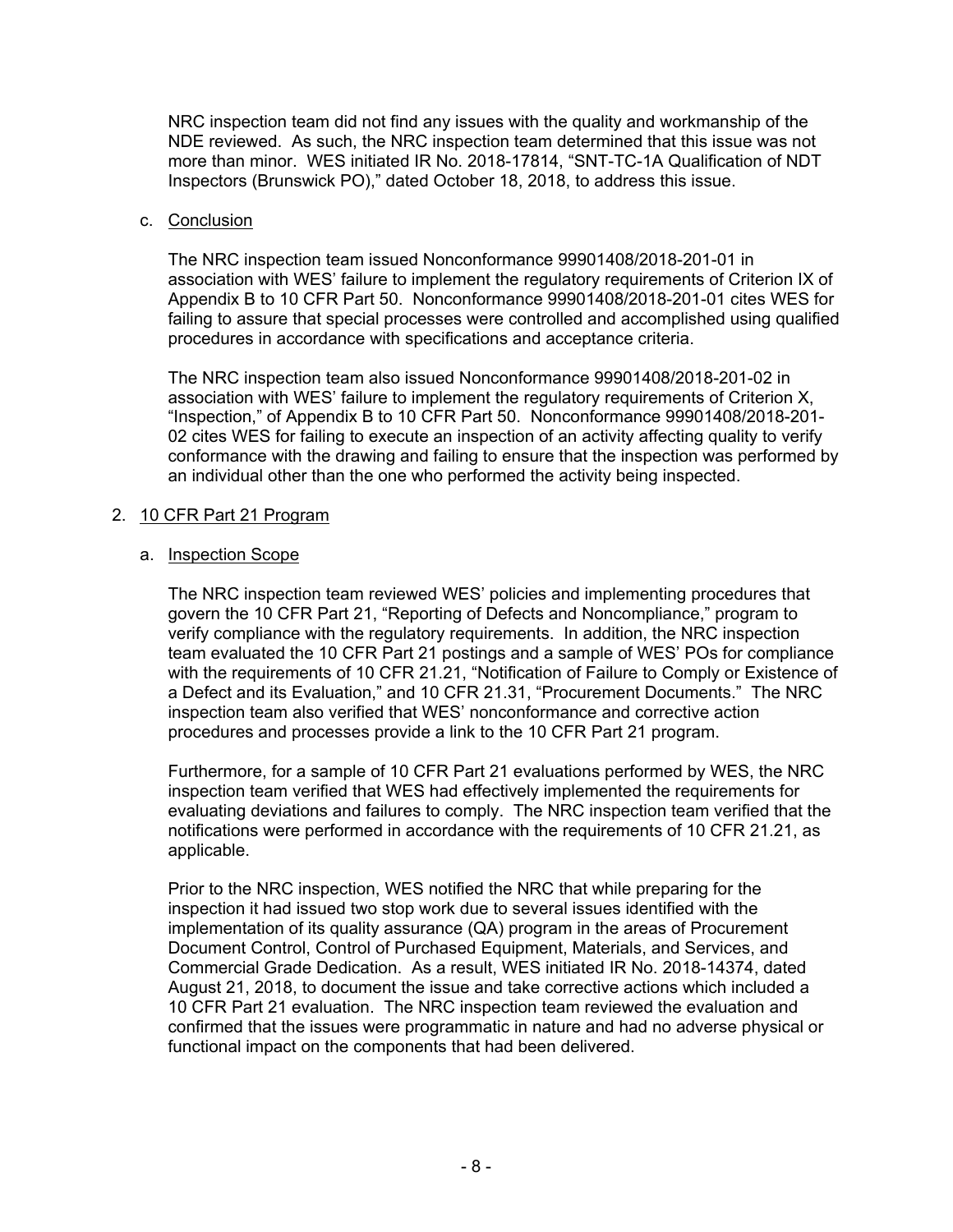The NRC inspection team also discussed the 10 CFR Part 21 program with WES' management and technical staff. The attachment to this inspection report lists the documents reviewed by the NRC inspection team.

#### b. Observations and Findings

No findings of significance were identified.

# c. Conclusion

The NRC inspection team concluded that WES established its 10 CFR Part 21 program in accordance with the regulatory requirements of 10 CFR Part 21. Based on the limited sample of documents reviewed, the NRC inspection team also determined that WES is implementing its policies and procedures associated with the 10 CFR Part 21 program. No findings of significance were identified.

#### 3. Design Control

#### a. Inspection Scope

The NRC inspection team reviewed WES' policies and implementing procedures that govern the design control program to verify compliance with the regulatory requirements of Criterion III, "Design Control," of Appendix B to 10 CFR Part 50. The NRC inspection team focused its review on the implementation of WES' design processes as applied to the design of the D-lattice control rod blade assemblies of the Westinghouse CR 99 design for Brunswick. NRC-approved licensing topical reports (TRs) WCAP-16182-P-A, "Westinghouse BWR Control Rod CR99 Licensing Report," Revision 0, dated March 2005, and WCAP-16182-P-A, "Westinghouse BWR Control Rod CR99 Licensing Report - Update to Mechanical Design Limits," Revision 3, November 2017; describe the CR 99 control rod blade design. These TRs specify critical design attributes for the Brunswick licensing basis for control rod blade design.

The NRC inspection team verified that the design requirements specified in both TRs were appropriately translated into the design specifications and drawings. The NRC inspection team also verified that the nuclear design of the control rod blades were supported by adequate analysis. Control rod blade nuclear performance was analyzed using two Westinghouse Electric Company (WEC) proprietary engineering computer programs: XYBDRY and PHOENIX4. WEC developed both of these engineering computer programs under its safety-related QA program. PHOENIX4 is a nuclear design code used to verify the nuclear characteristics of the Brunswick control rod blade design, while XYBDRY is an auxiliary code used to perform control rod burnup calculations. The NRC inspection team verified that the applicable releases of both software programs were subject to verification through regression testing to previous software versions known to be acceptable, and that the calculations supported conclusions that the control rod blade assemblies conformed to the applicable critical attributes and design criteria contained in WCAP-16182-P-A. In addition, the NRC inspection team observed that, at the time the control rod blade worth calculations were performed, WES personnel had recently changed the methods used to perform the analytic design verification. This change was associated with the way the XYBDRY and PHOENIX4 computer codes were used to verify the nuclear characteristics of the control rod blades. Upon further discussion with the engineering staff, the NRC inspection team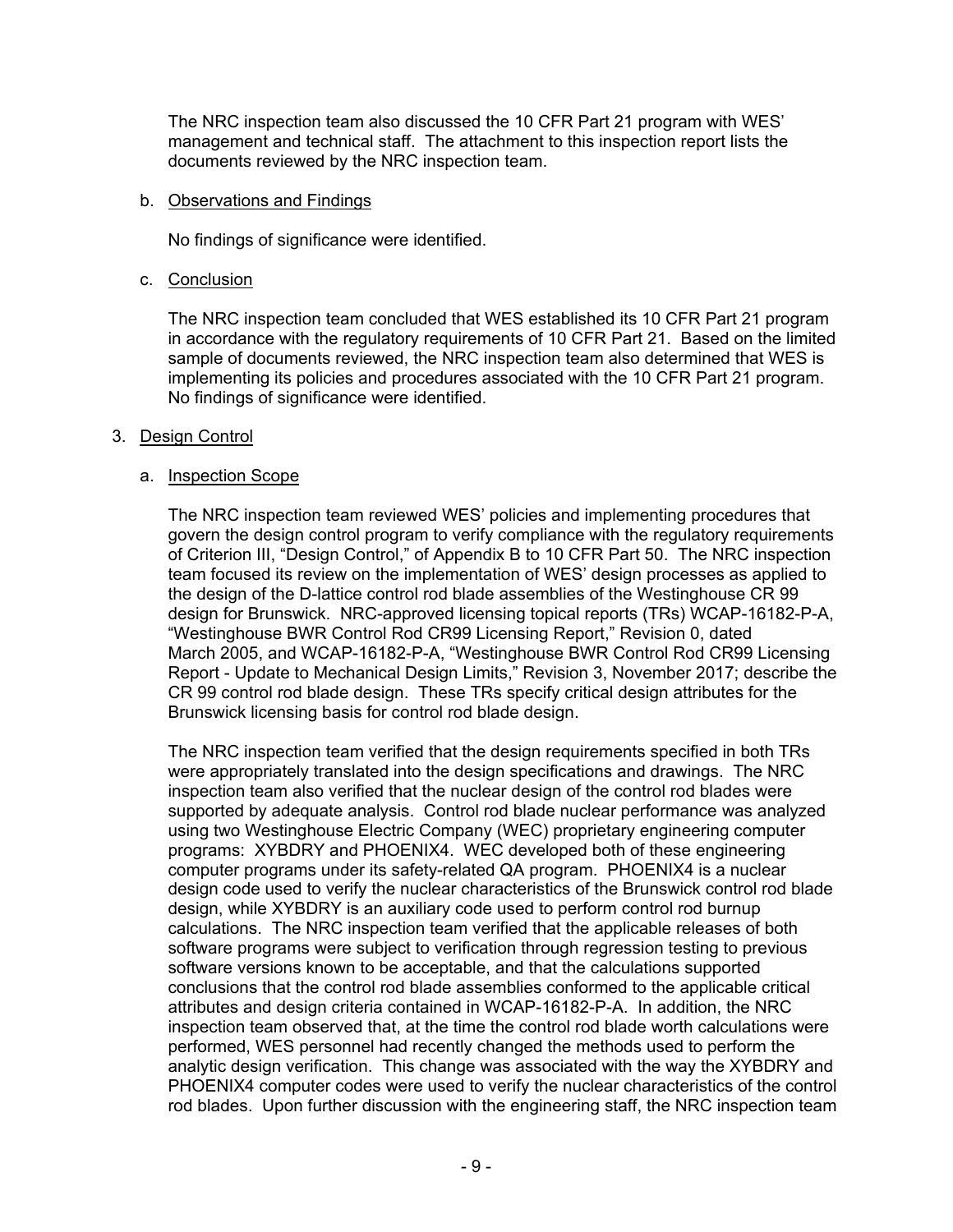confirmed that this change represented a switch to a direct analytic calculation of a critical design attribute.

The NRC inspection team reviewed a request for software release and a Simplified Computer Application Turnaround (SCAT), which is a document that summarizes the software modification and its assessment. These documents were related to the release of version 2.3.4 of PHOENIX4. The release request described the specific issues that the new PHOENIX4 release was intended to address, and the SCAT documented the testing that was performed, which ensured that the software release addressed the issued documented in the request, and that version 2.3.4 of PHOENIX4 continued to perform acceptably. In particular, the SCAT documented the results of regression testing of a comparison to the results of version 2.3.4-based analyses to the results of a prior version that was known to be acceptable. The regression testing indicated consistent performance between the two releases. Note that while the NRC inspection team reviewed a recent software change to PHOENIX4, the NRC inspection team did not review any such recent changes to XYBDRY because the design verification by analysis discussed above had been accomplished between 2007 and 2009.

The NRC inspection team also discussed the design control program with WES' management and technical staff. The attachment to this inspection report lists the documents reviewed by the NRC inspection team.

#### b. Observations and Findings

No findings of significance were identified.

c. Conclusion

The NRC inspection team concluded that WES established its design control program in accordance with the regulatory requirements of Criterion III of Appendix B to 10 CFR Part 50. Based on the limited sample of documents reviewed, the NRC inspection team also determined that WES is implementing its policies and procedures associated with the design control. No findings of significance were identified.

#### 4. Commercial-Grade Dedication

#### a. Inspection Scope

The NRC inspection team reviewed WES' policies and implementing procedures that govern the commercial-grade dedication program to verify compliance with the regulatory requirements of Criterion III of Appendix B to 10 CFR Part 50.

WES' process for implementing commercial-grade dedication activities is governed by W2-9.5-102, "Commercial Dedication Process," Revision 1, dated October 17, 2016. The NRC inspection team noted that W2-9.5-102 provides the appropriate level of requirements and responsibilities for the dedication of commercial-grade items procured for use in safety-related applications.

The NRC inspection team reviewed a sample of dedication packages for the following safety-related fuel assembly components: springs, control rod components, control rod handle, boron carbide pins, boron carbide powder, 316L stainless steel plates and wire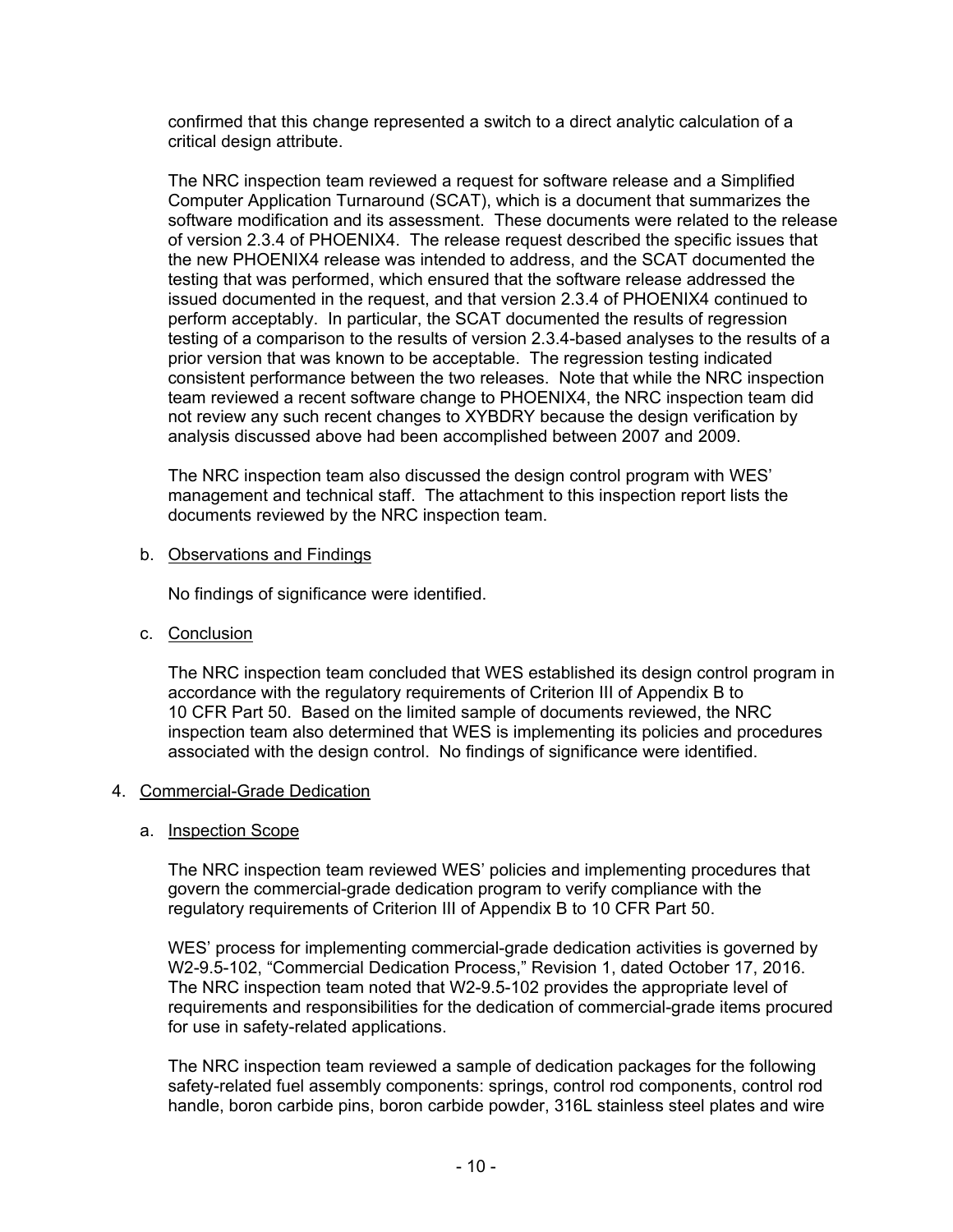for the control rods, and stainless steel castings for the velocity limiters. In addition, the NRC inspection team reviewed a sample of dedication packages for calibration and testing services for accredited and non-accredited laboratories. The dedication packages contained documents such as vendor POs, commercial-grade surveys, Commercial Dedication Instructions (CDIs), receipt inspection records, and testing certificates, as applicable. The CDIs included the technical evaluation for the identification and documentation of the basis and justification for the selection of the critical characteristics, acceptance methods, and acceptance criteria.

The NRC inspection team evaluated the criteria for the identification of item functions, credible failure mechanisms/modes, selection of critical characteristics and acceptance criteria, and the identification of verification methods to verify effective implementation of WES' dedication process.

The NRC inspection team also reviewed WES' measures established for the use of accreditation in lieu of performing commercial-grade surveys for procurement of calibration and testing services as part of the commercial-grade dedication process. WES' QA Manual allows for the use of the International Laboratory Accreditation Cooperation (ILAC) accreditation process in lieu of performing commercial-grade surveys for domestic and international calibration and testing services. WES currently implements this process as described in the Nuclear Energy Institute (NEI) document No. 14-05A, "Guidelines for the Use of Accreditation in Lieu of Commercial Grade Surveys for Procurement of Laboratory Calibration and Test Services," Revision 1, which was recognized for use by the NRC in a safety evaluation report (SER) dated February 9, 2015 (Agencywide Documents Access Management System Accession (ADAMS) No. ML14322A535).

The NRC inspection team also discussed the commercial-grade dedication program with WES' management and technical staff. The attachment to this inspection report lists the documents reviewed by the NRC inspection team.

# b. Observations and Findings

During the review of a sample of commercial-grade surveys, the NRC inspection team noted that these commercial suppliers were further subcontracting calibration and testing services to laboratories accredited under the ILAC accreditation process without any additional oversight. Essentially, the commercial suppliers were inadequately using the approach as described and approved by the NRC in its SER of NEI 14-05A. By allowing the commercial supplier to further subcontract calibration and testing activities to another commercial supplier, WES is inadequately accepting tests and inspection results provided by a commercial supplier to determine conformance with the applicable requirements.

Laboratories accredited under the ILAC accreditation process are implementing a QA program based on the International Standard Organization (ISO)/International Electrotechnical Commission (IEC) 17025, "General Requirements for the Competence of Testing and Calibration Laboratories," which the NRC has previously reviewed and recognized with the imposition of certain conditions in the POs. However, the NRC's approval for using the ILAC accreditation process in lieu of performing commercial-grade surveys, and the acceptance of inspection and tests results to determine conformance with the applicable requirements, can only be implemented by a supplier who has a QA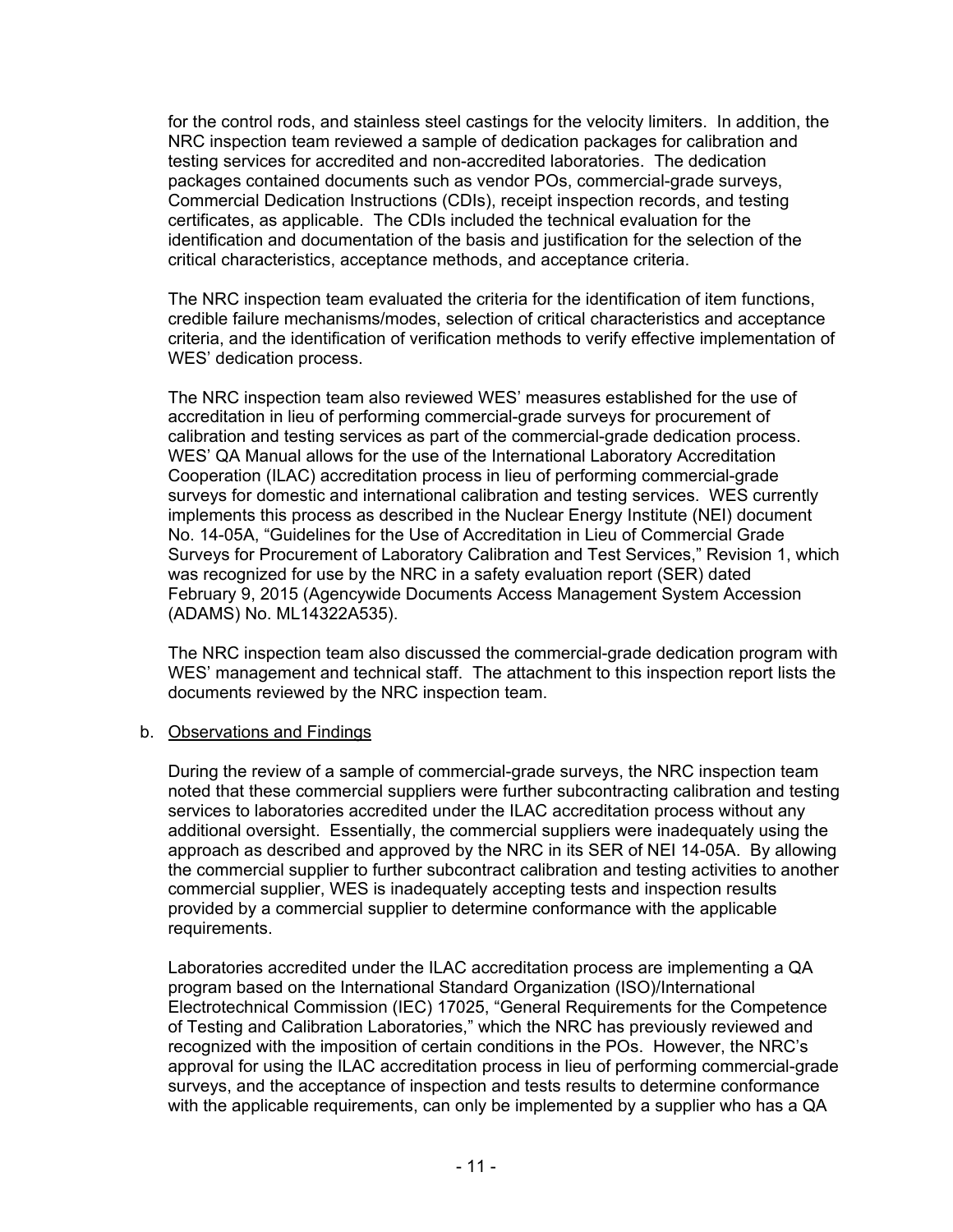program that meets the applicable requirements of Appendix B to 10 CFR Part 50. Subsequent use of the ILAC accreditation process by commercial sub-suppliers is inadequate and should be adequately controlled irrespective of the fact that the commercial sub-suppliers are implementing the same QA program based on ISO 17025. As such, the NRC inspection team determined that this issue was not more than minor. WES initiated IR-2018-17805, "Meeting NEI 14-05A," dated October 18, 2018, to address this issue.

During the review of the CDI for the boron powder used in the control rod blade assembly, Report No. BTM 15-0908, "Commercial Dedication Instruction for Boron Carbide Powder Manufactured at 3M Technical Ceramics," Revision 1, dated October 11, 2018, the NRC inspection team noted that the critical characteristic for isotope analysis was not listed, although Revision 0 of BTM 15-0908 did include isotope analysis as a critical characteristic. Isotope analysis is used to determine the amount of B-10 in the powder, which is used to fabricate the boron carbide pins. Upon further discussions with WES' technical staff, WES stated that the isotope analysis was removed during a recent revision to the CDI. Since Revision 1 of the CDI had not yet been used to procure any boron powder, the NRC inspection team determine that this issue was not more than minor. WES initiated IR-2018-17615, "BTM 15-0908 Commercial Dedication Instruction for Boron Powder Missing Critical Characteristic for Isotope Analysis," dated October 16, 2018, to address this issue.

No other findings of significance were identified.

c. Conclusion

The NRC inspection team concluded that WES established its commercial-grade dedication program in accordance with the regulatory requirements of Criterion III of Appendix B to 10 CFR Part 50. Based on the limited sample of documents reviewed, the NRC inspection team also determined that WES is implementing its policies and procedures associated with the commercial-grade dedication program. No findings of significance were identified.

# 5. Supplier Oversight and Internal Audits

# a. Inspection Scope

The NRC inspection team reviewed WES' policies and implementing procedures that govern the implementation of its supplier oversight and internal audits programs to verify compliance with the requirements of Criterion IV, "Procurement Document Control," Criterion VII, "Control of Purchased Material, Equipment, and Services," and Criterion XVIII, "Internal Audits," of Appendix B to 10 CFR Part 50.

For the sample of POs reviewed, the NRC inspection team verified that the POs included, as appropriate, the applicable technical and quality requirements. In addition, the NRC inspection team verified that for the sample of receipt inspection records reviewed, these records were (1) reviewed by WES for compliance with the requirements of the POs, and (2) the records contained the applicable technical and regulatory information.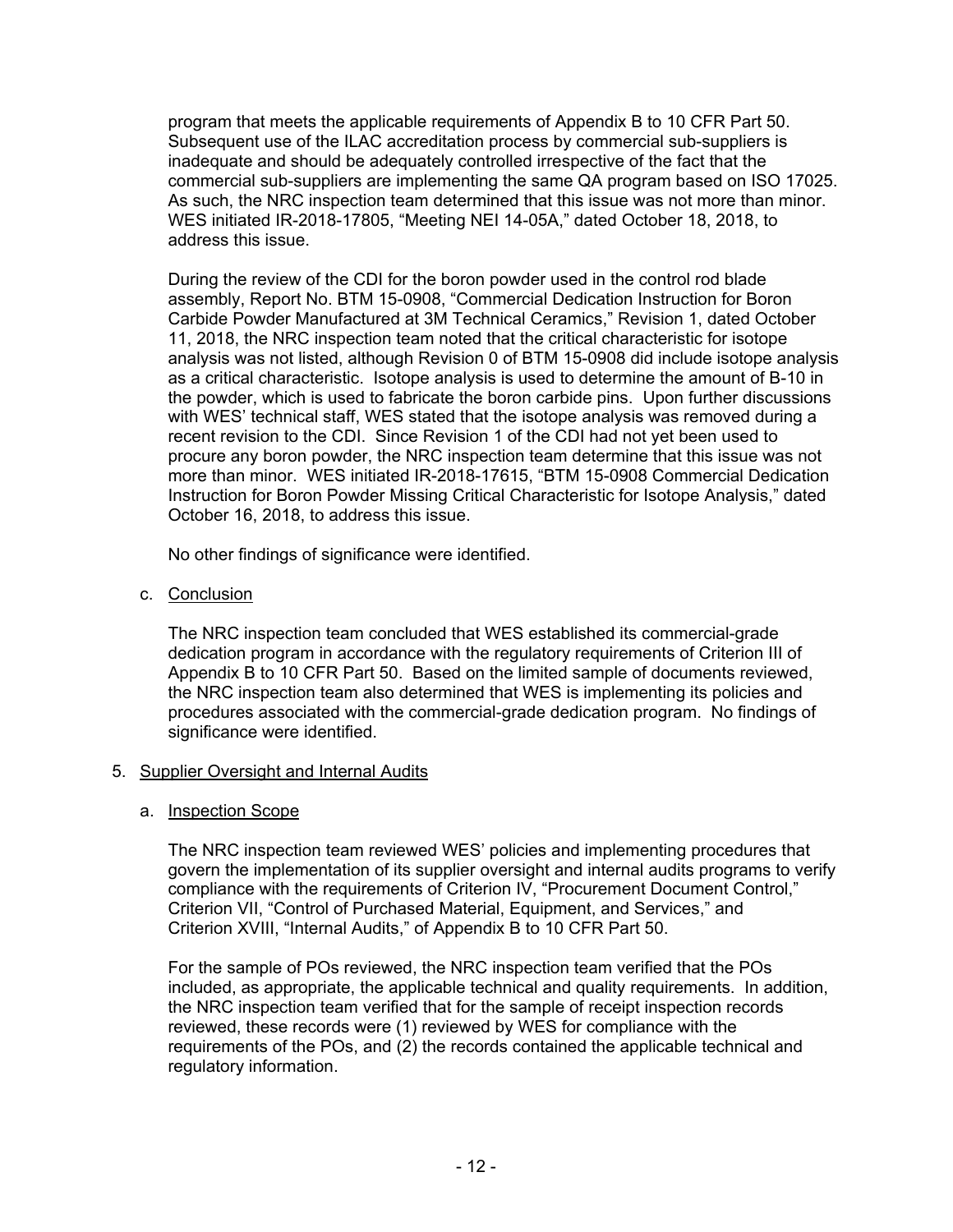The NRC inspection team noted that WES is a member of the Nuclear Industry Assessment Committee (NIAC), which consists of companies who supply goods and services to the nuclear industry based on a QA program that meets the requirements of Appendix B to 10 CFR Part 50 or ASME standard NQA-1, and accept 10 CFR Part 21. NIAC develops and maintains procedures and processes necessary to plan, guide, and share supplier audits with its members. WES uses NIAC audits to support the qualification and maintenance of suppliers. The NRC inspection team confirmed that once a NIAC audit is received, WES' QA Program Manager reviews the audit for completeness and adequacy, evaluates the audit report in accordance with WES' QA program and the appropriateness of the scope, and approves the audit report as the basis for including the vendor on the Qualified Suppliers List.

For the sample of external and internal audits reviewed, the NRC inspection team verified the audit reports included an audit plan, any findings identified, adequate documented objective evidence of compliance with the applicable requirements, and a review by WES' responsible management. In addition, the NRC inspection team verified that the external and internal audits were performed by qualified auditors and, in the case of the internal audits, that these audits were performed by personnel not having direct responsibilities in the areas being audited. Furthermore, the NRC inspection team reviewed a sample of training and qualification records of WES' lead auditors and confirmed that auditing personnel had completed all the required training and had maintained the applicable qualification and certification in accordance with WES' policies and procedures.

The NRC inspection team also discussed the supplier oversight and internal audits programs with WES' management and technical staff. The attachment to this inspection report lists the documents reviewed by the NRC inspection team.

# b. Observations and Findings

During the review of a sample of POs, the NRC inspection team noted that a PO for independent testing analysis of material used in safety-related applications did not impose the requirements of Appendix B to 10 CFR Part 50 and 10 CFR Part 21. The PO referenced the supplier's IEC/ISO 17025 accreditation with the following statement: "Items included herein are nuclear safety-related in accordance with the quality requirements invoked in this purchase order." Upon further discussions with WES' technical staff, WES clarified that the intent was to leverage both the supplier's safety-related QA program as well as their IEC/ISO 17025 program, however, during the translation of these requirements into the PO, Appendix B to 10 CFR Part 50 and 10 CFR Part 21 were excluded. Since the supplier used by WES is a well-known supplier in the nuclear industry of safety-related components and services, the NRC inspection team determined that this issue was not more than minor. WES initiated IR-2018-17601, "Discrepancies with Purchase Order (PO) Requirements," dated October 16, 2018, to address this issue.

WES developed Specification No. QP 13-067, "SQSR - Supplier Quality System Requirements," Revision 2, dated February 15, 2018, which contains additional requirements for commercial suppliers of materials, components, machining, and other services with QA programs based on ISO 9001, "Quality Management Systems - Requirements." The NRC inspection team noted that one of the requirements listed in QP 13-067 was 10 CFR Part 21, which is only applicable when procuring safety-related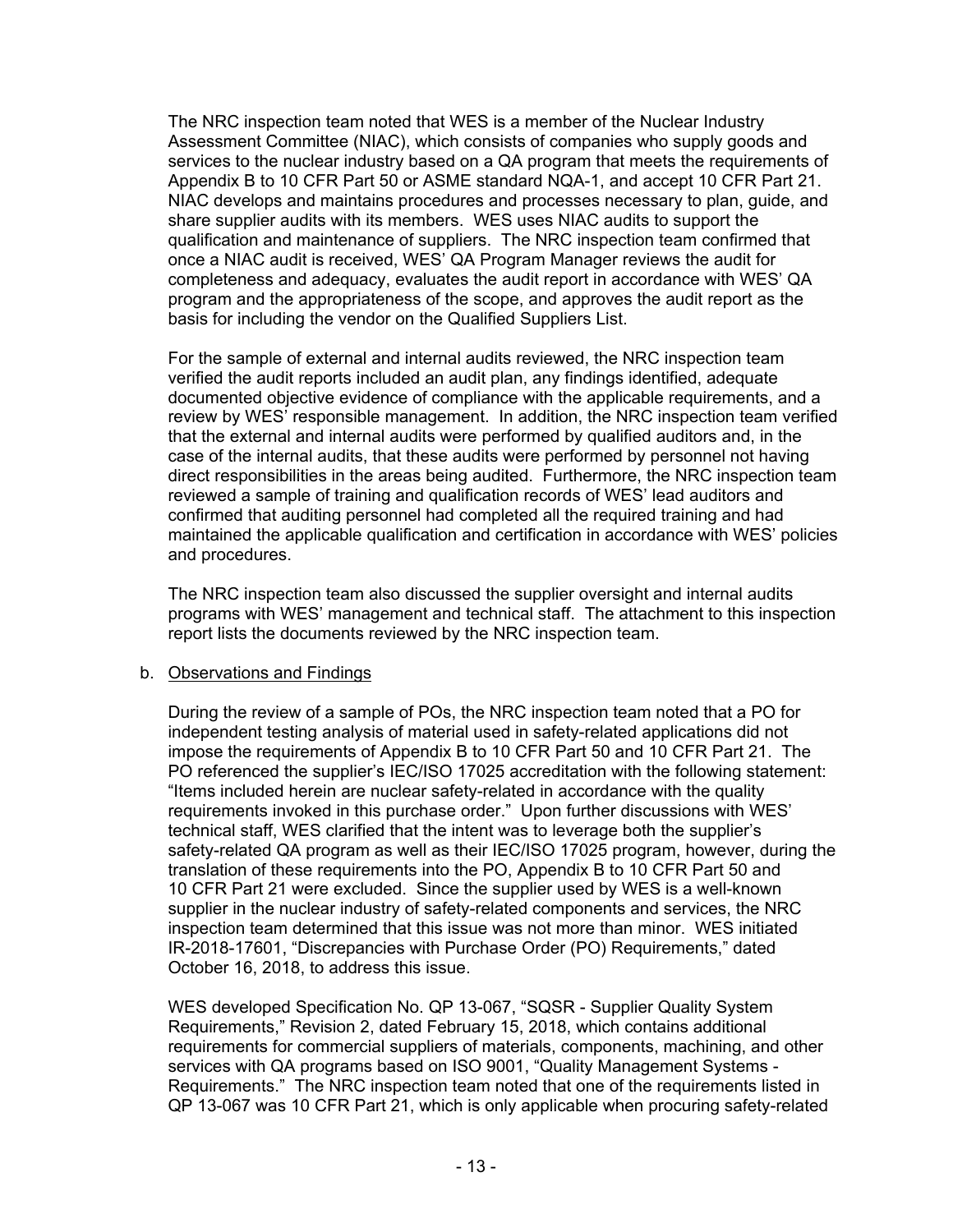components and services from suppliers with QA programs that meet Appendix B to 10 CFR Part 50. While vendors are free to impose any requirements they see fit in their POs, imposing the requirements of 10 CFR Part 21 to commercial suppliers is not correct as 10 CFR Part 21 does not apply. Since there are no technical concerns associated with imposing 10 CFR Part 21 to a commercial supplier, the NRC inspection team determined that this issue was not more than minor. WES initiated IR-2018-17794, "Identified SQSR-B Wrongly Imposed 10 CFR 21 Conflicting Requirements," dated October 15, 2018, to address this issue.

No other findings of significance were identified.

# c. Conclusion

The NRC inspection team concluded that WES established its supplier oversight and internal audits programs in accordance with the regulatory requirements of Criterion IV, Criterion VII, and Criterion XVIII of Appendix B to 10 CFR Part 50. Based on the limited sample of documents reviewed, the NRC inspection team also determined that WES is implementing its policies and procedures associated with the supplier oversight and internal audits programs. No findings of significance were identified.

#### 6. Test Control

#### a. Inspection Scope

The NRC inspection team reviewed WES' policies and implementing procedures that govern the test control program to verify compliance with the requirements of Criterion XI, "Test Control," of Appendix B to 10 CFR Part 50.

WES performs a helium leak test for each control rod blade assembly to verify the mechanical integrity by confirming that the blades do not leak helium, and also performs a pin loading verification test to ensure the appropriate location and orientation of each pin and the total weight of the pins loaded into a control blade assembly. The NRC inspection team observed WES personnel perform a helium leak test on a control rod blade. The NRC inspection team confirmed that applicable test procedures and specifications were located at the testing station. The helium leak detector is calibrated prior to conducting each test, and the NRC inspection team observed the inspector perform the calibration in accordance with the procedures located at the testing station. The NRC inspection team interviewed the test inspector and confirmed that the test inspector was familiar with the test apparatus, procedures, and the acceptance criteria. In addition, the NRC inspection team reviewed recent test results for the control rod blades, including the test observed by the NRC inspection team, and confirmed that no recent control blade assemblies exhibited evidence of leaking helium and that the tests were performed in accordance with the applicable technical requirements. Although no boron carbide pin verification testing was being performed during the week of the inspection, the NRC inspection team discussed the applicable test procedures with the quality coordinator for the control rod blade shop. The procedures included illustrated test instructions and acceptance criteria, and WES records, including those pertaining to completed tests for Brunswick, included a means to verify that each control rod blade assembly that proceeded onward in fabrication had been checked for pin location, orientation, and weight. The NRC inspection team confirmed that the tests were performed in accordance with the applicable technical requirements.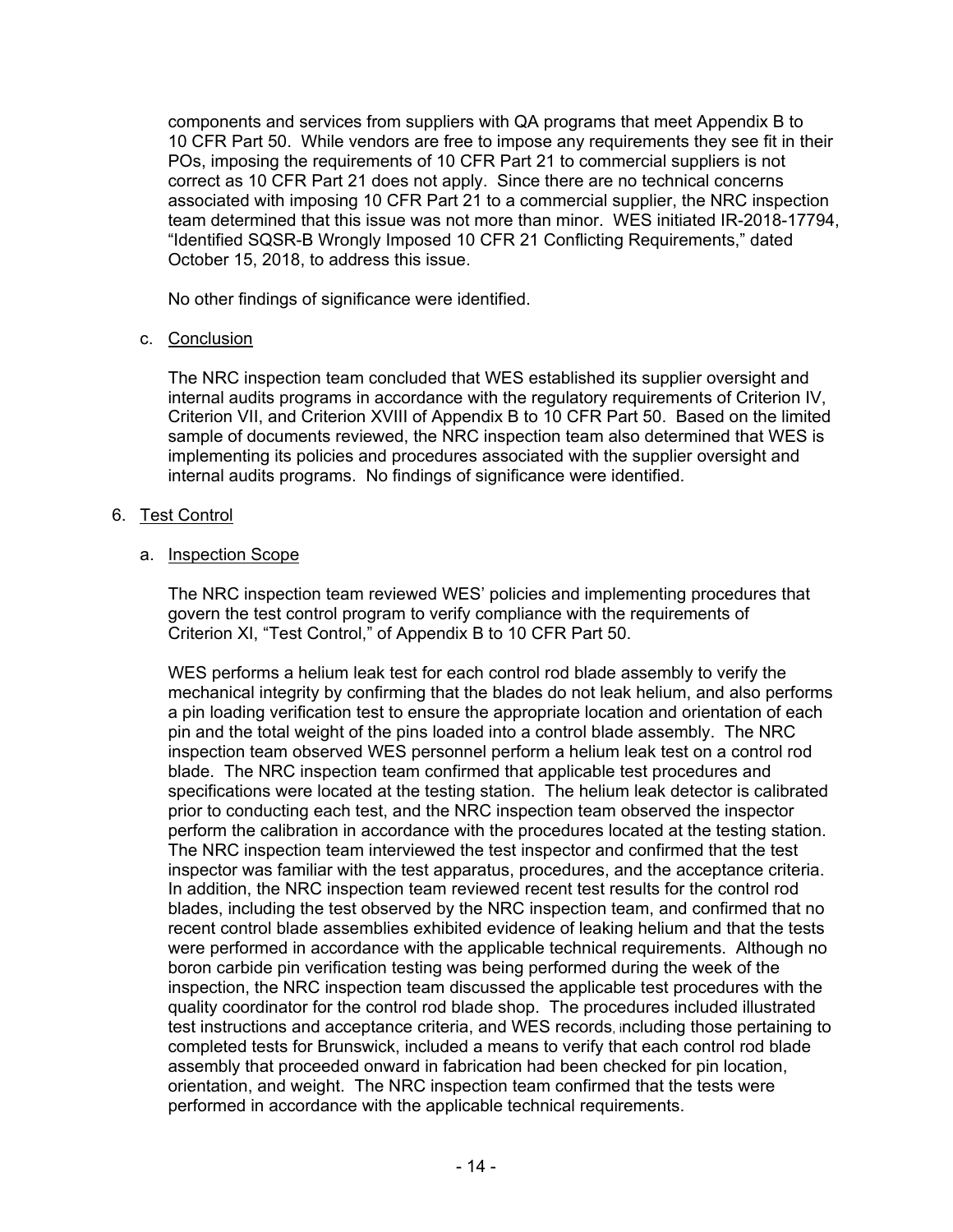The NRC inspection team also reviewed the inspectors' training and qualification records and confirmed that the inspectors had completed all the required training and had maintained the applicable qualification and certification in accordance with WES' policies and procedures.

The NRC inspection team discussed the test control program with WES' management and technical staff. The attachment to this inspection report lists the documents reviewed by the NRC inspection team.

#### b. Observations and Findings

No findings of significance were identified.

#### c. Conclusion

The NRC inspection team concluded that WES established its test control program in accordance with the regulatory requirements of Criterion XI of Appendix B to 10 CFR Part 50. Based on the limited sample of documents reviewed, the NRC inspection team also determined that WES is implementing its policies and procedures associated with the test control program. No findings of significance were identified.

# 7. Control of Measuring and Test Equipment

#### a. Inspection Scope

The NRC inspection team reviewed WES' policies and implementing procedures that govern the measuring and test equipment (M&TE) program to verify compliance with the requirements of Criterion XII, "Control of Measuring and Test Equipment," of Appendix B to 10 CFR Part 50.

For a sample of M&TE, the NRC inspection team determined that the M&TE had the appropriate calibration stickers and current calibration dates, including the calibration due date. The NRC inspection team also verified that the M&TE had been calibrated, adjusted, and maintained at prescribed intervals prior to use. In addition, the calibration records reviewed by the NRC inspection team indicated the as-found or as-left conditions, accuracy required, calibration results, calibration dates, and the due date for recalibration. The NRC inspection team also verified that the selected M&TE was calibrated using procedures traceable to known industry standards. The NRC inspection team also verified that when M&TE equipment is found to be out of calibration, WES generates a nonconformance report to identify items that have been accepted using this equipment since the last valid calibration date and to perform an extent of condition review.

The NRC inspection team also discussed the M&TE program with WES' management and technical staff. The attachment to this inspection report lists the documents reviewed by the NRC inspection team.

#### b. Observations and Findings

No findings of significance were identified.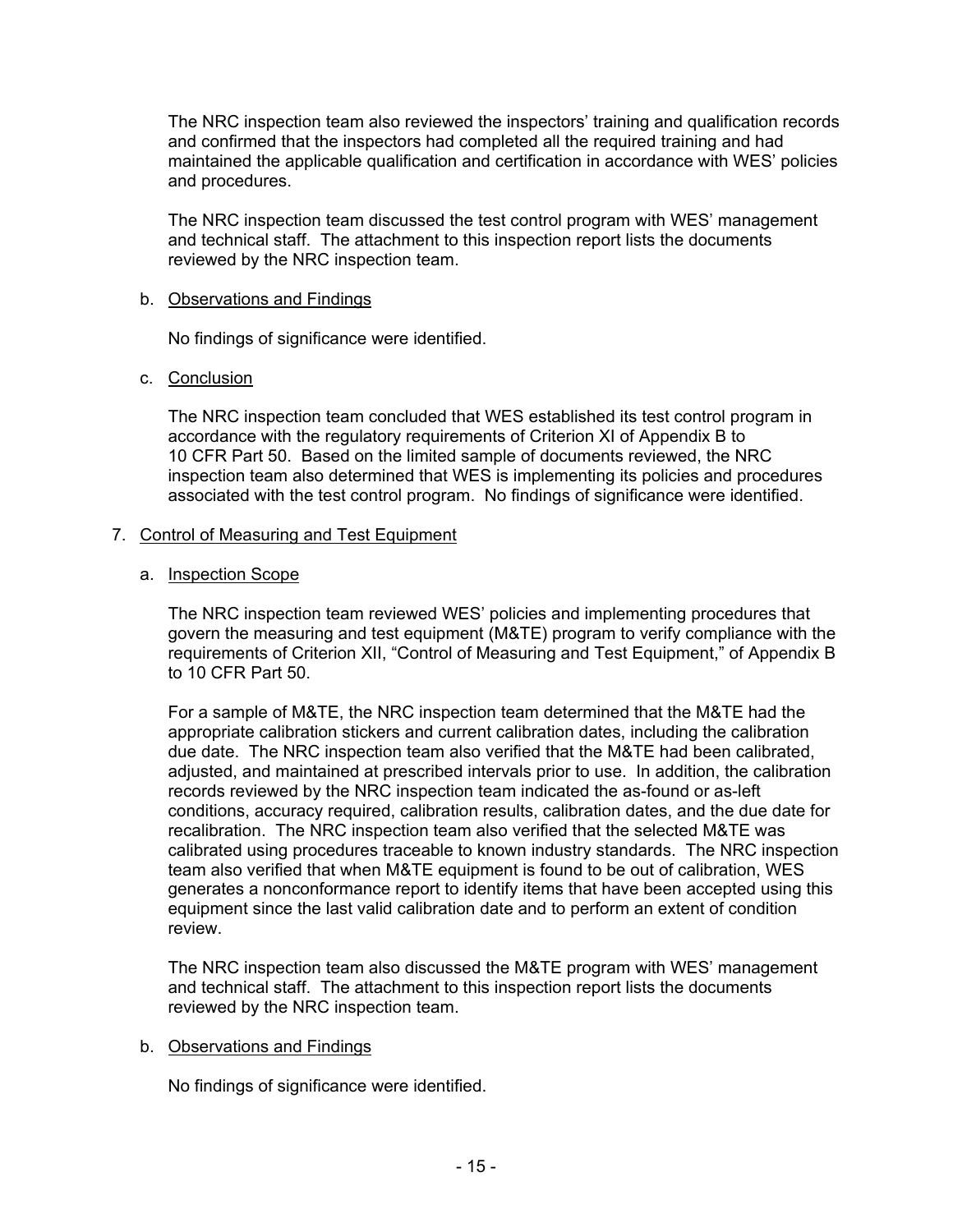# c. Conclusion

The NRC inspection team concluded that WES established its M&TE program in accordance with the regulatory requirements of Criterion XII of Appendix B to 10 CFR Part 50. Based on the limited sample of documents reviewed, the NRC inspection team also determined that WES is implementing its policies and procedures associated with the M&TE program. No findings of significance were identified.

## 8. Nonconforming Materials, Parts, or Components and Corrective Action

# a. Inspection Scope

The NRC inspection team reviewed WES' policies and implementing procedures that govern the control of nonconformances to verify compliance with the requirements of Criterion XV, "Nonconforming Materials, Parts, or Components," and Criterion XVI, "Corrective Action," of Appendix B to 10 CFR Part 50.

Nonconforming fuel assembly components are often dispositioned as scrap due to customer specifications. WES uses a uranium recovery process which has the ability to recycle uranium and return it to the fuel cycle. The NRC inspection team confirmed that scrap and hold materials are segregated, tagged, and labeled appropriately in designated areas. In addition, the NRC inspection team discussed the process for accepting and rejecting control rod blades and the evaluation of scanned fuel rods after rejections due to deviations. Furthermore, the NRC inspection team also verified that WES' nonconformance reports process provides a link to the 10 CFR Part 21 program.

The NRC inspection team also reviewed a sample of corrective action reports (CARs) and IRs to ensure that conditions adverse to quality were promptly identified and corrected. CARs and IRs document corrective actions, however, the nomenclature differs due to WEC's implementation of a new system for tracking corrective actions. The NRC inspection team verified the CARs and/or IRs provided: (1) adequate documentation and description of conditions adverse to quality, (2) an appropriate analysis of the cause of these conditions and the corrective actions taken to prevent recurrence, as applicable, (3) direction for review and approval by the responsible authority, (4) a description of the current status of the corrective actions, and (5) the follow-up actions taken to verify timely and effective implementation of the corrective actions. In addition, the NRC inspection team verified that WES' CARs/IRs provide a link to the 10 CFR Part 21 program.

The NRC inspection team observed an Issue Review Committee (IRC) meeting that is conducted once a week. Prior to the IRC, a quality engineer screens the CARs and/or IRs for the appropriate significance level: low, medium, or high. The IRC members are the leads of manufacturing, planning and logistics, quality and process, and quality engineers. The IRC reviews CARs/IRs generated during the week, verifies any potential CARs/IRs that could have been misclassified as being of low significance, and reviews CARs/IRs that are past their due date. The NRC inspection team also engaged WES' staff regarding their "Enhetens Lendnings Gropp" (ELG) meetings. The ELG is also known as Workshop Management Team meetings where issues are documented, tracked, and dispositioned prior to the IRC meeting.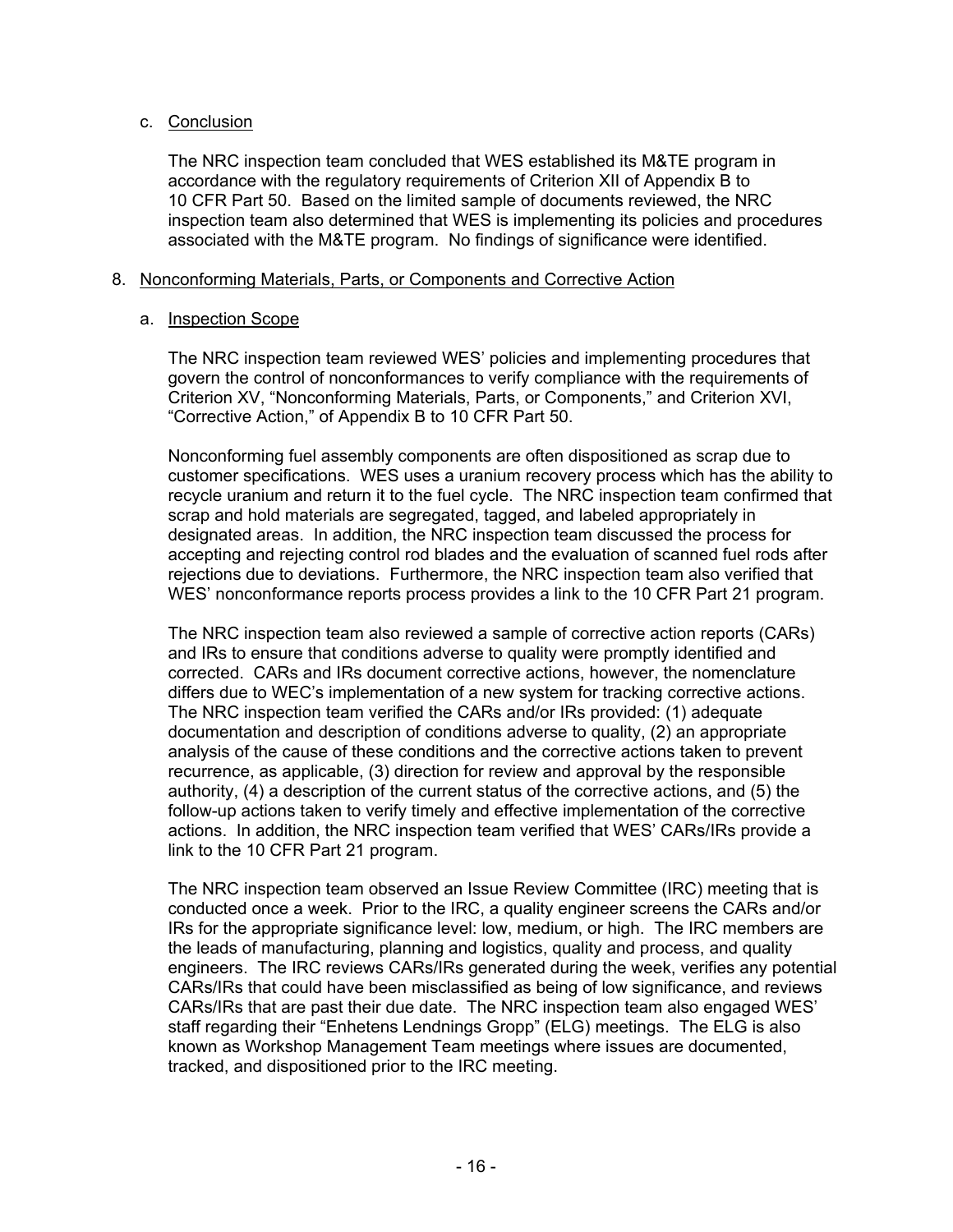In addition, the NRC inspection team reviewed the implementation and closure of the corrective actions taken in response to the Notice of Nonconformances documented in the NRC's inspection report No. 99901408/2011-201, dated November 4, 2011 (ADAMS Accession No. ML11300A148).

The NRC inspection team also discussed the nonconforming materials, parts, or components and corrective action programs with WES' management and technical staff. The attachment to this inspection report lists the documents reviewed by the NRC inspection team.

# b. Observations and Findings

#### b.1 Corrective Action Associated with Nonconformance No. 99901408/2011-201-01

Following the September 2011 inspection of WES, the NRC issued Nonconformance 99901408/2011-201-01 for WES' failure to prescribe an appropriate procedure to ensure the timely identification and evaluation of deviations and failures to comply that could create a substantial safety hazard. Specifically, Westinghouse Engineering Services (ES) procedure 21.1, "WEC 21.0 Level 3 Implementation Procedure," Revision 1, dated December 6, 2010; included a 30 day discovery phase evaluation timeframe that could be extended for two weeks at a time, thus inappropriately delaying discovery and initiation of the evaluation required by 10 CFR Part 21.21(a)(1).

In its response dated December 2, 2011 (ADAMS Accession No. ML11340A004), WES stated that ES 21.1 would be revised to eliminate the provision for an extension of the 30 day limit. In addition, if discovery cannot be completed within 30 days, it would be conservatively assumed that a deviation or failure to comply exists and WES would proceed with the evaluation.

The NRC inspection team reviewed the documentation that provided the objective evidence for the completion of the corrective actions. The NRC inspection team confirmed that WES revised procedure ES 21.1 to eliminate the internal provision extension which could potentially delay discovery and initiation of the evaluation required by 10 CFR Part 21.21(a)(1). Based on its review, the NRC inspection team closed Nonconformance 99901408/2011-201-01.

#### b.2 Corrective Action Associated with Nonconformance No. 99901408/2011-201-02

The NRC also issued Nonconformance 99901408/2011-201-02 for WES' failure to appropriately dedicate commercially procured software in accordance with WEC 7.2, "Dedication of Commercial Grade Items," Revision 1, dated August 3, 2009. Specifically, WES did not conduct a technical evaluation to identify safety function, critical characteristics, and acceptance methods for a commercially procured version of the ANSYS finite-element analysis software.

In its response dated December 2, 2011, WES stated that during discussions with ANSYS Inc., it was revealed that there were no known physical, mathematical, or other differences in the commercially procured ANSYS version and the version purchased with the QA package. WES stated they would work with the local ANSYS provider to purchase the appropriate ANSYS QA package and use ANSYS versions purchased with the QA package that are available on servers in the United States. In addition, WES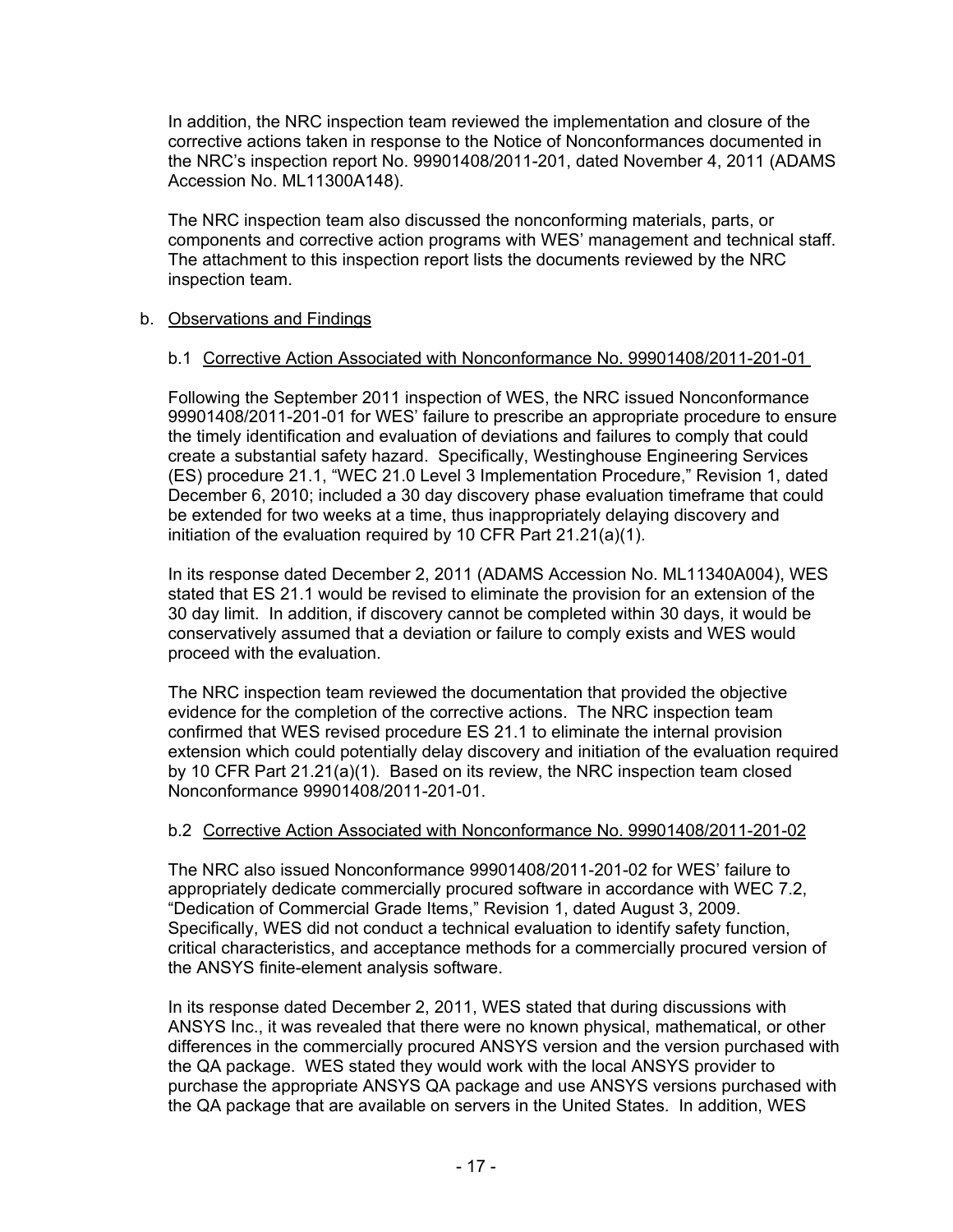stated that EP-313, "Third Party Software," Revision 8, dated August 14, 2009; would be updated to reference WEC 7.2, "Dedication of Commercial Grade Items," Revision 1, dated August 3, 2009, and would perform other procedural clarifications and improvements.

The NRC inspection team reviewed the documentation that provided objective the evidence for the completion of the corrective actions. The NRC inspection team confirmed that EP-313 and WEC 7.2 were superseded by W2-8.6-105, "External Computer Software," Revision 1, dated September 4, 2018 and W2-9.5-102, "Commercial Dedication Process," Revision 1, dated October 17, 2016. The NRC inspection team confirmed that WES incorporated technical evaluations to identify safety function, critical characteristics, and acceptance methods in W2-8.6-105, and W2-9.5-102. In addition, for customers in the United States, WES uses ANSYS versions purchased with the QA package that are available on servers in the United States to perform the required calculations. Based on its review, the NRC inspection team closed Nonconformance 99901408/2011-201-02.

# b.3 Corrective Action Associated with Nonconformance No. 99901408/2011-201-03

The NRC also issued Nonconformance 99901408/2011-201-03 for WES' failure to identify the acceptance criteria in test plans for computer software verification and validation tests. Specifically, for tests supporting changes to the BISON and POLCA-T evaluation models in documents SET 10-165, "WCAP-17202-P, Supplement 4 to BISON Topical Report RPA 90-90-P-A," dated June 2010, and SET 09-248, "POLCA-T Qualification Against Peach Bottom 2 EOC 2 Turbine Trip Tests 1 and 2 (no date provided)."

In its response dated December 2, 2011, WES stated that it would update the software test plans and testing documentation to include the acceptance criteria. In addition, WES stated that it would provide refresher training and that the requirements shall be met whenever the acceptance criteria cannot be defined in the test plan. WES also stated that it would identify, evaluate, and update the codes and versions that were missing the acceptance criteria in the software test documentation.

The NRC inspection team reviewed the documentation that provided objective the evidence for the completion of the corrective actions. The NRC inspection team confirmed that BISON and POLCA-T evaluation models software test plan and testing documentation were updated to include the acceptance criteria. In addition, the NRC inspection team confirmed that WES provided software refresher training and that additional requirements for circumstances where acceptance criteria cannot be defined in the test plan. The NRC inspection team also reviewed WES' extent of condition for software test documentation that were missing the acceptance criteria. Based on its review, the NRC inspection team closed Nonconformance 99901408/2011-201-03.

# c. Conclusion

The NRC inspection team concluded that WES established its nonconforming materials, parts, or components and corrective action programs in accordance with the regulatory requirements of Criterion XV and Criterion XVI of Appendix B to 10 CFR Part 50. Based on the limited sample of documents reviewed, the NRC inspection team also determined that WES is implementing its policies and procedures associated with the nonconforming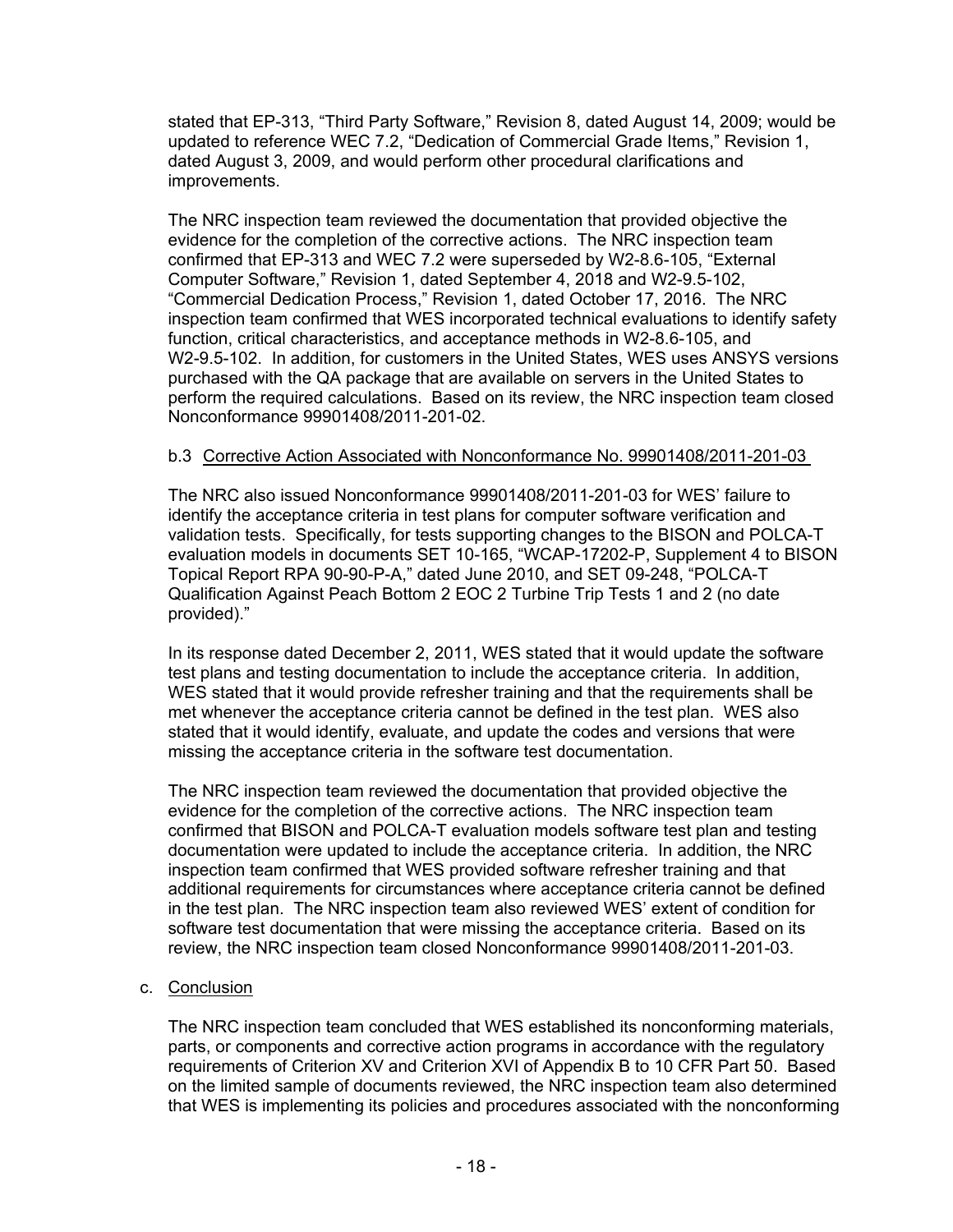materials, parts, or components and corrective action programs. No findings of significance were identified.

#### 9. Entrance and Exit Meetings

On October 15, 2018, the NRC inspection team discussed the scope of the inspection with Mr. Aziz Dag, WES President, and other members of WES' management and technical staff. On October 19, 2018, the NRC inspection team presented the inspection results and observations during an exit meeting with Mr. Dag and other members of WES' management and technical staff. The attachment to this report lists the attendees of the entrance and exit meetings, as well as those individuals whom the NRC inspection team interviewed.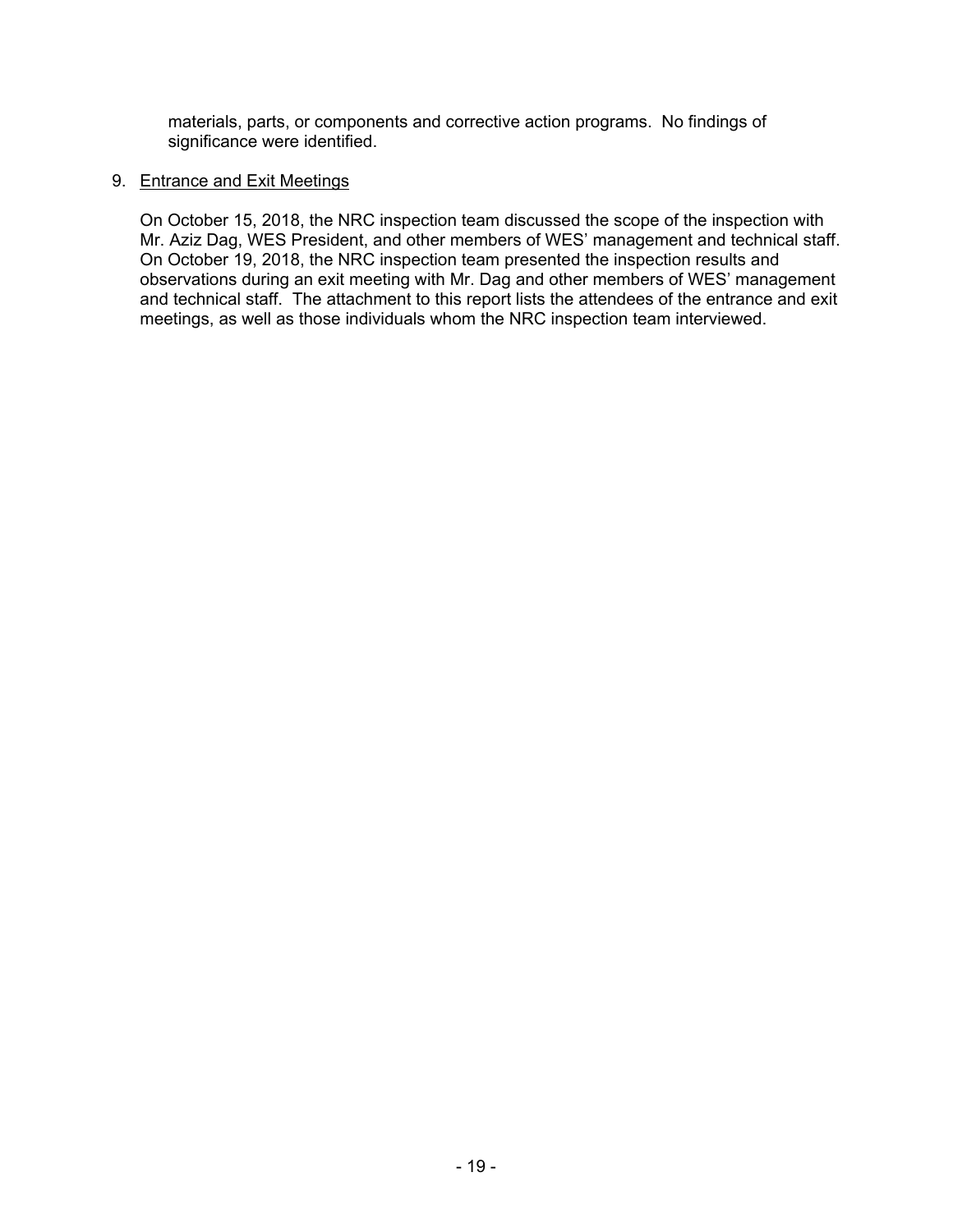# **ATTACHMENT**

# 1. ENTRANCE/EXIT MEETING ATTENDEES

| <b>Name</b>              | <b>Title</b>                                                                         | <b>Affiliation</b>                          | <b>Entrance</b> | <b>Exit</b> | <b>Interviewed</b> |
|--------------------------|--------------------------------------------------------------------------------------|---------------------------------------------|-----------------|-------------|--------------------|
| Aziz Dag                 | President                                                                            | Westinghouse<br>Electric<br>Sweden<br>(WES) | X               | X           |                    |
| Johan Lundberg           | <b>Managing Director</b><br><b>Nuclear Fuel</b><br>Operations                        | <b>WES</b>                                  | X               | X           | X                  |
| Tage Tarkpea             | <b>Director Fuel</b><br>Engineering                                                  | <b>WES</b>                                  | X               | X           |                    |
| Evelina Bennstrom        | <b>Manager Customer</b><br>Quality                                                   | <b>WES</b>                                  | X               |             |                    |
| Louise Lidén             | <b>Manager Quality &amp;</b><br>Process                                              | <b>WES</b>                                  | X               | X           | X                  |
| Christopher<br>Willman   | Manager Fuel<br><b>Materials</b>                                                     | <b>WES</b>                                  |                 |             | X                  |
| Mattias Lodin            | Manager Software &<br><b>Fuel Rod Design</b>                                         | <b>WES</b>                                  | $\mathsf{X}$    |             | X                  |
| Asa Larsson              | <b>Manager Quality</b><br>Programs                                                   | <b>WES</b>                                  | $\sf X$         | X           |                    |
| Asa Jonsson              | <b>Product Manager</b><br><b>Software Projects</b>                                   | <b>WES</b>                                  |                 |             |                    |
| Peter Sergel             | Manager Planning &<br>Logistics                                                      | <b>WES</b>                                  | X               | X           | X                  |
| Johan Lowkvist           | <b>Manager Pelletizing</b>                                                           | <b>WES</b>                                  | X               | X           |                    |
| Henrik Tejne             | <b>Manager Thermal</b><br><b>Hydraulic Testing &amp;</b><br><b>Mechanical Design</b> | <b>WES</b>                                  | X               |             |                    |
| <b>Annette Kelvinius</b> | Manager Global<br>Supply Chain<br>Solutions                                          | <b>WES</b>                                  | X               | X           |                    |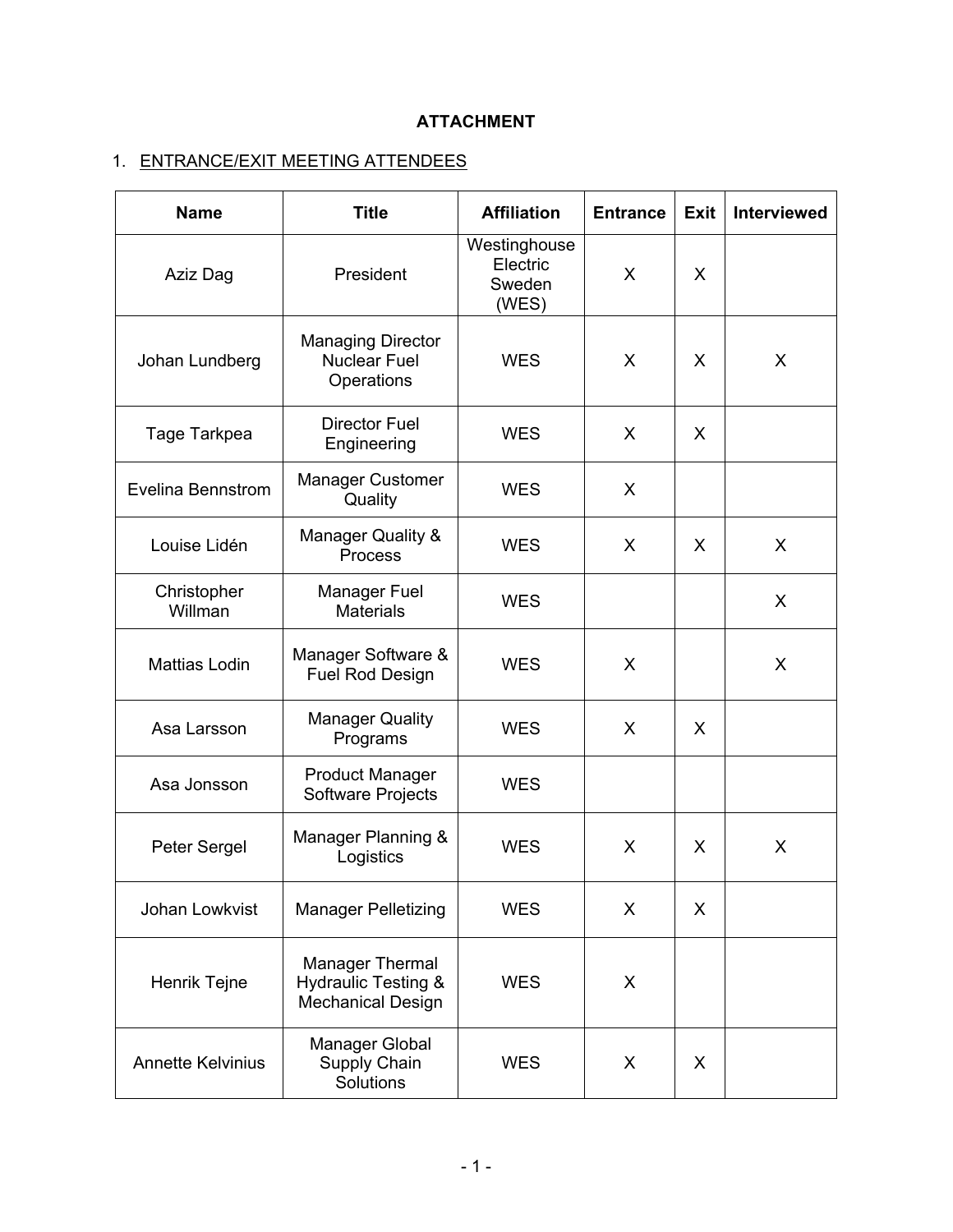| <b>Name</b>             | <b>Title</b>                                                                              | <b>Affiliation</b> | <b>Entrance</b> | <b>Exit</b> | <b>Interviewed</b> |
|-------------------------|-------------------------------------------------------------------------------------------|--------------------|-----------------|-------------|--------------------|
| <b>Mikael Pelholk</b>   | Manager Quality,<br>Environment, Health<br>& Safety                                       | <b>WES</b>         | X               |             | X                  |
| Jan Brangeliff          | Manager Good &<br><b>Receipt Warehouse</b>                                                | <b>WES</b>         | X               |             |                    |
| Andrea Montani          | <b>Contract Manager</b>                                                                   | <b>WES</b>         |                 | X           |                    |
| Kristina Ryttersson     | Manager<br>Components &<br>Material                                                       | <b>WES</b>         | X               | X           | X                  |
| Per Seltborg            | Manager<br><b>Welding &amp; Testing</b>                                                   | <b>WES</b>         | X               | X           |                    |
| <b>Bjorn Rebensdorf</b> | <b>Production Manager</b><br><b>Boiling Water</b><br>Reactor (BWR)<br><b>Control Rods</b> | <b>WES</b>         |                 |             | X                  |
| Juan Casal              | Manager BWR<br>Methods &<br>Technology                                                    | <b>WES</b>         |                 |             | X                  |
| Pernilla Wennlo         | <b>Team Lead Material</b><br>& Production<br>Planning                                     | <b>WES</b>         | X               | X           |                    |
| Carl Hellberg           | Quality &<br>Performance<br>Improvement Lead                                              | <b>WES</b>         | $\mathsf{X}$    | X           | X                  |
| <b>Anders Wallander</b> | <b>Functional Lead for</b><br>Fuel Engineering &<br><b>Mechanical Design</b>              | <b>WES</b>         | X               | X           | X                  |
| <b>Tomas Ohlin</b>      | <b>Fellow Engineer</b><br><b>Safety Plant Design</b>                                      | <b>WES</b>         | X               | X           | X                  |
| Anders Karlsson         | <b>Manager Asset</b><br>Manufacturing                                                     | <b>WES</b>         |                 |             | X                  |
| John Hasselberg         | <b>Manager Asset</b>                                                                      | <b>WES</b>         |                 |             | X                  |
| Jonah Lowkvist          | <b>Workshop Manager</b>                                                                   | <b>WES</b>         |                 |             | X                  |
| <b>Mattias Puide</b>    | <b>Principal Engineer</b><br>Materials & Fuel<br>Performance                              | <b>WES</b>         |                 |             | X                  |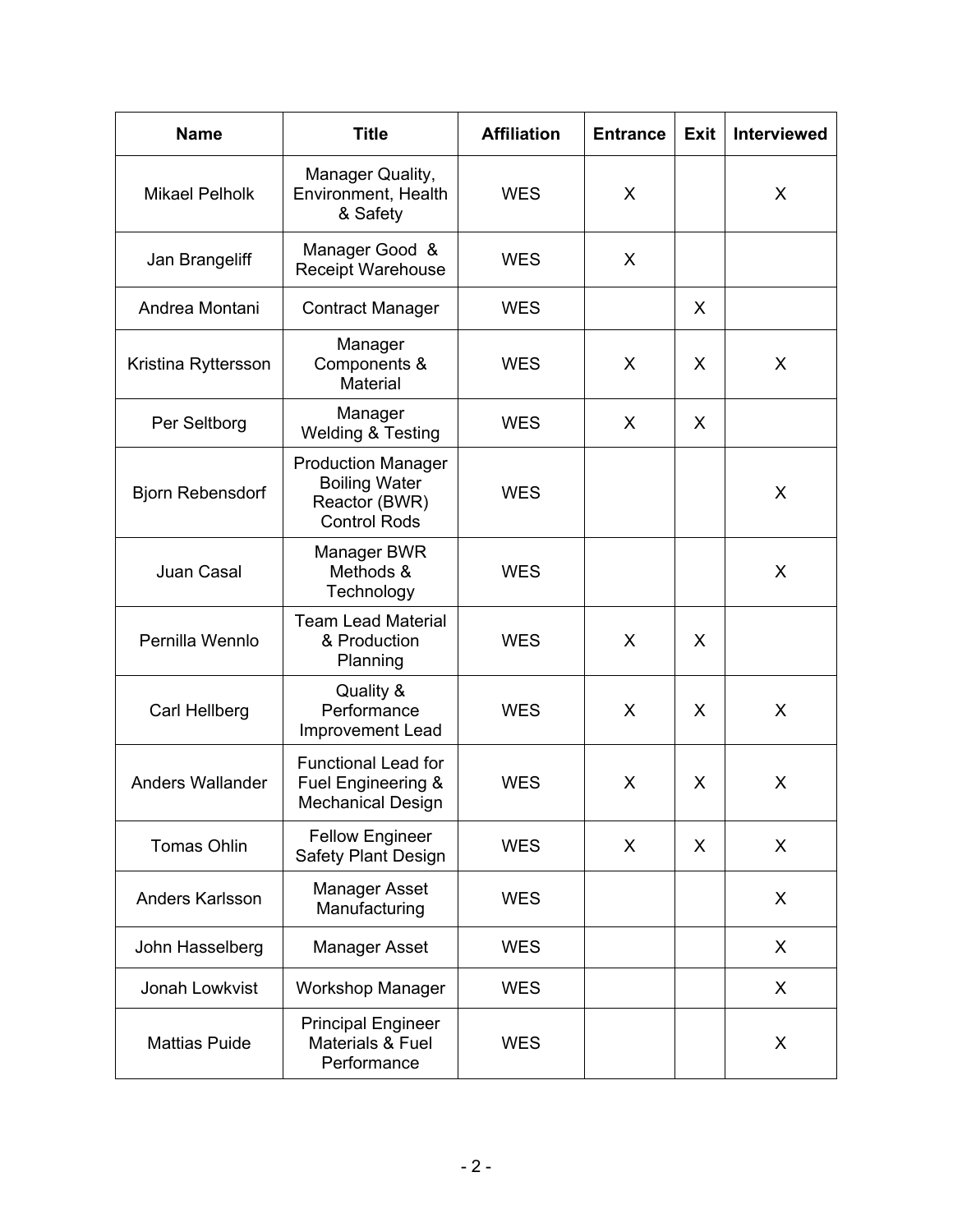| <b>Name</b>               | <b>Title</b>                                  | <b>Affiliation</b> | <b>Entrance</b> | Exit | <b>Interviewed</b> |
|---------------------------|-----------------------------------------------|--------------------|-----------------|------|--------------------|
| Lisa Lindefelt            | <b>Senior Quality</b><br>Engineer             | <b>WES</b>         | X               | X    | X                  |
| <b>Bjork Thornston</b>    | <b>Senior Quality</b><br>Engineer             | <b>WES</b>         | X               | X    | X                  |
| <b>Anders Eriksson</b>    | <b>Senior Engineering</b><br><b>Technical</b> | <b>WES</b>         |                 |      | X                  |
| <b>Tahereh Safvati</b>    | <b>Process Engineer</b>                       | <b>WES</b>         |                 |      | X                  |
| Lärs Gardin               | Quality Control (QC)<br>Engineer              | <b>WES</b>         | X               | X    | X                  |
| Anders Imerdone           | QC Engineer                                   | <b>WES</b>         |                 |      | X                  |
| Sofia Eriksson            | <b>Quality Assurance</b><br>(QA) Coordinator  | <b>WES</b>         |                 |      | X                  |
| Anders Karlsoon           | <b>QA Analyst</b>                             | <b>WES</b>         |                 |      | X                  |
| Vershin Gardin            | <b>Quality Engineer</b>                       | <b>WES</b>         | X               |      |                    |
| <b>Anders Eriksson</b>    | <b>Quality Engineer</b>                       | <b>WES</b>         |                 |      | X                  |
| Anders Imer               | <b>Quality Engineer</b>                       | <b>WES</b>         |                 |      | X                  |
| Kershin Gardin            | <b>Quality Engineer</b>                       | <b>WES</b>         |                 | X    | X                  |
| Ann-Charlotte<br>Anlgist  | <b>Quality Engineer</b>                       | <b>WES</b>         |                 |      | X                  |
| Pernilla<br>Kistiffwesson | <b>Quality Engineer</b>                       | <b>WES</b>         |                 |      | X                  |
| <b>Christen Ericsson</b>  | <b>Quality Inspector</b>                      | <b>WES</b>         |                 |      | X                  |
| Jan Samuelson             | <b>Welding Engineer</b>                       | <b>WES</b>         |                 |      | X                  |
| <b>Fredrik Tuvesson</b>   | <b>Welding Engineer</b>                       | <b>WES</b>         |                 |      | X                  |
| Pasi Vitasalo             | Welder                                        | <b>WES</b>         |                 |      | X                  |
| Jari Kauppinen            | Inspector                                     | <b>WES</b>         |                 |      | X                  |
| Hoesin Nikoui<br>Komsavi  | <b>Heat Treat</b><br>Technician               | <b>WES</b>         |                 |      | X                  |
| Helen Komperud            | Level III Examiner                            | <b>WES</b>         |                 |      | X                  |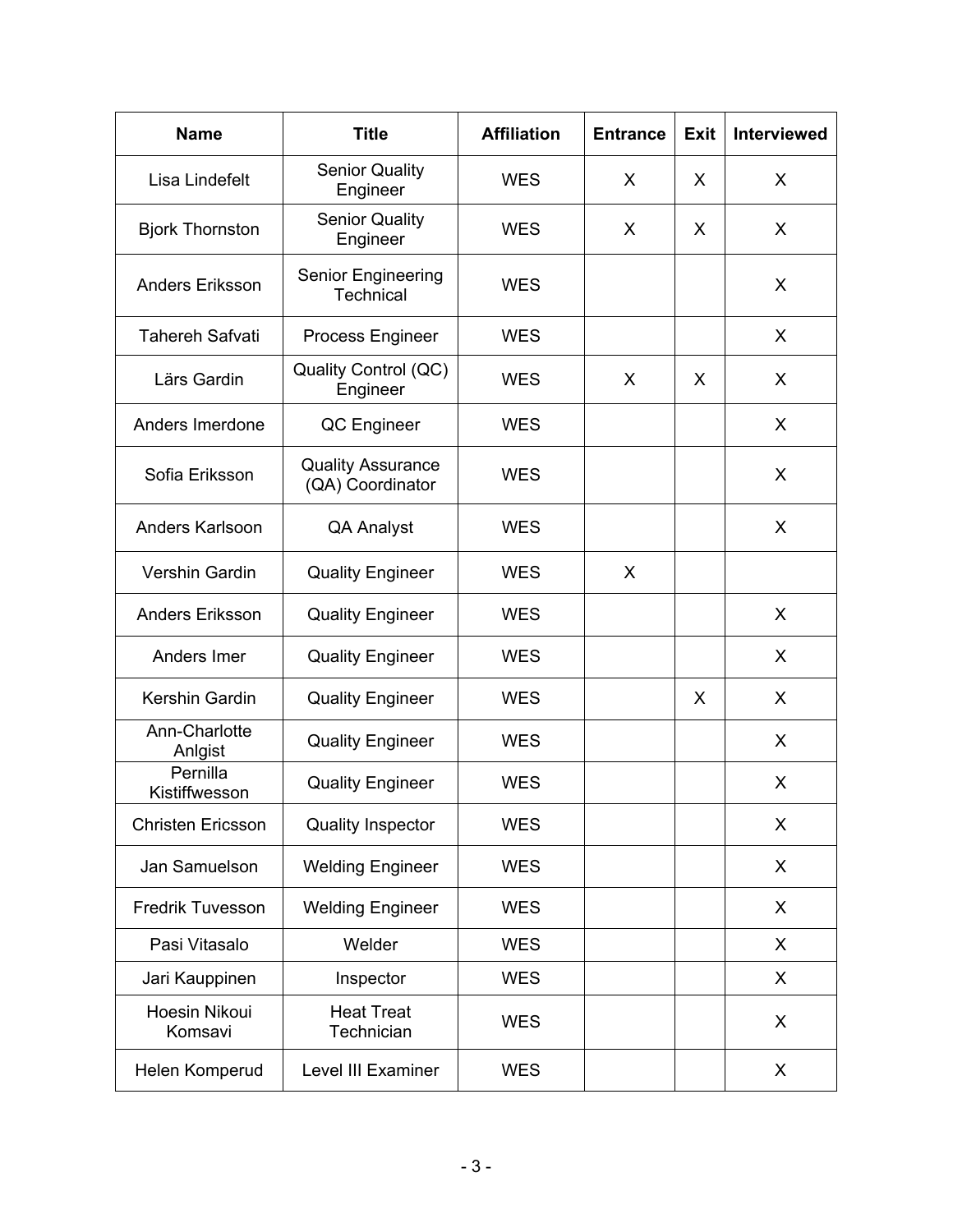| <b>Name</b>                     | <b>Title</b>                                                                        | <b>Affiliation</b>                                       | <b>Entrance</b> | <b>Exit</b> | <b>Interviewed</b> |
|---------------------------------|-------------------------------------------------------------------------------------|----------------------------------------------------------|-----------------|-------------|--------------------|
| <b>Russel Bastyr</b>            | Vice President -<br>Quality, Safety, &<br>Performance<br>Improvement                | Westinghouse<br>Electric<br>Company<br>(WEC)             | $\mathsf{X}$    | X           | X                  |
| Michael J.<br><b>Stefanchik</b> | <b>Nuclear</b><br><b>Procurement QA</b><br>Manager                                  | <b>WEC</b>                                               | X               | X           | X                  |
| Paul A. Russ                    | Director, Licensing &<br><b>Regulatory Affairs</b>                                  | <b>WEC</b>                                               |                 |             | X                  |
| <b>Ronald Wessel</b>            | <b>Global Quality</b>                                                               | <b>WEC</b>                                               | X               | X           | X                  |
| <b>Steven Slowik</b>            | <b>Principal Engineer</b>                                                           | <b>WEC</b>                                               |                 |             | X                  |
| <b>Stephane Rambert</b>         | <b>Manager Customer</b><br>Account                                                  | <b>WEC France</b>                                        | X               | X           |                    |
| Paula Madill                    | Director Europe,<br>Middle East, Africa<br>Fuel &<br>Manufacturing<br>Sourcing      | <b>WEC United</b><br>Kingdom                             |                 | X           |                    |
| Ove Nilsson                     | <b>Section Head</b><br>Operation<br>Decommissioning of<br><b>Nuclear Facilities</b> | Swedish<br>Radiation<br>Safety<br>Authority              |                 | X           |                    |
| Yamir Diaz-Castillo             | <b>Inspection Team</b><br>Leader                                                    | <b>Nuclear</b><br>Regulatory<br>Commission<br>(NRC)      | X               | X           |                    |
| Nicholas Savwoir                | Inspector                                                                           | <b>NRC</b>                                               | X               | X           |                    |
| John Honcharik                  | Inspector                                                                           | <b>NRC</b>                                               | X               | X           |                    |
| Benjamin T. Parks               | Inspector                                                                           | <b>NRC</b>                                               | X               | X           |                    |
| Laurent Foucher                 | Observer                                                                            | French<br><b>Nuclear</b><br>Safety<br>Authority<br>(ASN) | X               | X           |                    |
| Jean-Dominique<br>Loiseau       | Observer                                                                            | <b>ASN</b>                                               | X               | X           |                    |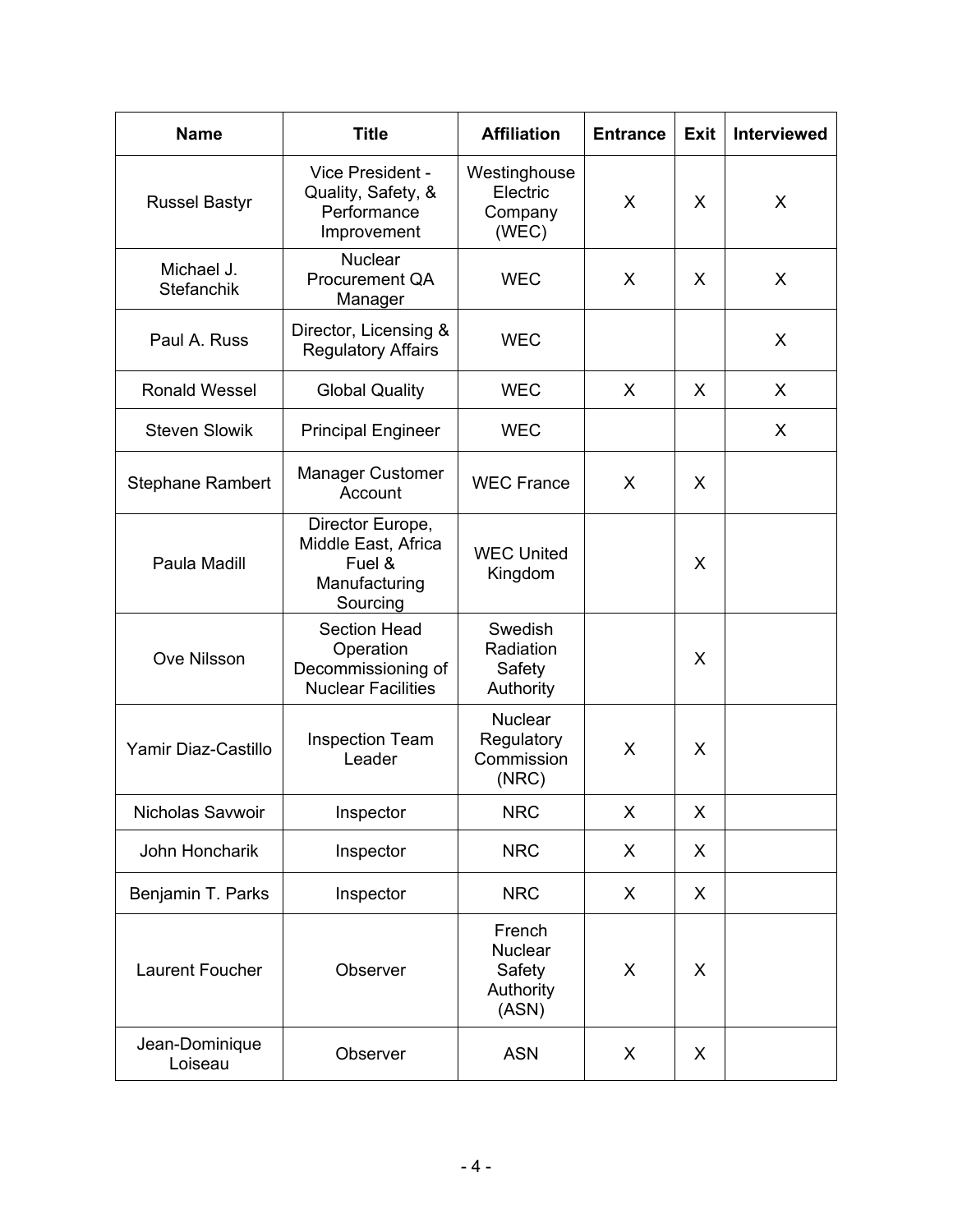| <b>Name</b>   | Title       | <b>Affiliation</b>             |              | Entrance   Exit   Interviewed |
|---------------|-------------|--------------------------------|--------------|-------------------------------|
| Caroline Dunn | Interpreter | Caroline<br>Dunn<br>Consulting | $\checkmark$ |                               |

## 2. INSPECTION PROCEDURES USED

Inspection Procedure (IP) 36100, "Inspection of 10 CFR Part 21 and Programs for Reporting Defects and Noncompliance," dated February 13, 2012

IP 43002, "Routine Inspections of Nuclear Vendors," dated January 27, 2017

IP 43004, "Inspection of Commercial-Grade Dedication Programs," dated January 27, 2017

# 3. LIST OF ITEMS OPENED, CLOSED, AND DISCUSSED

| <b>Item Number</b>   | <b>Status</b> | Type       | <b>Description</b>   |
|----------------------|---------------|------------|----------------------|
| 99901408/2011-201-01 | <b>CLOSED</b> | <b>NON</b> | Criterion V          |
| 99901408/2011-201-02 | <b>CLOSED</b> | <b>NON</b> | <b>Criterion III</b> |
| 99901408/2011-201-03 | <b>CLOSED</b> | <b>NON</b> | Criterion XI         |
| 99901408/2018-201-01 | <b>OPENED</b> | <b>NON</b> | <b>Criterion IX</b>  |
| 99901408/2018-201-02 | <b>OPENED</b> | <b>NON</b> | Criterion X          |

# 4. DOCUMENTS REVIEWED

#### Policies and Procedures

- Westinghouse Electric Company (WEC) Quality Management System, Revision 7, dated August 27, 2013
- Westinghouse Electric Sweden AB (WSE) Management System Description, Revision 4, dated April 4, 2017
- B 52-1, "Document Control," Revision 49, dated June 19, 2018
- B 54-1, "Handling of Nonconformities and Incidents During Manufacturing," Revision 28.1, dated May 3, 2018
- B 83-2, "Marking and Separation of Non-approved Materials and Products," Revision 14.4, dated June 14, 2018
- B 50-1, "Customer Interviews," Revision 9, dated November 12, 2012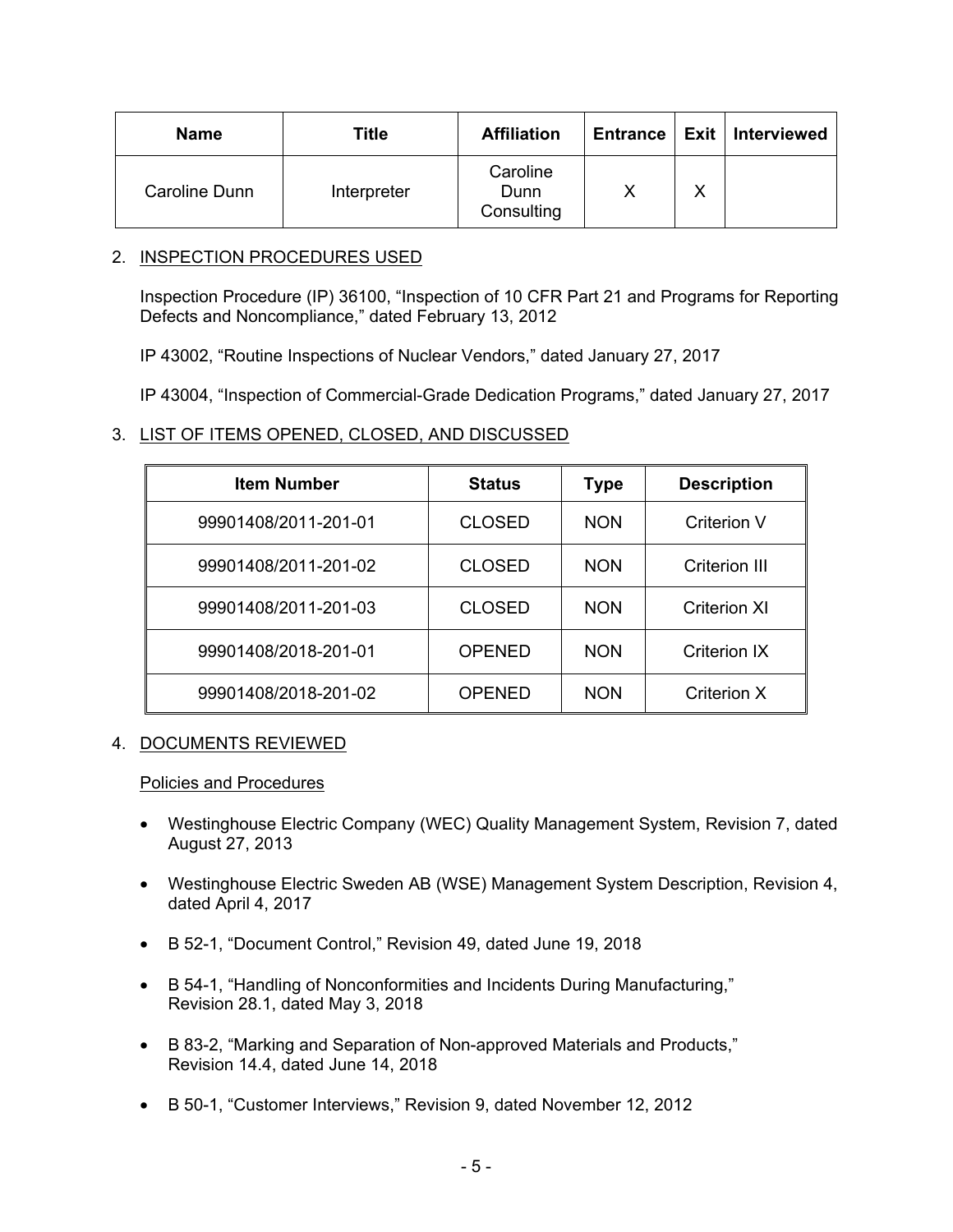- B 82-4, "Enhetens Lendnings Gropp (ELG) Workshot Management Team- Procedures," dated June 13, 2018
- Quality Assurance (QA) 2.8, "Qualification of Audit Personnel," Revision 1, dated December 13, 2016
- W2-2.5-200, "Personnel Qualification and Certification," Revision 1, dated May 22, 2018
- W2-4.2-101, "Internal Quality Assurance Audits," Revision 3.1, dated December 27, 2017
- W2-5.1-101, "Westinghouse Corrective Action Program," Revision 6, dated July 2, 2018
- W2-5.1-102, "Issue Review Committee," Revision 6, dated July 2, 2018
- W2-5.1-103, "Root Cause Analysis," Revision 3.2, dated July 2, 2018
- W2-5.1-201, "Identification and Reporting of Conditions Adverse to Nuclear Safety," Revision 0.1, dated September 9, 2016
- W2-8.1-100, "Design and Development Process," Revision 1, dated February 29, 2016
- W2-8.1-101, "Design and Development," Revision 3.1, dated February 27, 2018
- W2-8.3-102, "Failure Mode and Effects Analysis," Revision 1, dated August 15, 2016
- W2-8.6-105, "External Computer Software," Revision 1, dated September 4, 2018
- W2-9.12-102, "Certificate of Conformance," Revision 1, dated March 21, 2017
- W2-9.4-101, "Control of Purchased Items and Services," Revision 6, dated December 27, 2017
- W2-9.5-101, "Supplier QA Program Qualification and Assessment," Revision 1, dated March 21, 2017
- W2-9.5-102, "Commercial Dedication Process," Revision 1, dated October 17, 2016
- W2-9.5-104, "Supplier Oversight," Revision 2, dated June 5, 2018
- W2-9.5-105, "Control of Suppliers on the ASL and QSL," Revision 2, dated October 17, 2017
- W2-9.5-106, "Supplier Corrective Action Request Procedure," Revision 2, dated August 14, 2018
- W2-9.7-103, "Inspection," Revision 2, dated June 12, 2018
- W2-9.8-100, "Calibration," Revision 1, dated December 13, 2016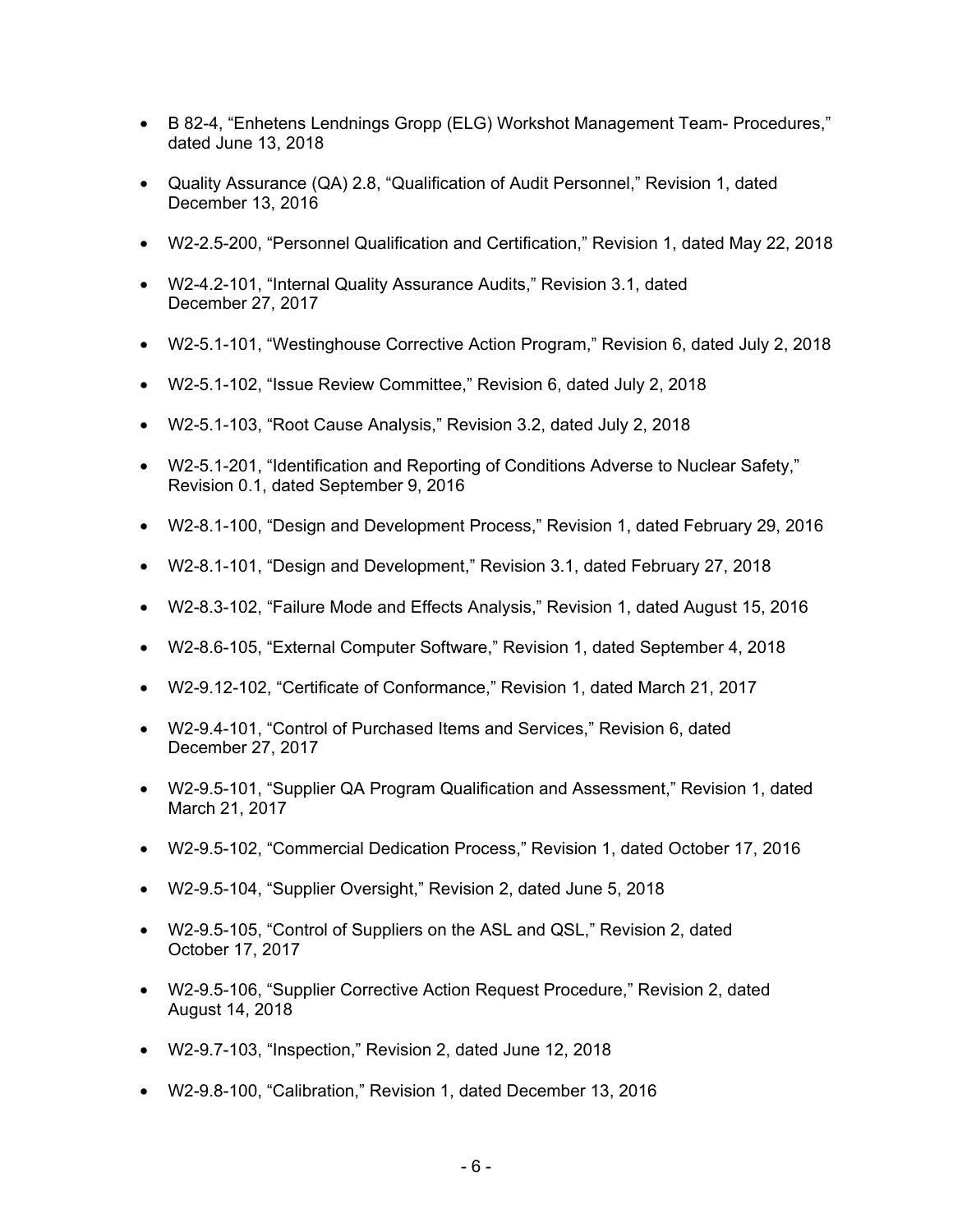- WEC 21.0, "Level 3 Implementation Procedure ES 21.1," Revisions 1, 2, and 4.1, dated December 6, 2010, January 24, 2013, and October 30, 2015, respectively
- WSE 2.32.1, "List of Controlling Procedures," Revision 1.2, dated March 15, 2018
- WSE 6.30, "Supplier QA Program Qualification and Assessment," Revision 3, dated January 10, 2017
- WSE 14.7, "Reporting of Defects and Noncompliances in Delivered Products (10 CFR Part 21)," Revision 5.2, dated April 3, 2018

#### Design and Commercial-Grade Dedication Records

- AA 285 092, "Material Specification Boron Carbide Powder For Hot Isostatic Pressing (HIP)," Revision 3, dated May 14, 2008
- AA 222 379, "Specification for Spring," Revision 6, dated January 27, 2011
- AA 263 116, "Material Specification HIPed Boron Carbide Pins," Revision 8, dated September 9, 2010
- AA 285 092, "Material Specification Boron Carbide Powder for Hot Isostatic Pressing (HIP), Revision 3, dated May 14, 2005
- AA 249 624, "Material Specification Stainless Steel (316L) Plates for Control Rods," Revision 4, dated January 1, 2009
- AA 227 537, "Material Specification Stainless Steel Castings," Revision 3, dated December 22, 2004
- AA 301607E, "Specification for Control Rod," Revision 3, dated June 16, 2011
- AA 960233, "Brunswick Control Rod CR 99 Product Specification," Revision 1, dated May 22, 2015
- AS-CR-900, "Operator Instructions for Pin Drilling and Filling (from Swedish: Borfylining pinnar, Styrstav)," Revision 4, dated August 23, 2017
- B 72-6, "Change Management for Fuel and Control Rod Components," Revision 0, dated March 26, 2012
- B 72-7, "Processes for Design Work and Manufacturing Documents," Revision 15.1, dated April 30, 2015
- BTD 14-1147, "SFE [Sweden Fuel Engineering] Software Life Cycle View," Revision 2, dated June 21, 2017
- BTD 17-0183, "PHOENIX4 Version 2.3.4 Request for Software Release," Revision 0, dated February 7, 2017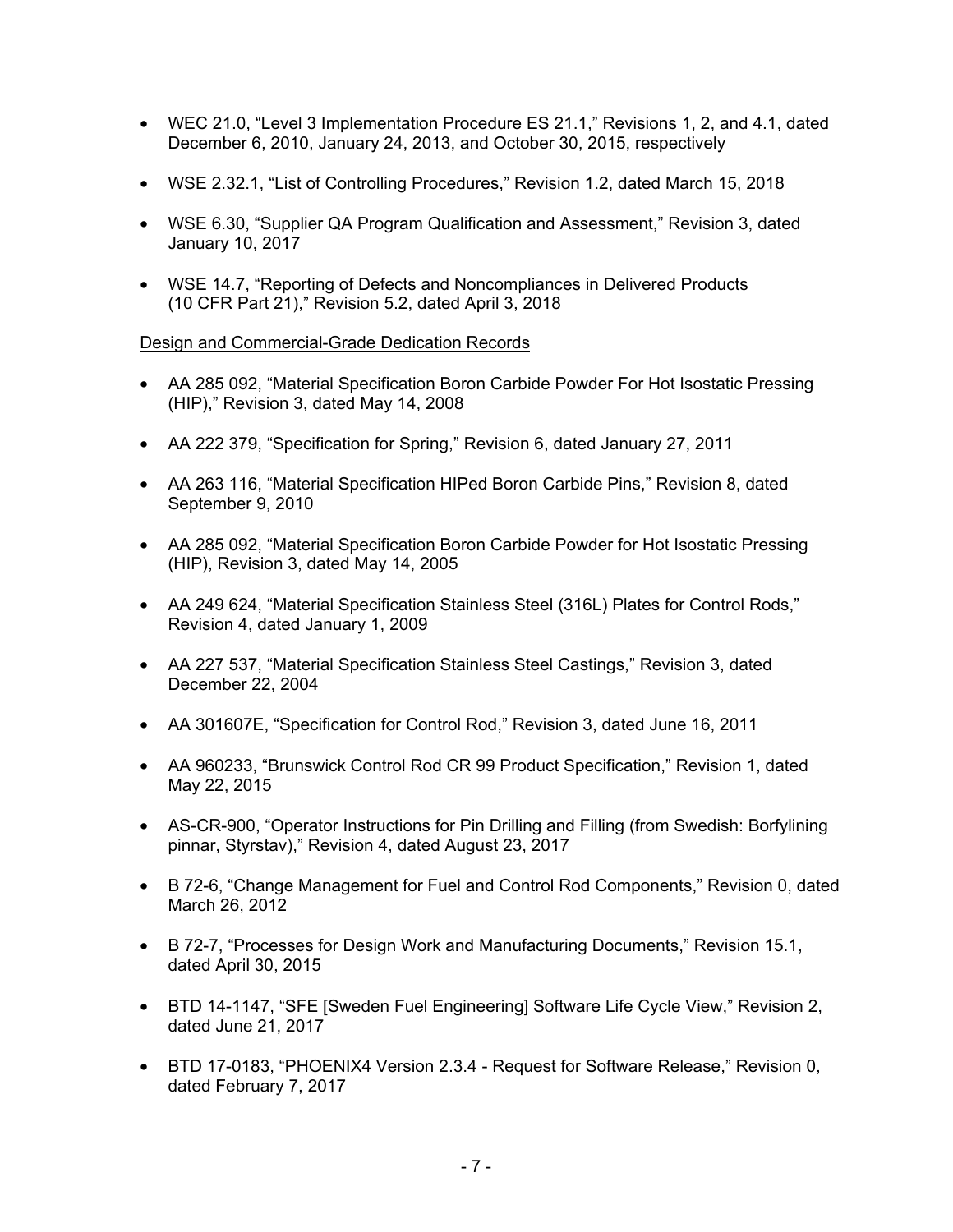- BTD 17-0183, "PHOENIX4 Version 2.3.4 SCAT [Simplified Computer Application Turnaround]," Revision 0, dated March 2, 2017
- BTF 06-1584, "Nuclear Design Characteristic of Westinghouse Control Rod CR 99 for BWR 2/3/4 D-Lattice Reactors," Revision 0, dated January 4, 2007
- BTF 05-050, "Control Rod NEOL [Nuclear End of Life] Methodology Update of Equivalent B-10 Depletion," Revision 0, dated September 30, 2009
- "CR99 CRB [Control Rod Blade] Offer for Brunswick Units 1 and 2," Revision 1, dated January 22, 2014
- Commercial Dedication Instruction (CDI) No. MFRD-18-24, "Testing at ISO 17025 Certified Laboratory in Support of Design," Revision 0, dated March 21, 2018
- Drawing No. AA 301359, Revision 2, dated October 17, 2013
- Drawing No. AA 301524, Revision 0, dated November 11, 2006
- Drawing No. AA 336029, "Blade Assembly," Revision 0, dated November 3, 2011
- Drawing No. AA 336030, "Blade," Revision 1, dated June 3, 2014
- Drawing No. AA 336554, "Brunswick Control Rod CR 99," Revision 0, dated June 16, 2011
- Drawing No. AA 336401, "D-Lattice CR 99 Control Rod Drawing," Revision 0, dated March 28, 2013
- Drawing No. 336028, "Absorber Cross," Revision 0, dated November 3, 2011
- EP-310, "Computer Software Development and Maintenance," Revision 31.5, dated October 27, 2016
- "IPS [Inspection Specification] Helium Leak Testing of Control Rods Blades," Revision 3, dated October 28, 2014
- KI-CR-900-05, "Filling Control (from Swedish: Kontroll av fylining)," Revision 0, dated June 29, 2011
- KI-CR-900-06, "Filled Blade Weight Control and Reporting in MES (from Swedish: Kontroll av vägning (fylit blad) & rapportering i MES)," Revision 0, dated June 29, 2011
- Report No. BTM 15-080, "Commercial Dedication Instruction for Springs Manufactured by Spinova," Revision 0, dated September 29, 2015
- Report No. BTM 18-0737, "Commercial Dedication Instruction (CDI) For Material Testing," Revision 0, dated September 9, 2018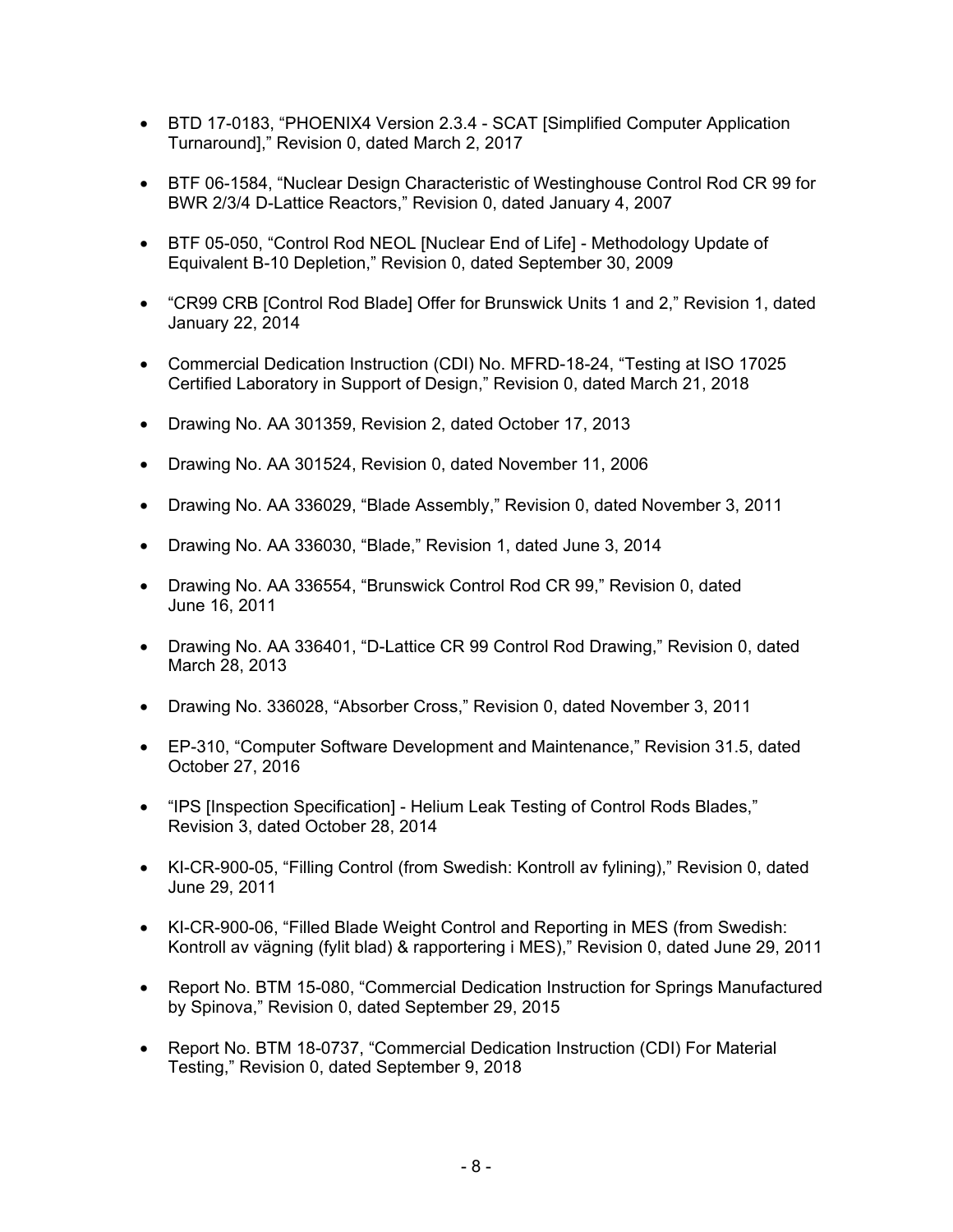- Report No. BTM 15-0884, "Commercial Dedication Instruction for Boron Carbide Pins," Revision 1, dated September 9, 2018
- Report No. BTM 15-0908, "Commercial Dedication Instruction for Boron Carbide Powder Manufactured at 3M Technical Ceramics," Revision 0, dated December 2, 2015, and Revision 1, dated October 11, 2018, respectively
- Report No. BTM 15-0980, "Commercial Dedication Instruction for Stainless Steel Type 316L Plates and Wire for Control Rods from TKM Austria and Bohler Edelstahl," Revision 2, dated June 19, 2018
- Report No. BTM 15-0982, "Commercial Dedication Instruction for Stainless Steel Type 1.4306 Castings for Velocity Limiters from Zollern GmbH," Revision 0, dated October 30, 2015
- Report No. BFE 17-037, "Commercial Dedication Instruction for Control Rod Handle Manufactured by Rabe Tooling," Revision 0, dated September 13, 2017
- Report No. BFE 16-082, "Commercial Dedication Instruction for Control Rod Components Manufactured by Bror Tonsjo AB," Revision 0, dated December 19, 2016
- Report No. BQM 14-048, "Commercial Dedication Instruction for Calibration Services by Accredited Laboratory," Revision 1, dated June 16, 2015
- Report No. BQM 14-049, "Commercial Dedication Instruction for Calibration Services by Non-Accredited Laboratory," Revision 1, dated June 16, 2015
- Report No. BQM 15-007, "Commercial Dedication Instruction for Field Calibration Services Performed by Non-Accredited Laboratory On-Site at Westinghouse," Revision 1, dated February 11, 2015
- Report No. BQM 14-048, "Critical Characteristics (C1 to C6) for Acceptance using Method 1 - Inspection," for PO No. 4500750723, item No. 394-72, dated August 29, 2018
- Report No. BQM 14-048, "Critical Characteristics (C1 to C6) for Acceptance using Method 1 - Inspection," for PO No. 4500750723, item No.394-202, dated August 20, 2018
- Report No. BQM 14-048, "Critical Characteristics (C1 to C6) for Acceptance using Method 1 - Inspection," for PO No. 4500746058, item No. T63-7, dated May 28, 2018
- Report No. BQM 15-0884, "Critical Characteristics (C1 to C7) for Acceptance using Method 1 - Inspection," for PO No. 6000011450, boron carbide pins, dated June 15, 2018
- "Qualification Report Valid for Helium Leak Testing of Control Rod Blades," Revision 3, dated October 17, 2014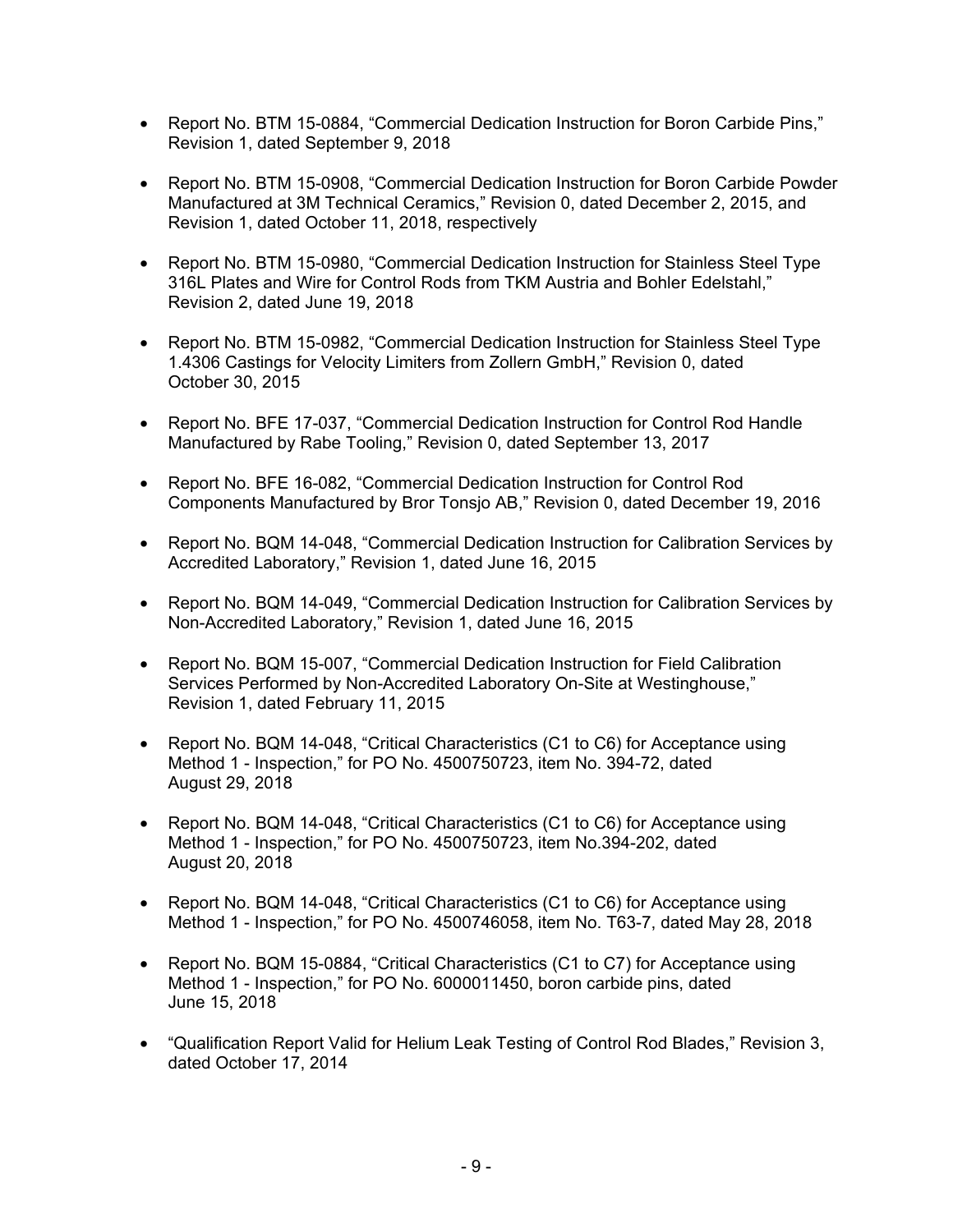- WCAP-16182-P-A, "Westinghouse BWR Control Rod CR99 Licensing Report," Revision 0, dated March 2005
- WCAP-16182-P-A, "Westinghouse BWR Control Rod CR99 Licensing Report," Revision 3, dated November 2017

## Calibration, Heat Treatment, Non-Destructive Examination, Inspection, Welding, and Test Records

- B 42-1, "Written Practice," Revision 15, dated June 13, 2018
- B 93-0, "Description of the Procedure for Calibration and Functionality Control," Revision 4.2, dated June 1, 2018
- B 93-1, "Registration and Periodic Control of Special Gauges within the Fuel Factory," Revision 27.2, dated June 1, 2018
- BFE 13-110, "Handling of Filler Metal," Revision 1, dated June 14, 2014
- Calibration Certificate No. 0076-18342:1 for a thermometer, dated May 28, 2018
- Calibration Certificate No. 0076-18342:2 for a thermocouple, dated June 6, 2018
- Calibration Certificate No. SIR1808-142 for a torque, dated August 29, 2018
- Calibration Certificate No. SIR1808-141 for a torque, dated August 29, 2018
- Calibration Certificate No. BHTG19/CHK/2296443 for a flow meter, dated April 6, 2017
- Calibration Certificate No. BHTG19/CHK/2296446 for a flow meter, dated April 6, 2017
- Calibration Certificate No. S-QV-2018144 for a vision unit, dated April 25, 2018
- Calibration Report for Instrument No. I141-015, dated January 11, 2018 (no revision number)
- Calibration Report for Tungsten Inert Gas Weld Machine No. I711-290, dated May 2018
- Calibration Report for Cold Metal Transfer Weld Machine I711-291, dated May 2018
- Data Report for Control Rod No. 101394 for Susquehanna Steam Electric Station, dated 2018
- Data Report for Control Rod No. 101399 for Brunswick Steam Electric Plant, dated 2018
- Inspection Report: "Leak Detection Blade Assembly Tests," for tests performed on October 12, 15, 17, 2018 (no revision number)
- Inspection Certificate No. WES/01/2017, Revision 0, dated February 2, 2015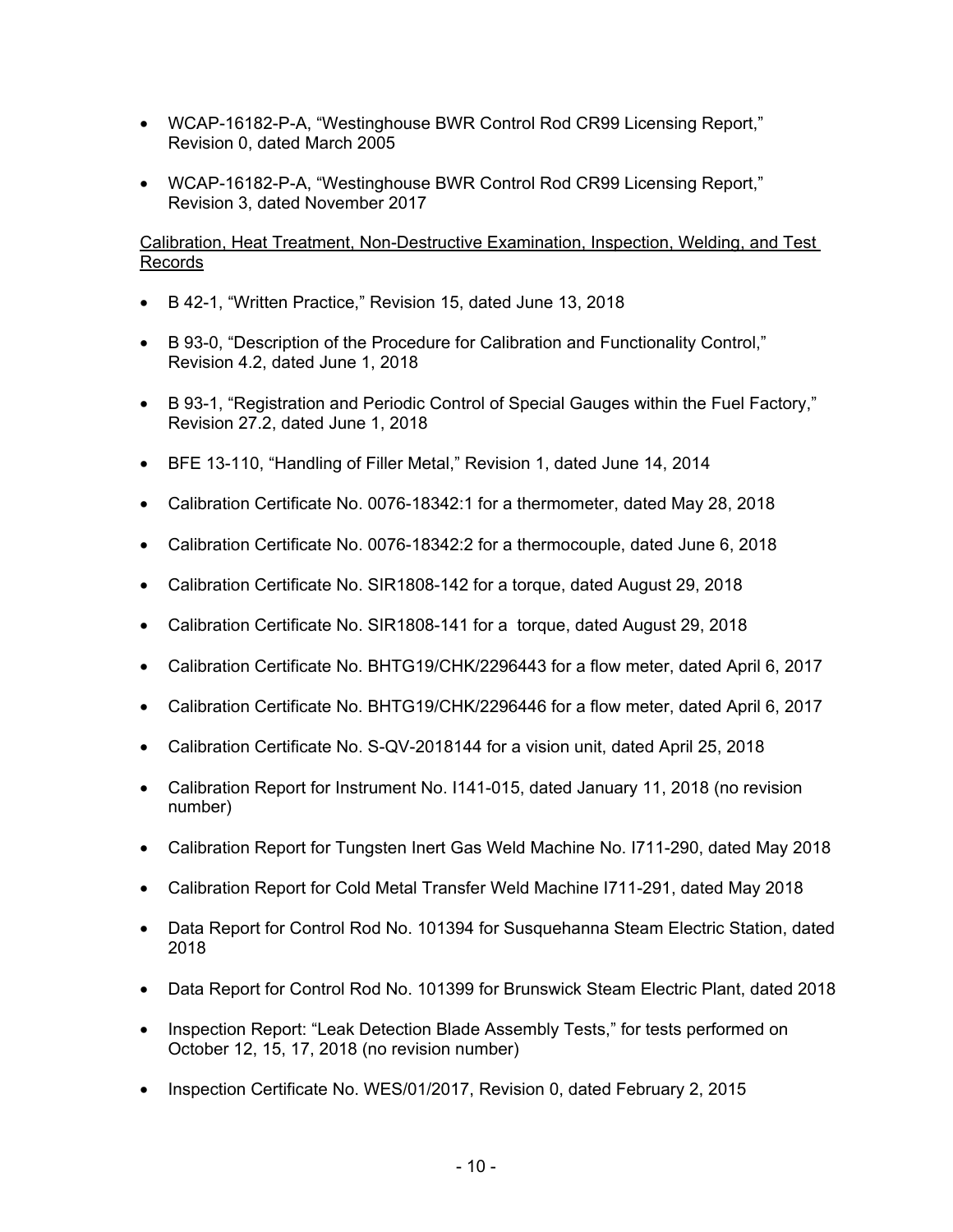- Inspection Report No. 33603001/02 for the control rod blades
- IPS-PT-002, "Inspection of Control Rod with Visible Dye Penetrant," Revision 6, dated June 1, 2015
- OPS-VB-011, "Heat Treatment of Absorber Cross," Revision 7, dated August 22, 2010 with Qualification Report KR 222-002, Revision 7, dated August 21, 2018
- Report No. BTM1 18-0786, "Technical Requirements for Additional Testing," Revision 0, dated September 13, 2018
- Report No. BT-18-0863, "Independent Testing of Materials to Verify Commercial Suppliers Certificate Test Results," Revision 0, dated October 10, 2018
- Welding Procedure Specification (WPS) No. 172, "Welding of Handle and Velocity Limiter," dated November 19, 2009 with Procedure Qualification Record (PQR) Nos. 222-59, 222-083, 222-088, 222-111, 22-128, and 222-157
- WPS No. 174, "Seal welding of SF5 (corner weld)," Revision 6, dated week 47-2016, with PQR Nos. 222-053, 083-088, 222-130, and 222-159
- WPS No. 176, "Seal Welding of SF12 and SF36," Revision 6, dated week 41, 2009, with PQR Nos. 222-055, 222-083, 222-088, 222-134, and 222-153
- WPS No. 177, "Manual GTAW welding of Leak Detection Hole (gas fill hole), Revision 9, dated week 16, 2006 with PQR No. 222-159
- WPS No. 192, "Longitudinal Welding of Control Rod Blade SF12," Revision 9, dated week 19, 2017 with PQR Nos. KR 222-087, KR 222-118, KR 222-122, KR 222-155, and KR 222-166
- WPS No. 203, "Montage Welding of Cross," Revision 1, dated week 7, 2009 with PQR Nos. 222-130, and 222-159
- WPS No. 207, "Cold metal transfer (CMT) Gas Metal Arc Welding (GMAW) for Weld SF4," Revision 1, dated February 28, 2015 with PQR No. 222-149

# Purchase Orders, Audit Reports, and Commercial-Grade Surveys

- Purchase order (PO) No. 4500758009, "BWR Control Blade Brunswick," dated October 9, 2018 from WEC to WES under contract No. WE 02003382, "Westinghouse Electric to Duke Energy," dated March 13, 2001, amended on September 17, 2018
- PO No. 6000013187 for testing services, dated September 11, 2018
- PO No. 450061980 for testing services, dated December 22, 2017
- PO No. 4500747367 for calibration services, dated May 14, 2018
- PO No. 4500750723 for calibration services, dated June 29, 2018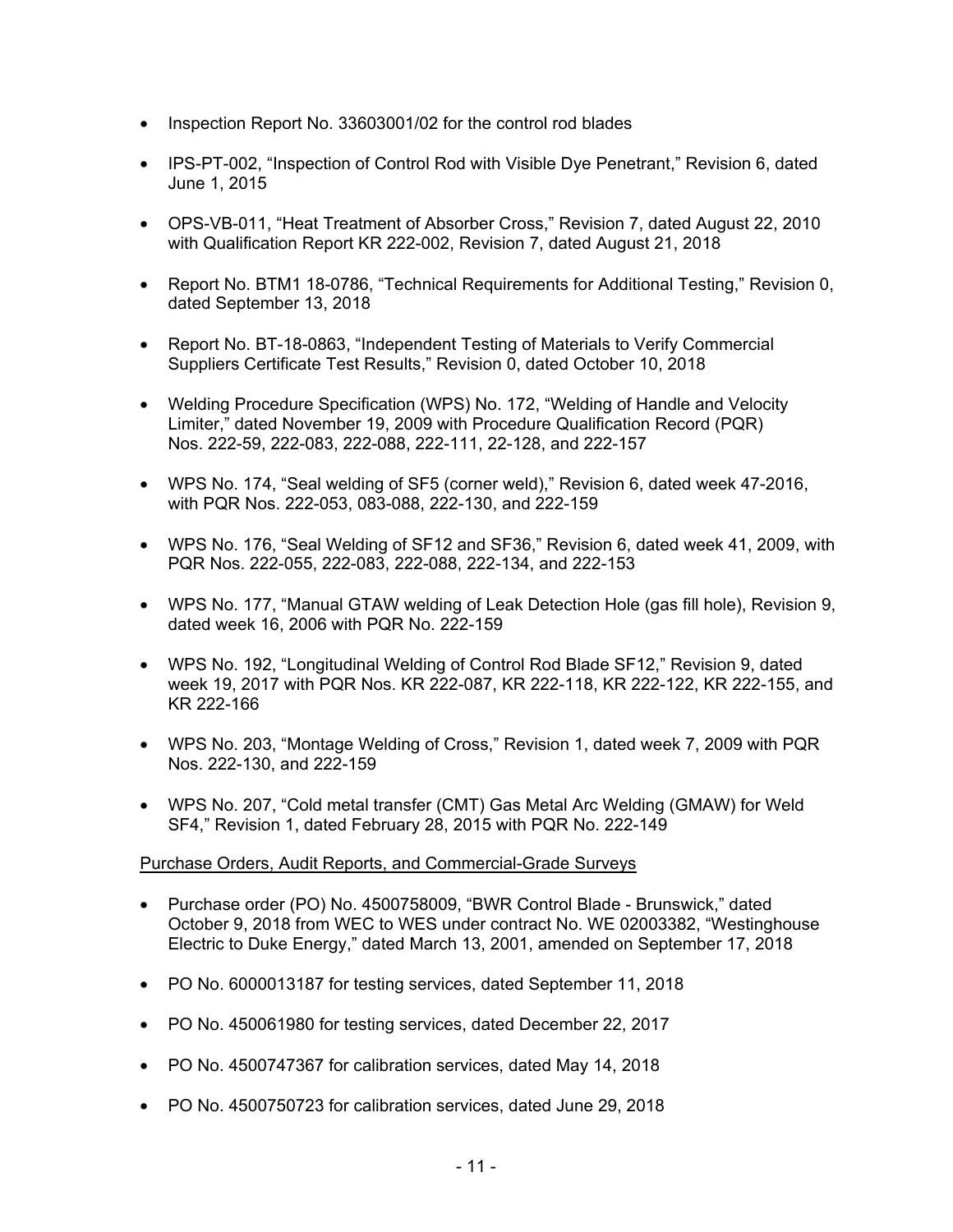- PO No. 4500719502 for calibration services, dated April 20, 2017
- PO No. 4500746058 for calibration services, dated April 25, 2018
- PO No. 4500754307 for calibration services, dated August 22, 2018
- PO No. 6000013082 for boron carbide pins, dated August 20, 2018
- PO No. 6000011450 for boron carbide pins, dated May 31, 2017
- PO No. 6000012594 for springs, dated March 23, 2018
- PO No. 6000010309 for boron carbide powder, dated October 5, 2016
- PO No. 600008713 for stainless steel (316L) plates, dated October 7, 2015
- PO No. 6000010364 for velocity limiter castings, dated October 12, 2016
- PO No. 6000002877 for filler material, dated November 11, 2011
- PO No. 6000005642 for stainless steel 304L material, dated September 6, 2013
- PO No. 6000005860 for machining services, dated October 10, 2013
- PO No. 600007810 for Nickel base alloy bar, dated March 13, 2015
- PO No. 6000010364 for a velocity limiter, dated October 2, 2016
- PO No. 6000010662 for a sleeve, dated December 19, 2016
- External Audit Report No. WES-2017-160, Revision 0, for an audit conducted November 28 through December 1, 2017
- External Audit Report No. QP 17-110, Revision 0, dated December 12, 2017
- External Audit Report No. QP 18-221, Revision 0, dated August 3, 2018
- External Audit Report No. WES-2012-125, Revision 0, for an audit conducted April 17-18, 2012
- Commercial Grade Survey (CGS) Report No. QP 18-029, Revision 0, dated March 12, 2018
- CGS Report No. QP 15-070, Revision 0, dated December 1, 2015
- CGS Report No. QP 18-240, Revision 0, dated September 10, 2018
- CGS Report No. QP 17-111, Revision 0, dated December 15, 2017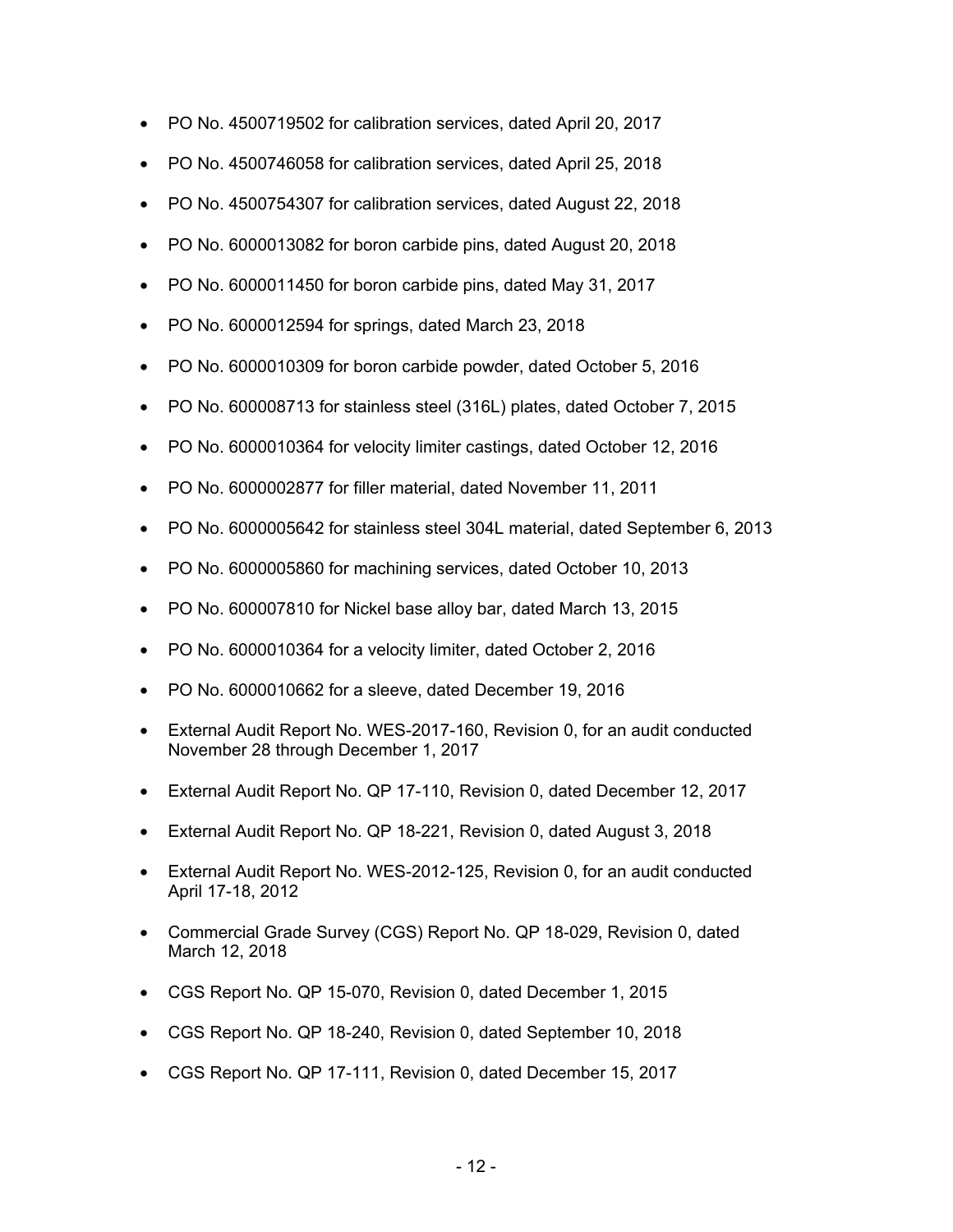- CGS Report No. QP 17-104, Revision 0, dated November 4, 2017
- CGS Report No. QP 18-023, Revision 0, dated April 26, 2018
- CGS Report No. QP 18-024, Revision 0, dated April 26, 2018
- CGS Report No. QP 15-053, Revision 0, dated October 26, 2015
- CGS Report No. QP 15-003, Revision 0, dated January 9, 2015
- CGS Report No. QP 15-016, Revision 0, dated March 17, 2015
- CGS Report No. QP 16-035, Revision 0, dated May 12, 2016
- CGS Report No. QP 15-053, Revision 0, dated October 26, 2015
- CGS Report No. QP 14-049, Revision 0, dated July 16, 2014
- Supplier Evaluation No. QP 13-056, Revision 1, dated April 29, 2016
- Supplier Evaluation No. QP 18-031, Revision 0, dated February 21, 2018
- Supplier Evaluation No. QP 14-035, Revision 0, dated May 6, 2014
- Supplier Evaluation No. QP 17-080, Revision 0, dated September 25, 2017
- Supplier Evaluation No. QP 14-089, Revision 1, dated September 11, 2017
- Internal Audit Report No. WEC-17-41, "Westinghouse Sweden (Västerås): ECoE (Engineering Center of Excellence), OPB (Operating Plant Business), and DDR & WM (Decontamination, Decommissioning, Remediation, and Waste Management," audit dates April 3-7, 2018
- Internal Audit Report No. WEC-17-06, "Westinghouse Nuclear Fuel Västerås Sweden," audit dates November 6-10, 2017
- Internal Audit Report No. WEC-18-41, "Westinghouse Sweden (Västerås): GES (Global Enterprise Services), GIC (Global Instrumentation Control), and DDR & WM," audit dates May 14-18, 2018
- Internal Audit Report No. WEC-18-06, "Westinghouse Nuclear Fuel: Sweden Fuel Operations," audit dates May 14-18, 2018

# Corrective Action Reports/Issue Reports

- Corrective Action Report Nos. 100353915, 100014690, 100341809, 100204986, 100086122, 100204858, 100089441, 100204351, and 100204352
- Issue Report (IR) Nos. 2018-14374, 2018-16227, and 16973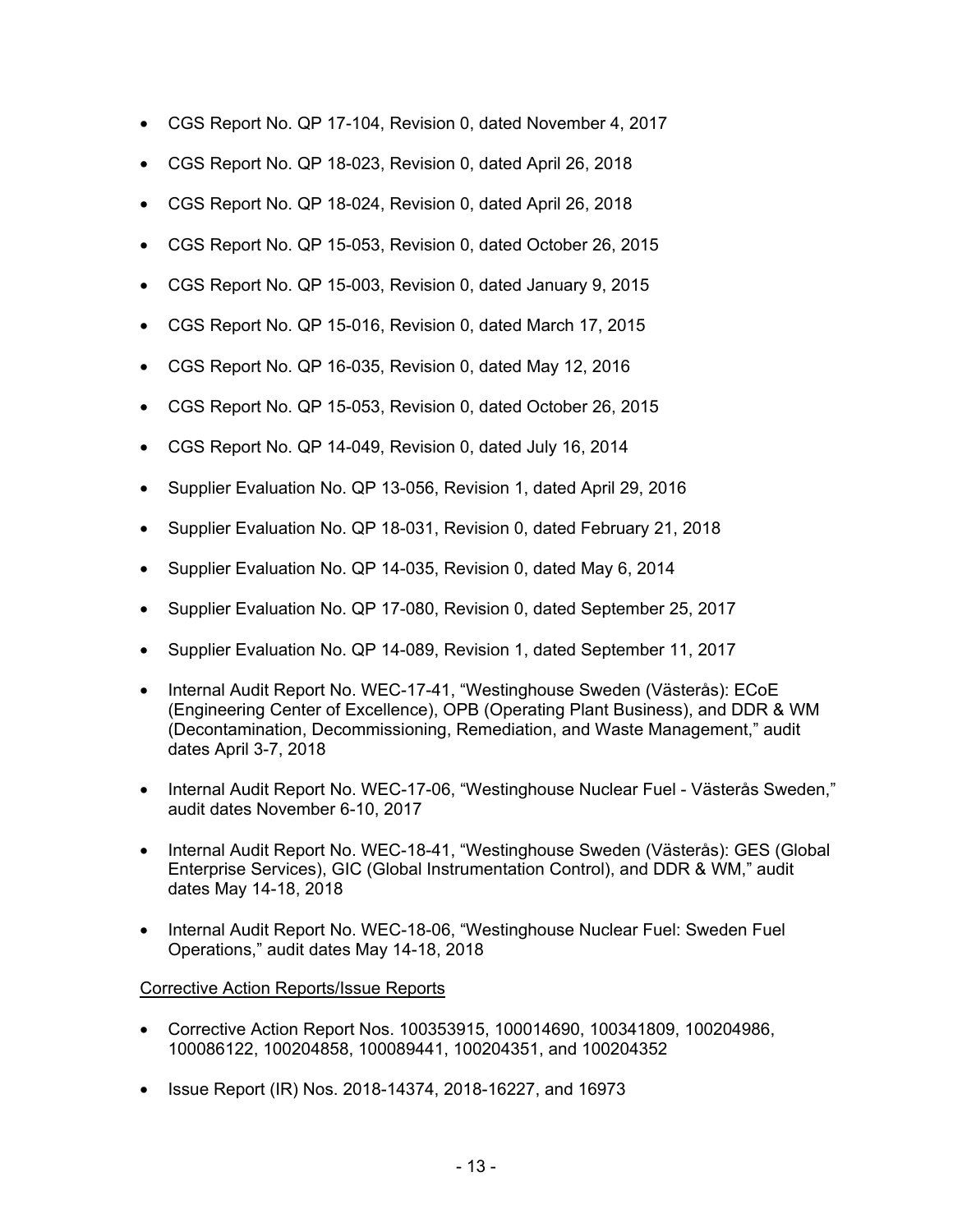# Issue Reports Opened During the NRC Inspection

- IR-2018-17601, "Discrepancies with Sandvik Purchase Order (PO) Requirements," dated October 16, 2018
- IR-2018-17615, "BTM 15-0908 Commercial Dedication Instruction for Boron Powder Missing Critical Characteristic for Isotope Analysis," dated October 16, 2018
- IR-2018-17670, "Insufficient Verification of Component Set-up when Welding Velocity Limiter to Absorber Cross," dated October 16, 2018
- IR-2018-17755, "Control of Weld Filler Material at Control Rod Work Shop," dated October 17, 2018
- IR-2018-17794, "Identified SQSR-B Wrongly Imposed 10 CFR 21 Conflicting Requirements," dated October 15, 2018
- IR-2018-17805, "Meeting NEI 14-05A," dated October 18, 2018
- IR-2018-17814, "SNT-TC-1A Qualification of NDT Inspectors (Brunswick PO)," dated October 18, 2018

# Training and Qualification Records

- Internal and external lead auditors
- Test personnel
- Blade assembly personnel

#### **Miscellaneous**

- BD 16-006, "Westinghouse CR/CR 82M-1- White Paper," Revision 1, dated October 7, 2016
- BD16-008, "Continued operation of CR 82M-1 in US BWRs," Revision 0, February 12, 2016
- BTK 14-1038, "Brunswick 2. Analysis of Control Rods Manufacturing Inspection Data," Revision 1, dated October 9, 2014
- BTK 15-0359, "CR 82M-1 Inspection in Brunswick Unit 2," Revision 0, dated April 2, 2015
- BQ 18-286, "Product Assessment WSE procurement controls," Revision 0, dated October 10, 2018
- EP-310 "Refresher Software Training," dated April 27, 2012
- EP-310 "Power Point test plan and testing requirements," dated April 27, 2012